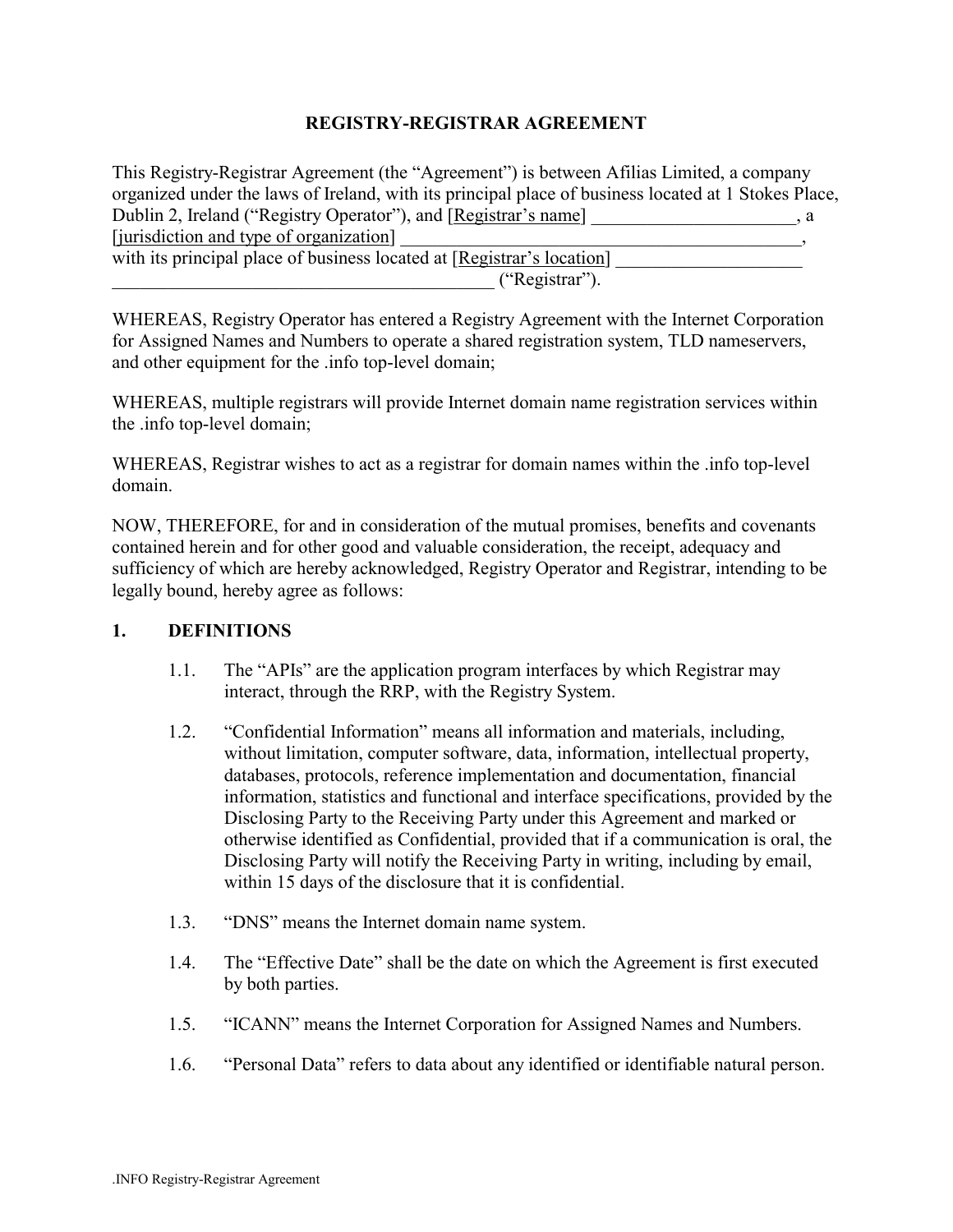- 1.7. *Exercistered Name* refers to a domain name within the domain of the Registry TLD, whether consisting of two or more (e.g., john.smith.name) levels, about which Registry Operator or an affiliate engaged in providing Registry Services maintains data in a Registry Database, arranges for such maintenance, or derives revenue from such maintenance. A name in a Registry Database may be a Registered Name even though it does not appear in a TLD zone file (e.g., a registered but inactive name).
- 1.8. *••• Registered Name Holder* means the holder of a Registered Name.
- 1.9. The "Registrar Tool Kit" comprises the items described in Exhibit A.
- 1.10. "Registry Agreement" means the Registry Agreement between Registry Operator and ICANN dated May 10, 2001 for the operation of the Registry TLD.
- 1.11. "Registry Database" means a database comprised of data about one or more DNS domain names within the domain of the Registry TLD that is used to generate either DNS resource records that are published authoritatively or responses to domain-name availability lookup requests or Whois queries, for some or all of those names.
- 1.12. "Registry TLD" means the .info TLD.
- 1.13. "Registry Services" means services provided as an integral part of the operation of the Registry TLD, including all subdomains in which Registered Names are registered. In determining whether a service is integral to the operation of the Registry TLD, consideration will be given to the extent to which the Registry Operator has been materially advantaged in providing the service by its designation as such under this Agreement. The development of technology, expertise, systems, efficient operations, reputation (including identification as Registry Operator), financial strength, or relationships with registrars and third parties shall not be deemed an advantage arising from the designation. Registry Services include: receipt of data concerning registration of domain names and nameservers from registrars, provision to registrars of status information relating to the Registry TLD, dissemination of TLD zone files, operation of the Registry TLD zone servers, dissemination of contact and other information concerning domain-name and nameserver registrations in the Registry TLD.
- 1.14. The "Registry System" means the system operated by Registry Operator for Registered Names in the Registry TLD.
- 1.15. "RRP" means the registry-registrar protocol used by the Registry System.
- 1.16. "Term" means the term of this Agreement, as set forth in Subsection 9.1.
- 1.17. A "TLD" means a top-level domain of the DNS.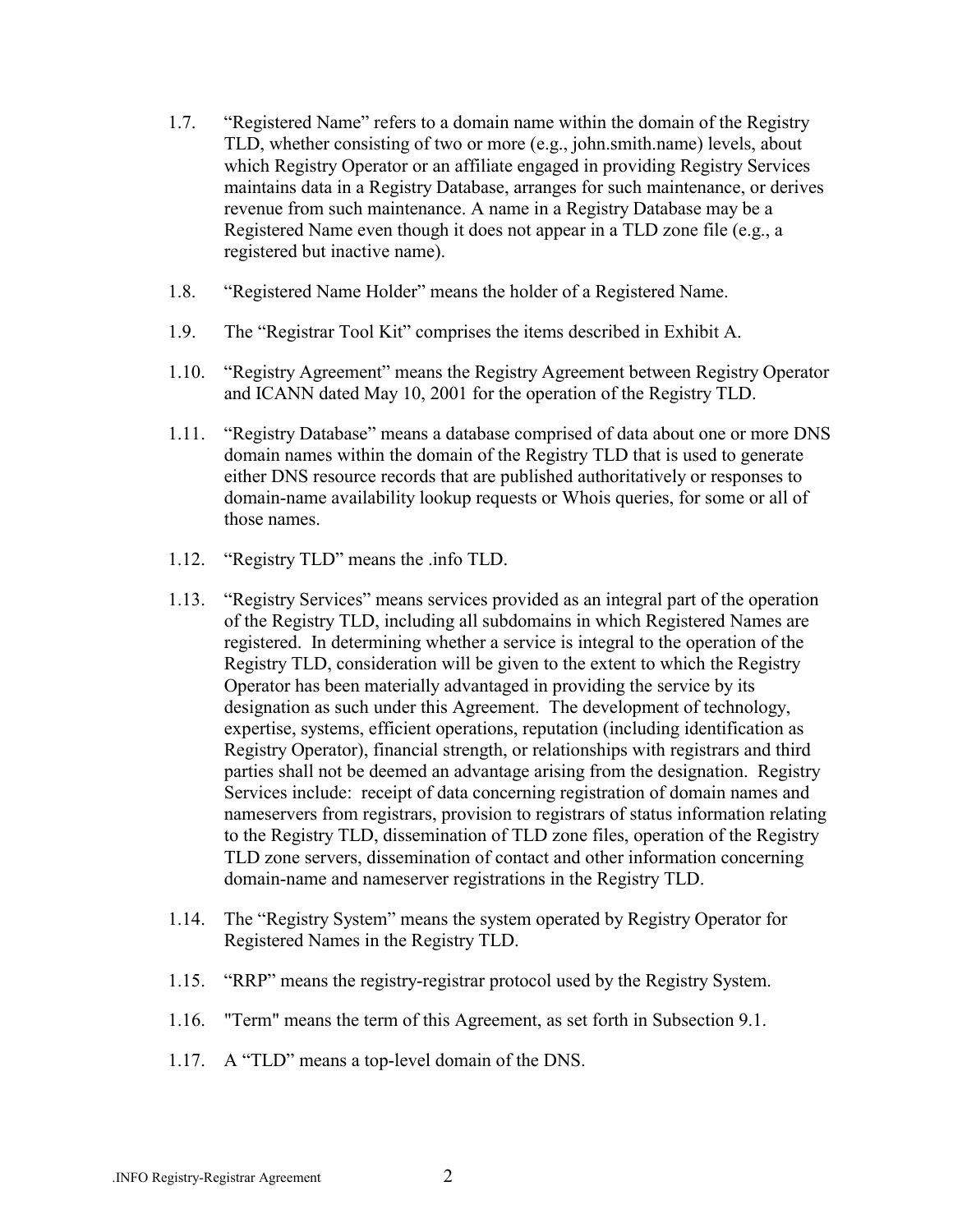Other terms used in this Agreement as defined terms shall have the meanings ascribed to them in the context in which they are defined.

### **2. OBLIGATIONS OF REGISTRY OPERATOR**

- 2.1. **Access to Registry System.** Throughout the Term of this Agreement, Registry Operator shall provide Registrar with access as a registrar to the Registry System that Registry Operator operates according to its arrangements with ICANN. Nothing in this Agreement entitles Registrar to enforce any agreement between Registry Operator and ICANN.
- 2.2. **Maintenance of Registrations Sponsored by Registrar.** Subject to the provisions of this Agreement, ICANN requirements, and Registry Operator requirements authorized by ICANN, Registry Operator shall maintain the registrations of Registered Names sponsored by Registrar in the Registry System during the term for which Registrar has paid the fees required by Subsection 4.1.
- 2.3. **Provision of Tool Kit; License.** No later than three business days after the Effective Date, Registry Operator shall provide to Registrar a copy of the Registrar Tool Kit, which shall provide sufficient technical specifications to permit registrar interface with the Registry System and employ its features that are available to Registrars. Subject to the terms and conditions of this Agreement, Registry Operator hereby grants Registrar and Registrar accepts a non-exclusive, non-transferable, worldwide limited license to use for the term and purposes of this Agreement, all components owned by or licensed to Registry Operator in and to the RRP, APIs, any reference client software and any other intellectual property included in the Registrar Tool Kit, as well as updates and redesigns thereof, to provide domain name registration services in the Registry TLD only and for no other purpose.
- 2.4. **Changes to System.** Registry Operator may from time to time make modifications to the RRP, APIs, or other software or materials licensed hereunder that will modify, revise or augment the features of the Registry System. Registry Operator will provide Registrar with at least ninety days notice prior to the implementation of any material changes to the RRP, APIs or software licensed hereunder.
- 2.5. **Engineering and Customer Service Support.** Registry Operator shall provide Registrar with engineering and customer service support as set forth in Exhibit B.
- 2.6. **Handling of Personal Data.** Registry Operator shall notify Registrar of the purposes for which Personal Data submitted to Registry Operator by Registrar is collected, the intended recipients (or categories of recipients) of such Personal Data, and the mechanism for access to and correction of such Personal Data. Registry Operator shall take reasonable steps to protect Personal Data from loss, misuse, unauthorized disclosure, alteration or destruction. Registry Operator shall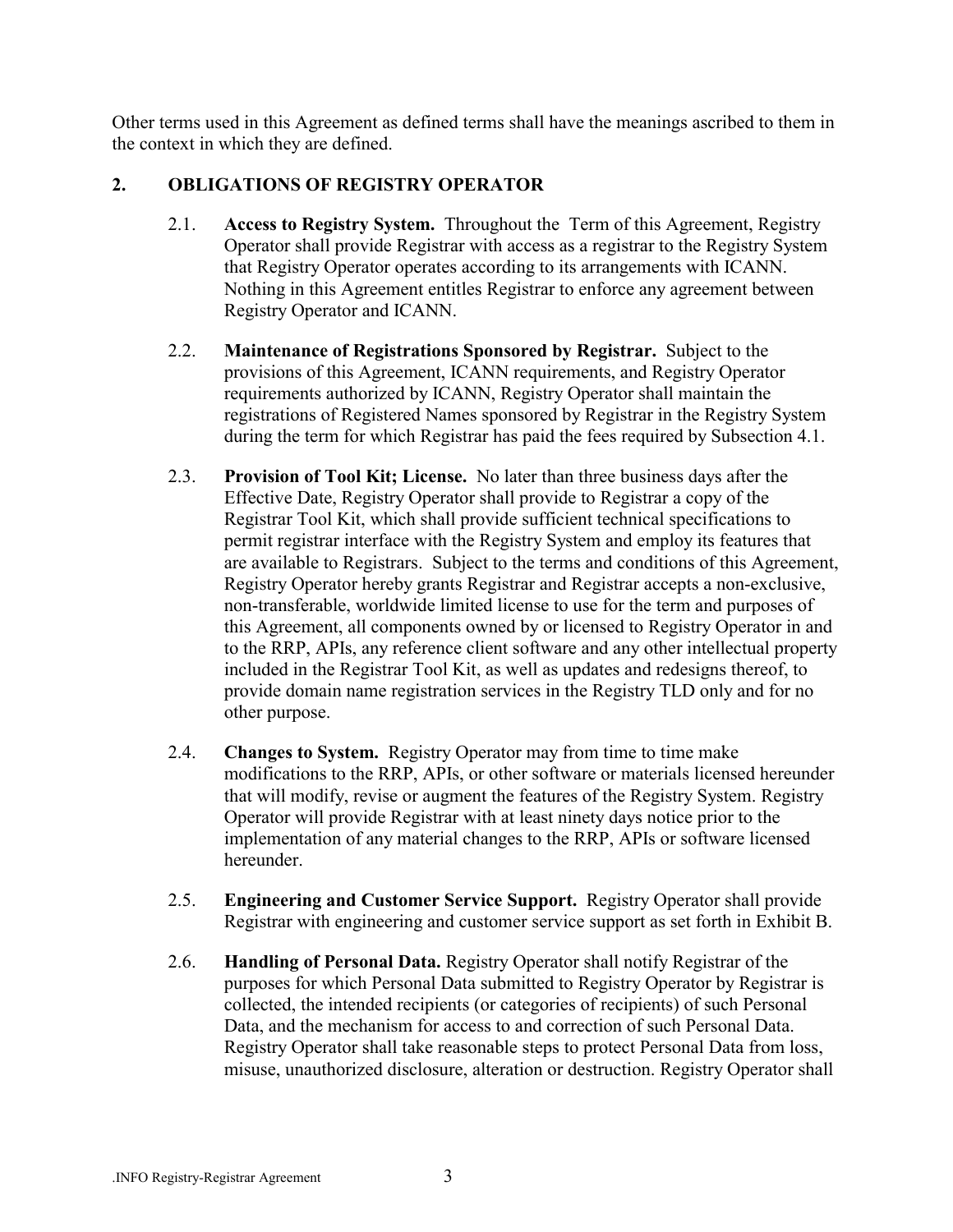not use or authorize the use of Personal Data in a way that is incompatible with the notice provided to registrars.

- 2.7. **Service Level Agreement.** Registry Operator shall issue credits to Registrar as described in Exhibit G.
- 2.8. **ICANN Requirements.** Registry Operator's obligations hereunder are subject to modification at any time as the result of ICANN-mandated requirements and consensus policies. Notwithstanding anything in this Agreement to the contrary, Registrar shall comply with any such ICANN requirements in accordance with the timeline defined by ICANN.

### **3. OBLIGATIONS OF REGISTRAR**

- 3.1. **Accredited Registrar.** During the Term of this Agreement, Registrar shall maintain its accreditation by ICANN as a registrar for the Registry TLD.
- 3.2. **Registrar Responsibility for Customer Support.** Registrar shall provide (i) support to accept orders for registration, cancellation, deletion or transfer of Registered Names and (ii) customer service (including domain name record support) and billing and technical support to Registered Name Holders.
- 3.3. **Registrarís Registration Agreement.** At all times while it is sponsoring the registration of any Registered Name within the Registry System, Registrar shall have in effect an electronic or paper registration agreement with the registered holder of the name. The initial form of Registrar's registration agreement is attached as Exhibit C (which may contain multiple alternative forms of the registration agreement). Registrar may from time to time amend those forms of registration agreement or add alternative forms of registration agreement, provided a copy of the amended or alternative registration agreement is furnished to the Registry Operator fourteen (14) calendar days in advance of the use of such amended registration agreement. Registrar shall include in its registration agreement those terms required by this Agreement and other terms that are consistent with Registrar's obligations to Registry Operator under this Agreement.
- 3.4. **Indemnification Required of Registered Name Holders.** In its registration agreement with each Registered Name Holder, Registrar shall require such Registered Name Holder to indemnify, defend and hold harmless Registry Operator, and its directors, officers, employees and agents from and against any and all claims, damages, liabilities, costs and expenses, including reasonable legal fees and expenses, arising out of or relating to the Registered Name Holder's domain name registration. The registration agreement shall further require that this indemnification obligation survive the termination or expiration of the registration agreement.
- 3.5. **Compliance with Terms and Conditions.** Registrar shall comply with, and shall include in its registration agreement with each Registered Name Holder as appropriate, all of the following: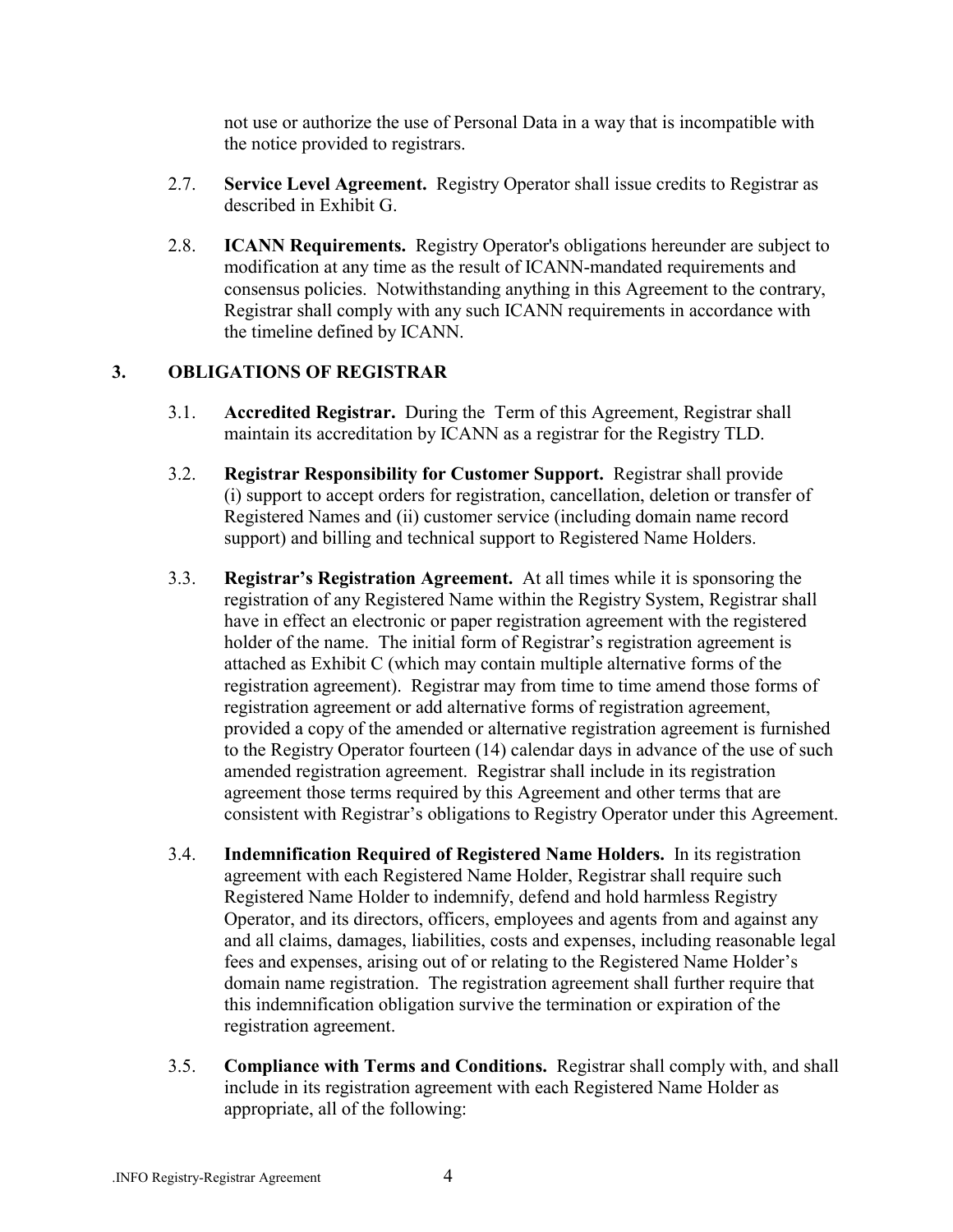- 3.5.1. ICANN standards, policies, procedures, and practices for which Registry Operator has monitoring responsibility in accordance with the Registry Agreement or other arrangement with ICANN; and
- 3.5.2. operational standards, policies, procedures, and practices for the Registry TLD established from time to time by Registry Operator in a non-arbitrary manner and applicable to all registrars, including affiliates of Registry Operator, and consistent with ICANN's standards, policies, procedures, and practices and Registry Operator's Registry Agreement with ICANN. Among Registry Operator's operational standards, policies, procedures, and practices are those set forth in Exhibit E. Additional or revised Registry Operator operational standards, policies, procedures, and practices for the Registry TLD shall be effective upon thirty days notice by Registry Operator to Registrar.
- 3.6. **Data Submission Requirements.** As part of its registration and sponsorship of Registered Names in the Registry TLD, Registrar shall submit complete data as required by technical specifications of the Registry System that are made available to Registrar from time to time. Registrar hereby grants Registry Operator a non-exclusive, non-transferable, limited license to such data for propagation of and the provision of authorized access to the TLD zone files and as otherwise required in Registry Operator's operation of the Registry TLD.
- 3.7. **Security.** Registrar shall develop and employ in its domain name registration business all necessary technology and restrictions to ensure that its connection to the Registry System is secure and that all data exchanged between Registrar's system and the Registry System shall be protected to avoid unintended disclosure of information.Registrar shall employ the necessary measures to prevent its access to the Registry System granted hereunder from being used to (i) allow, enable, or otherwise support the transmission by e-mail, telephone, or facsimile of mass unsolicited, commercial advertising or solicitations to entities other than its own existing customers; or (ii) enable high volume, automated, electronic processes that send queries or data to the systems of Registry Operator, any other registry operated under an agreement with ICANN, or any ICANN-accredited registrar, except as reasonably necessary to register domain names or modify existing registrations.
- 3.8. **Resolution of Technical Problems.** Registrar shall employ necessary employees, contractors, or agents with sufficient technical training and experience to respond to and fix all technical problems concerning the use of the RRP, the APIs and the systems of Registry Operator in conjunction with Registrar's systems. In the event of significant degradation of the Registry System or other emergency, Registry Operator may, in its sole discretion, temporarily suspend Registrar's access to the Registry System. Such temporary suspensions shall be applied in a non-arbitrary manner and shall apply fairly to any registrar similarly situated, including affiliates of Registry Operator.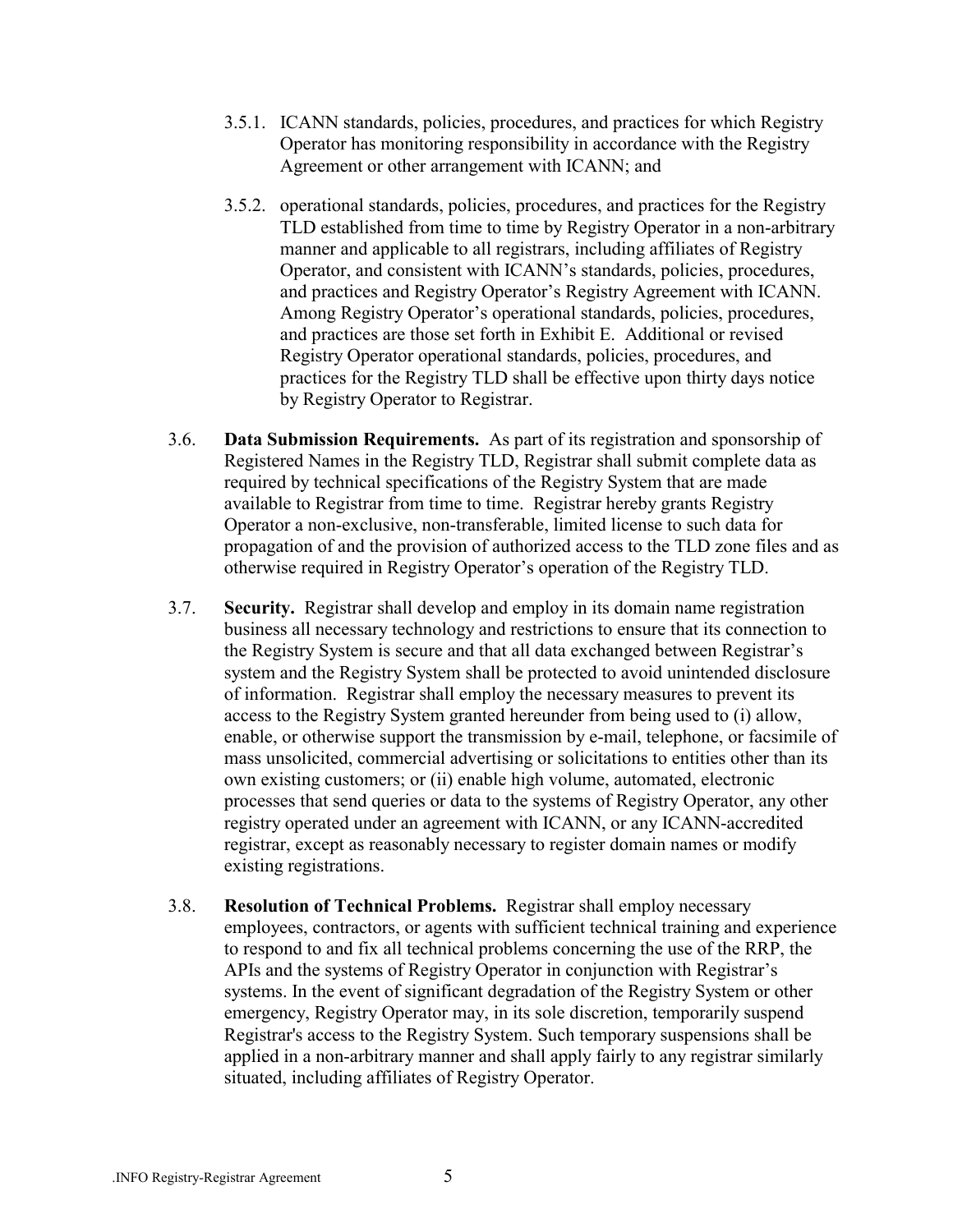- 3.9. **Time.** In the event of any dispute concerning the time of the entry of a domain name registration into the Registry Database, the time shown in the Registry records shall control.
- 3.10. **Change in Registrar Sponsoring Domain Name.** Registrar may assume sponsorship of a Registered Name Holder's existing domain name registration from another registrar by following the policy set forth in Exhibit D. When transferring sponsorship of a Registered Name to or from another registrar, Registrar shall comply with the requirements of Exhibit D.
- 3.11. **Restrictions on Registered Names.** In addition to complying with ICANN standards, policies, procedures, and practices limiting domain names that may be registered, Registrar agrees to comply with applicable statutes and regulations limiting the domain names that may be registered.

### **4. FEES**

- 4.1. **Amount of Registry Operator Fees.** Registrar agrees to pay Registry Operator the fees set forth in Exhibit F for initial and renewal registrations and other services provided by Registry Operator to Registrar (collectively, "Fees"). Registry Operator reserves the right to revise the Fees prospectively upon thirty days notice to Registrar, provided that such adjustments are consistent with Registry Operator's Registry Agreement with ICANN.
- 4.2. **Payment of Registry Operator Fees.** In advance of incurring Fees, Registrar shall establish a letter of credit, deposit account, or other credit facility accepted by Registry Operator, which acceptance will not be unreasonably withheld. Registry Operator will invoice Registrar monthly in arrears for the Fees incurred by Registrar in the month. All Fees are due immediately upon receipt of Registry Operator's invoice pursuant to the letter of credit, deposit account, or other credit facility.
- 4.3. **Non-Payment of Fees.** Registrar's timely payment of Fees is a material condition of Registry Operator's obligations under this Agreement. In the event that Registrar fails to pay its Fees within five days of the date when due, Registry Operator may do any or all of the following: (i) stop accepting new initial or renewal registrations from Registrar; (ii) delete the domain names associated with invoices not paid in full from the Registry database; (iii) give written notice of termination of this Agreement pursuant to Subsection 9.2.1; and (iv) pursue any other remedy under this Agreement.
- 4.4. **Parity of ICANN Support Fees.** Registry Operator may pay Variable Registry-Level Fees to ICANN under Subsection 3.14.2 of its Registry Agreement with ICANN. In consideration of Registry-Operator's payment of these fees, Registrar provides the following assurance of parity of support of ICANN among TLDs: For any period in which (i) Registry Operator pays ICANN Variable Registry-Level Fees for the Registry TLD; (ii) Registrar is not required to pay ICANN an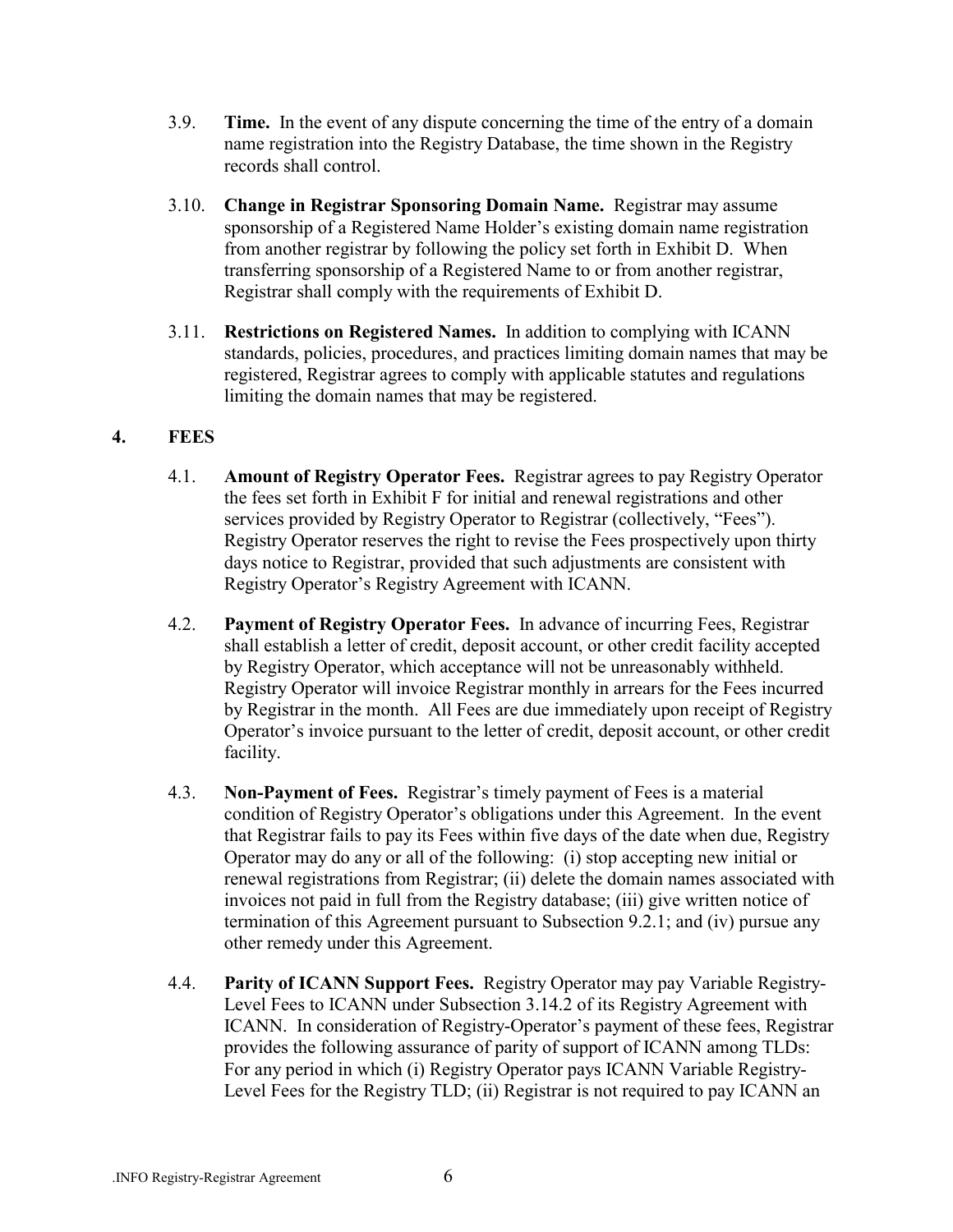on-going component of registrar accreditation fees for accreditation as a registrar in the Registry TLD; (iii) the Registry Operator for the .com, .net, and .org is not obligated by its Registry Agreement with ICANN to pay ICANN Variable Registry-Level Fees; and (iv) Registrar is accredited by ICANN as a registrar in the .com, .net, and .org TLDs, Registrar hereby gives its express approval of an on-going component of its Registrar accreditation fees for .com, .net, and .org TLDs that is equivalent, on a per-name basis, to the Variable Registry-Level Fee paid by Registry Operator to ICANN with respect to the Registry TLD.

### **5. CONFIDENTIALITY AND INTELLECTUAL PROPERTY**

- 5.1. **Use of Confidential Information.** During the Term of this Agreement, each party (the "Disclosing Party") may disclose its Confidential Information to the other party (the "Receiving Party"). Each party's use and disclosure of the Confidential Information of the other party shall be subject to the following terms and conditions:
	- 5.1.1. The Receiving Party shall treat as strictly confidential, and use all reasonable efforts to preserve the secrecy and confidentiality of, all Confidential Information of the Disclosing Party, including implementing reasonable physical security measures and operating procedures.
	- 5.1.2. The Receiving Party agrees that it will use any Confidential Information of the Disclosing Party solely for the purpose of exercising its right or performing its obligations under this Agreement and for no other purposes whatsoever.
	- 5.1.3. The Receiving Party shall make no disclosures whatsoever of any Confidential Information of the Disclosing Party to others; provided, however, that if the Receiving Party is a corporation, partnership, or similar entity, disclosure is permitted to the Receiving Party's officers, employees, contractors and agents who have a demonstrable need to know such Confidential Information, provided the Receiving Party shall advise such personnel of the confidential nature of the Confidential Information and of the procedures required to maintain the confidentiality thereof, and shall require them to acknowledge in writing that they have read, understand, and agree to be individually bound by the confidentiality terms of this Agreement.
	- 5.1.4. The Receiving Party shall not modify or remove any confidentiality legends and/or copyright notices appearing on any Confidential Information of the Disclosing Party.
	- 5.1.5. The Receiving Party agrees not to prepare any derivative works based on the Confidential Information.
	- 5.1.6. Notwithstanding the foregoing, this Subsection 5.1 imposes no obligation upon the parties with respect to information that (i) is disclosed in the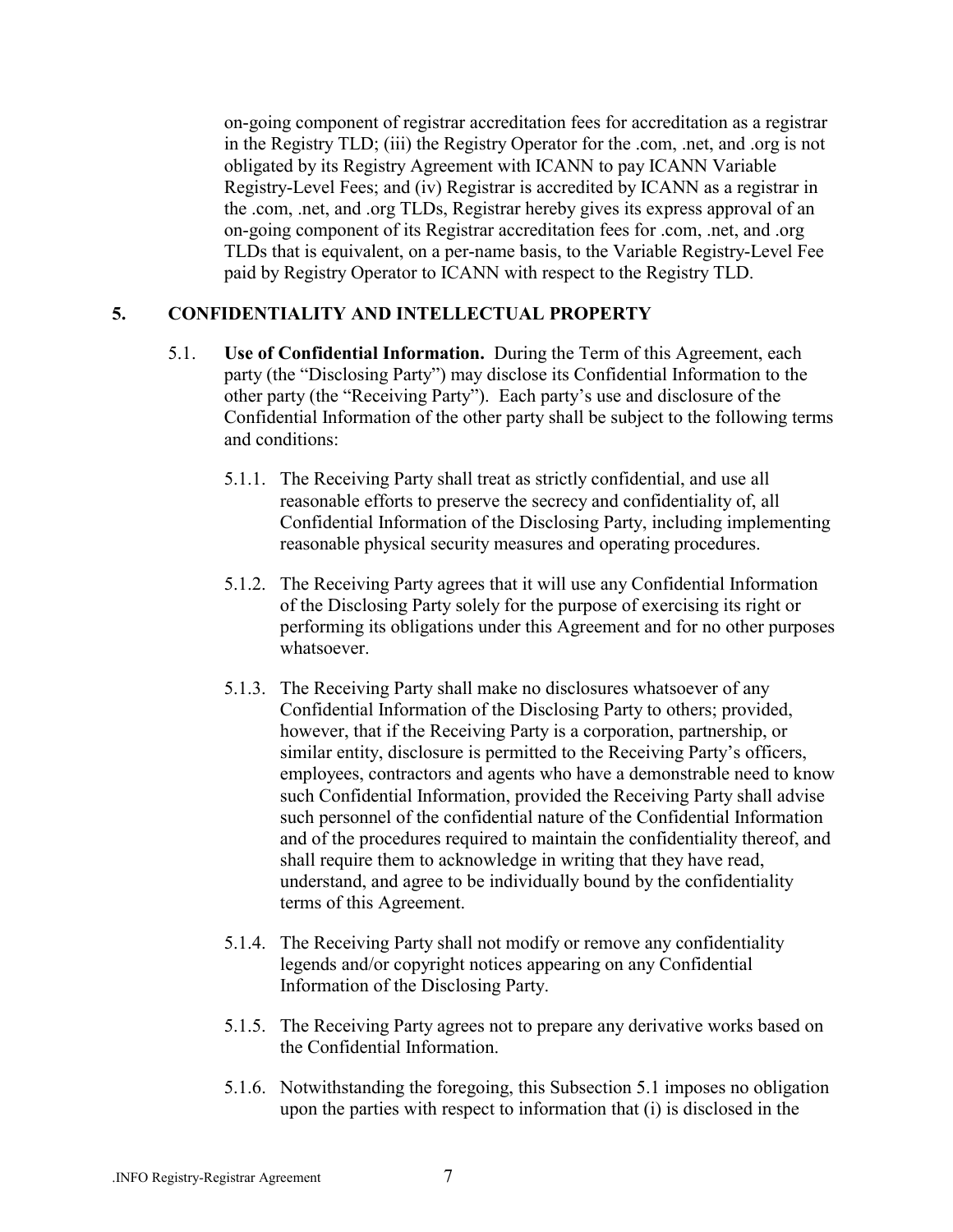absence of a confidentiality agreement and such disclosure was agreed to by the Disclosing Party in writing prior to such disclosure; or (ii) is or has entered the public domain through no fault of the Receiving Party; or (iii) is known by the Receiving Party prior to the time of disclosure; or (iv) is independently developed by the Receiving Party without use of the Confidential Information; or (v) is made generally available by the Disclosing Party without restriction on disclosure.

5.1.7. The Receiving Partyís duties under this Subsection 5.1 shall expire two (2) years after the expiration or termination of this Agreement or earlier, upon written agreement of the parties.

### 5.2. **Intellectual Property.**

- 5.2.1. Subject to the licenses granted hereunder, each party will continue to independently own its intellectual property, including all patents, trademarks, trade names, service marks, copyrights, trade secrets, proprietary processes and all other forms of intellectual property.
- 5.2.2. Without limiting the generality of the foregoing, no commercial use rights or any licenses under any patent, patent application, copyright, trademark, know-how, trade secret, or any other intellectual proprietary rights are granted by the Disclosing Party to the Receiving Party by this Agreement, or by any disclosure of any Confidential Information to the Receiving Party under this Agreement.

### **6. INDEMNITIES AND LIMITATION OF LIABILITY**

6.1. **Indemnification.** Registrar, at its own expense and within thirty days after presentation of a demand by Registry Operator under this Section, will indemnify, defend and hold harmless Registry Operator and its employees, directors, officers, representatives, agents and affiliates, against any claim, suit, action, or other proceeding brought against Registry Operator or any affiliate of Registry Operator based on or arising from any claim or alleged claim: (i) relating to any product or service of Registrar; (ii) relating to any agreement, including Registrar's dispute policy, with any Registered Name Holder or Registrar; or (iii) relating to Registrar's domain name registration business, including, but not limited to, Registrar's advertising, domain name application process, systems and other processes, fees charged, billing practices and customer service. Registry Operator shall provide Registrar with prompt notice of any such claim, and upon Registrar's written request, Registry Operator will provide to Registrar all available information and assistance reasonably necessary for Registrar to defend such claim, provided that Registrar reimburses Registry Operator for Registry Operator's actual and reasonable costs incurred in connection with providing such information and assistance. Registrar will not enter into any settlement or compromise of any such indemnifiable claim without Registry Operator's prior written consent, which consent shall not be unreasonably withheld. Registrar will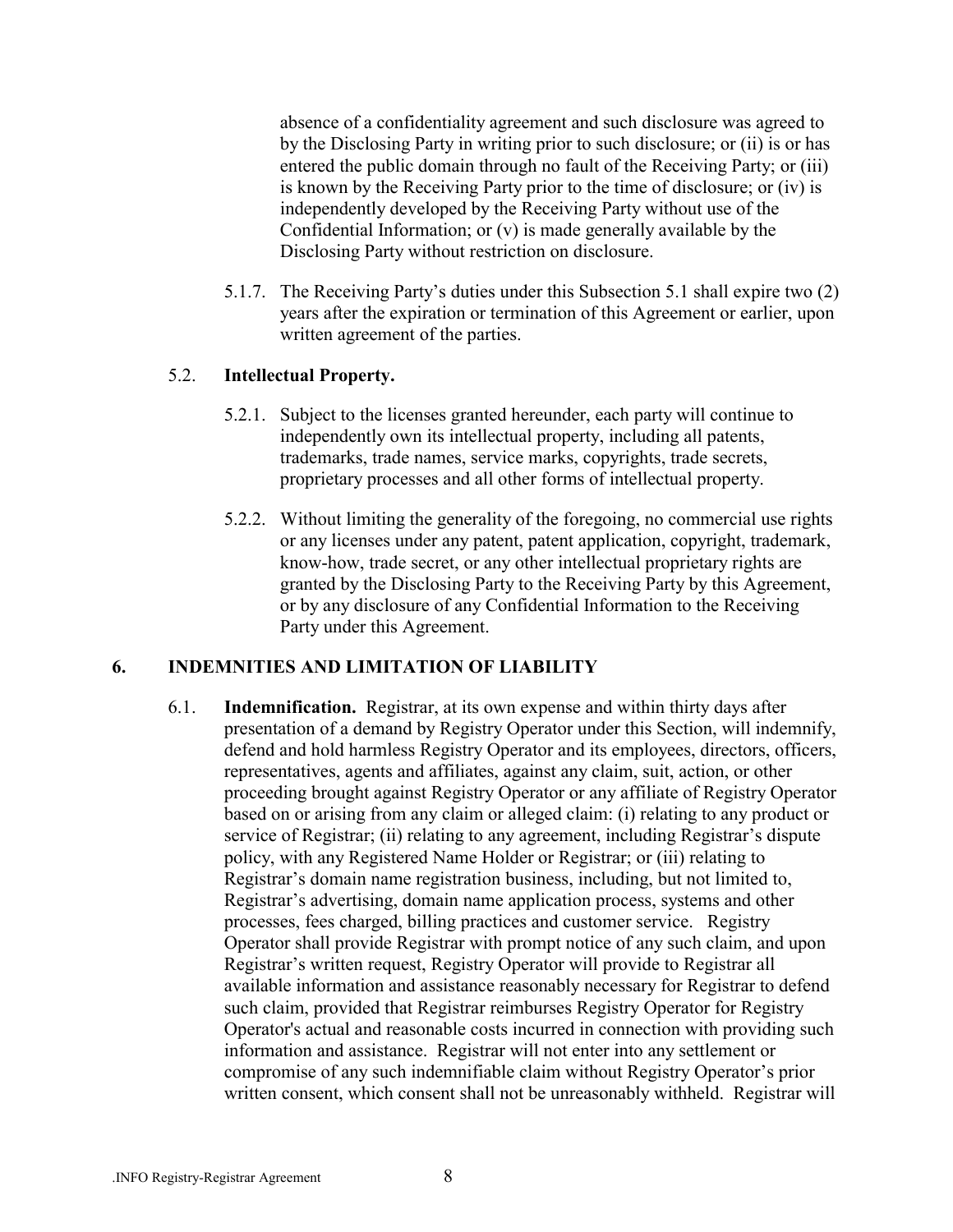pay any and all costs, damages, and expenses, including, but not limited to, reasonable attorneys' fees and costs awarded against or otherwise incurred by Registry Operator in connection with or arising from any such indemnifiable claim, suit, action or proceeding.

- 6.2. **Representation and Warranty.** Registrar represents and warrants that: (i) it is a corporation duly incorporated, validly existing and in good standing under the law of the state of [\_\_\_\_\_\_\_\_] (ii) it has all requisite corporate power and authority to execute, deliver and perform its obligations under this Agreement, (iii) the execution, performance and delivery of this Agreement has been duly authorized by Registrar, and (iv) no further approval, authorization or consent of any governmental or regulatory authority is required to be obtained or made by Registrar in order for it to enter into and perform its obligations under this Agreement.
- 6.3. **Limitation of Liability.** IN NO EVENT SHALL EITHER PARTY BE LIABLE FOR ANY SPECIAL, INDIRECT, INCIDENTAL, PUNITIVE, EXEMPLARY OR CONSEQUENTIAL DAMAGES, OR ANY DAMAGES RESULTING FROM LOSS OF PROFITS OR BUSINESS INTERRUPTION, ARISING OUT OF OR IN CONNECTION WITH THIS AGREEMENT, EVEN IF THE OTHER PARTY HAS BEEN ADVISED OF THE POSSIBILITY OF SUCH DAMAGES.
- 6.4. **Disclaimer of Warranties.** THE REGISTRAR TOOL KIT IS PROVIDED "AS-IS" AND WITHOUT ANY WARRANTY OF ANY KIND. REGISTRY OPERATOR EXPRESSLY DISCLAIMS ALL WARRANTIES AND/OR CONDITIONS, EXPRESS OR IMPLIED, INCLUDING, BUT NOT LIMITED TO, THE IMPLIED WARRANTIES AND CONDITIONS OF MERCHANTABILITY OR SATISFACTORY QUALITY AND FITNESS FOR A PARTICULAR PURPOSE AND NONINFRINGEMENT OF THIRD PARTY RIGHTS. REGISTRY OPERATOR DOES NOT WARRANT THAT THE FUNCTIONS CONTAINED IN THE REGISTRAR TOOL KIT WILL MEET REGISTRAR'S REQUIREMENTS, OR THAT THE OPERATION OF THE REGISTRAR TOOL KIT WILL BE UNINTERRUPTED OR ERROR-FREE, OR THAT DEFECTS IN THE REGISTRAR TOOL KIT WILL BE CORRECTED. FURTHERMORE, REGISTRY OPERATOR DOES NOT WARRANT NOR MAKE ANY REPRESENTATIONS REGARDING THE USE OR THE RESULTS OF THE REGISTRAR TOOL KIT OR RELATED DOCUMENTATION IN TERMS OF THEIR CORRECTNESS, ACCURACY, RELIABILITY, OR OTHERWISE. SHOULD THE REGISTRAR TOOL KIT PROVE DEFECTIVE, REGISTRAR ASSUMES THE ENTIRE COST OF ALL NECESSARY SERVICING, REPAIR OR CORRECTION OF REGISTRAR'S OWN SYSTEMS AND SOFTWARE.

### **7. INSURANCE.**

7.1. **Insurance Requirements.** Registrar shall acquire, prior to the Effective Date, at least US \$1,000,000 in comprehensive general liability insurance from a reputable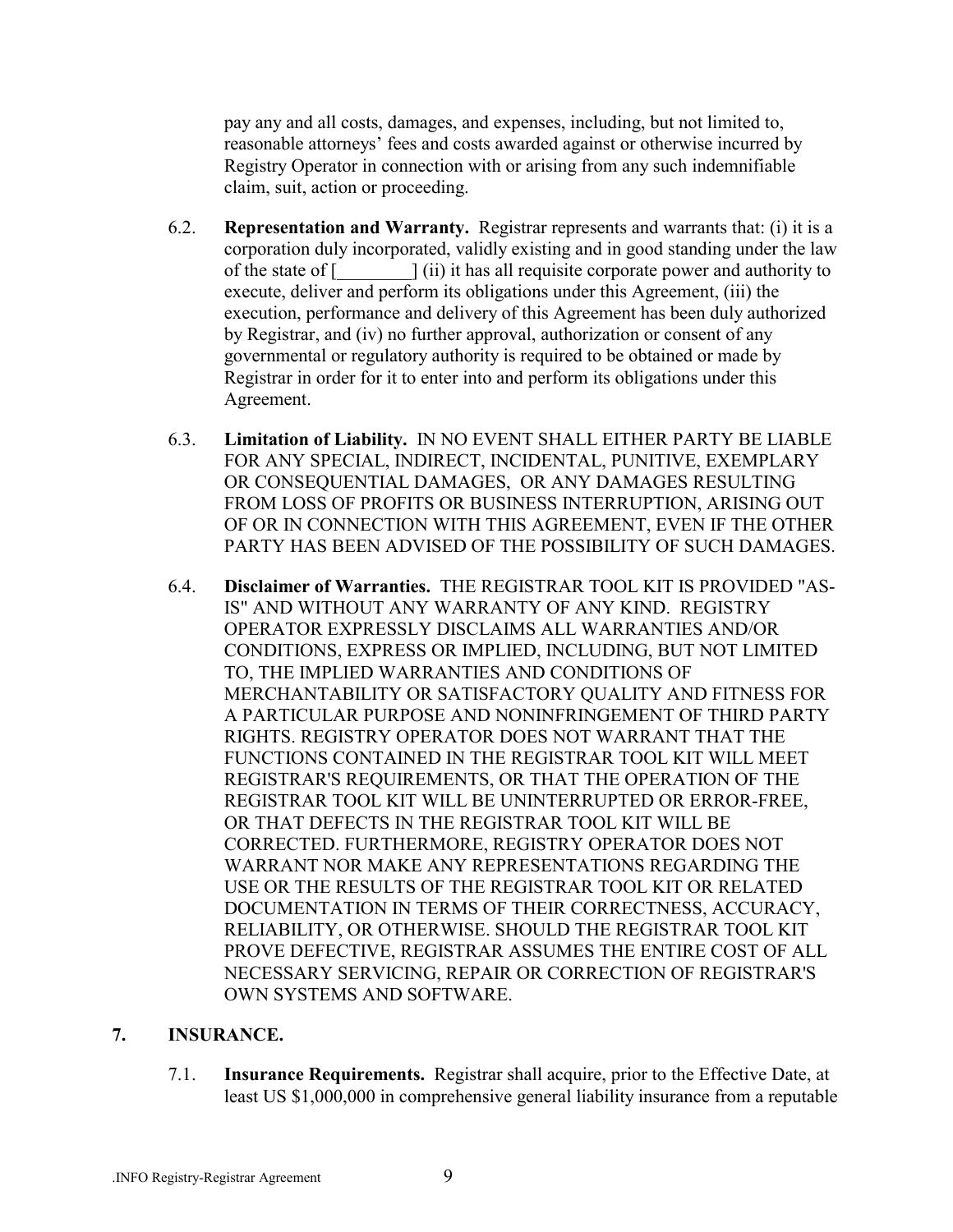insurance provider with an A.M. Best rating of "A" or better naming Registry Operator as an additional insured and shall maintain insurance meeting these requirements throughout the Term of this Agreement. Registrar shall provide a copy of the insurance policy to Registry Operator upon Registry Operator's reasonable request.

### **8. DISPUTE RESOLUTION**

8.1. **Dispute Resolution.** Disputes arising under or in connection with this Agreement, including requests for specific performance, shall be resolved through binding arbitration conducted as provided in this Section pursuant to the rules of the International Court of Arbitration of the International Chamber of Commerce  $({\rm ^{17}CC^{\prime\prime}})$ . The arbitration shall be conducted in the English language and shall occur in the State of Delaware, USA. There shall be three arbitrators: each party shall choose one arbitrator and, if the two arbitrators are not able to agree on a third arbitrator, the third shall be chosen by the ICC. The parties shall bear the costs of the arbitration in equal shares, subject to the right of the arbitrators to reallocate the costs in their award as provided in the ICC rules. The parties shall bear their own attorneys' fees in connection with the arbitration, and the arbitrators may not reallocate the attorneys' fees in conjunction with their award. The arbitrators shall render their decision within ninety days of the initiation of arbitration. Any litigation brought to enforce an arbitration award shall be brought in the state or federal courts in the State of Delaware, USA; however, the parties shall also have the right to enforce a judgment of such a court in any court of competent jurisdiction. For the purpose of aiding the arbitration and/or preserving the rights of a party during the pendency of an arbitration, each party shall have the right to seek temporary or preliminary injunctive relief from the arbitration panel or a court located in the state or federal courts in the State of Delaware, USA, which shall not be a waiver of this arbitration agreement.

### **9. TERM AND TERMINATION**

9.1. **Term of the Agreement; Revisions.** The Term of this Agreement shall commence on the Effective Date and, unless earlier terminated in accordance with the provisions of this Agreement, shall expire on the last day of the calendar month which is sixty months after the Effective Date. In the event that revisions to Registry Operator's approved form of Registry-Registrar Agreement are approved or adopted by ICANN, Registrar will either execute an amendment substituting the revised agreement in place of this Agreement or, at its option exercised within fifteen days after receiving notice of such amendment, terminate this Agreement immediately by giving written notice to Registry Operator. In the event that Registry Operator does not receive such executed amendment or notice of termination from Registrar within such fifteen day period, Registrar shall be deemed to have terminated this Agreement effective immediately.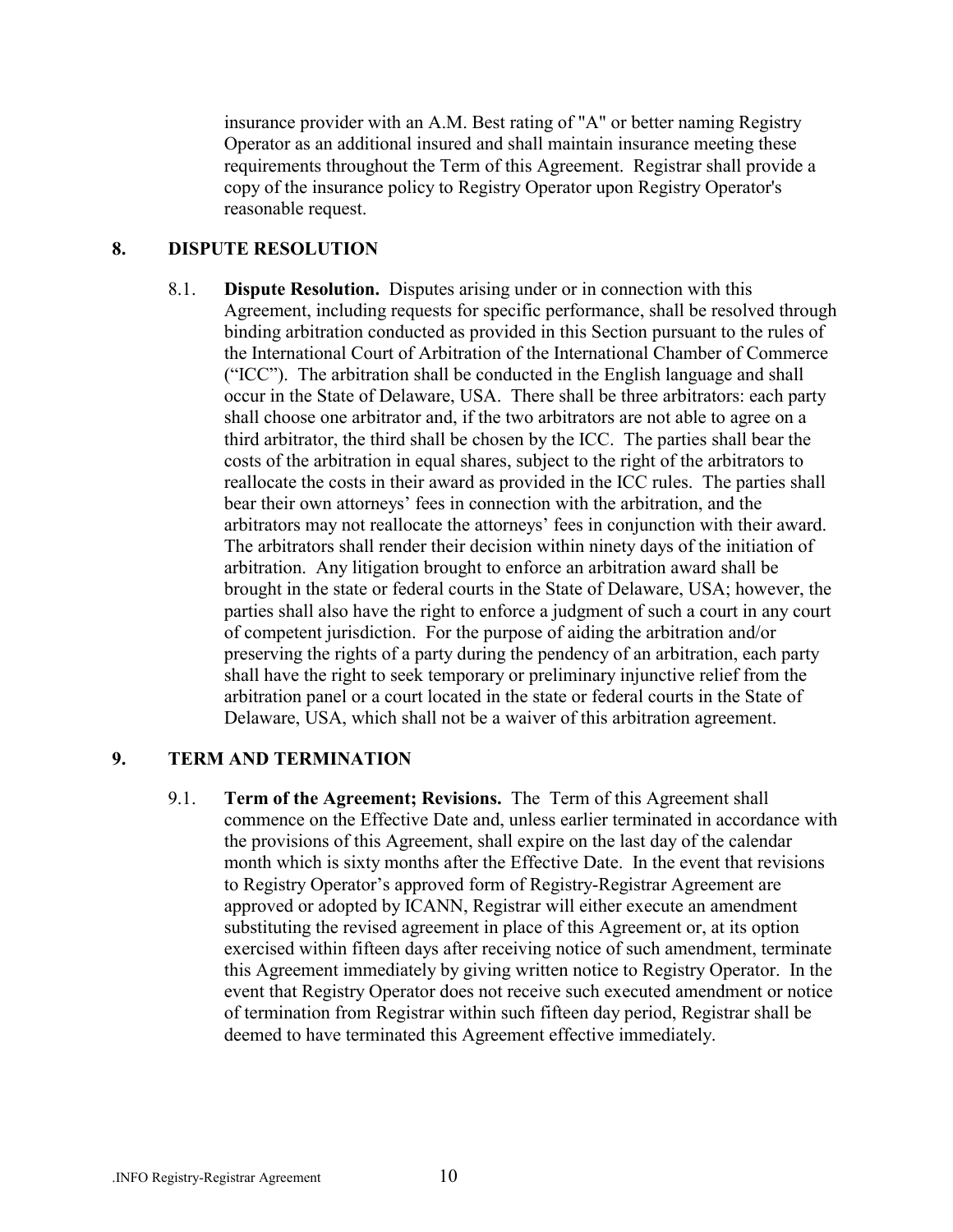- 9.2. **Termination.** This Agreement may be terminated as follows:
	- 9.2.1. **Termination For Cause.** In the event that either party materially breaches any of its obligations under this Agreement and such breach is not substantially cured within thirty calendar days after written notice thereof is given by the other party, then the non-breaching party may, by giving written notice thereof to the other party, terminate this Agreement as of the date specified in such notice of termination.
	- 9.2.2. **Termination at Option of Registrar.** Registrar may terminate this Agreement at any time by giving Registry Operator thirty days notice of termination.
	- 9.2.3. **Termination Upon Loss of Registrar's Accreditation.** This Agreement shall terminate in the event Registrar's accreditation by ICANN is terminated or expires without renewal.
	- 9.2.4. **Termination in the Event of Termination of Registry Agreement.** This Agreement shall terminate in the event that Registry Operator's Registry Agreement with ICANN is terminated or expires without entry of a subsequent Registry Agreement with ICANN and this Agreement is not assigned under Subsection 10.1.1.
	- 9.2.5. **Termination in the Event of Insolvency or Bankruptcy.** Either party may terminate this Agreement if the other party is adjudged insolvent or bankrupt, or if proceedings are instituted by or against a party seeking relief, reorganization or arrangement under any laws relating to insolvency, or seeking any assignment for the benefit of creditors, or seeking the appointment of a receiver, liquidator or trustee of a party's property or assets or the liquidation, dissolution or winding up of a party's business.
- 9.3. **Effect of Termination.** Upon the expiration or termination of this Agreement for any reason:
	- 9.3.1. Registry Operator will complete the registration of all domain names processed by Registrar prior to the effective date of such expiration or termination, provided that Registrar's payments to Registry Operator for Fees are current and timely.
	- 9.3.2. Registrar shall immediately transfer its sponsorship of Registered Names to another ICANN-accredited registrar in compliance with any procedures established or approved by ICANN.
	- 9.3.3. All Confidential Information of the Disclosing Party in the possession of the Receiving Party shall be immediately returned to the Disclosing Party.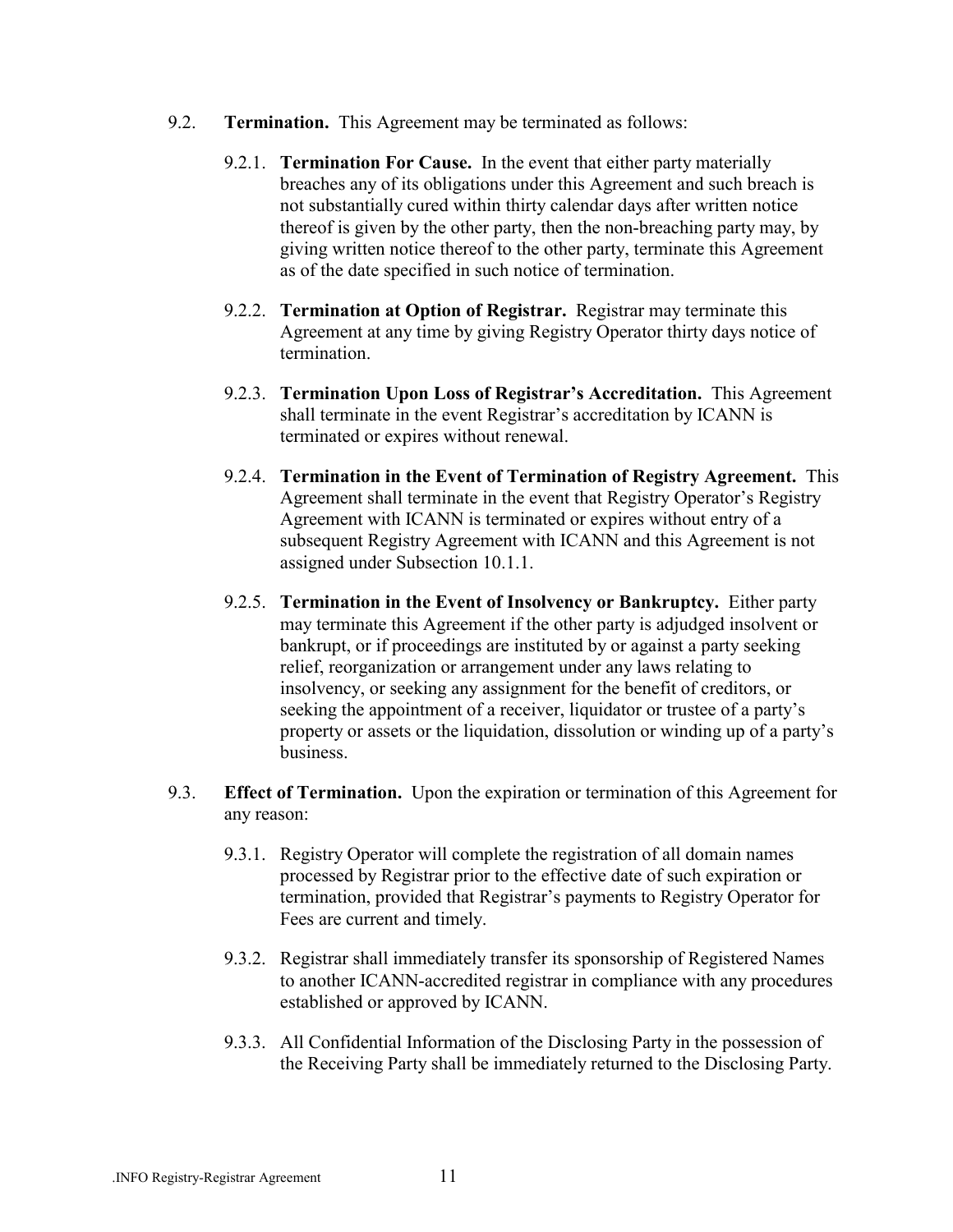- 9.3.4. All fees owing to Registry Operator shall become immediately due and payable.
- 9.4. **Survival.** In the event of termination of this Agreement, the following shall survive: (i) Subsections 2.6, 3.6, 5.1, 5.2, 6.1, 6.3, 6.4, 8.1, 9.4, 10.2, 10.3, 10.4, 10.6, 10.7 and 10.8 and (ii) the Registered Name Holder's indemnification obligation under Subsection 3.4. Neither party shall be liable to the other for damages of any sort resulting solely from terminating this Agreement in accordance with its terms.

#### **10. MISCELLANEOUS**

#### 10.1. **Assignments.**

- 10.1.1. **Assignment to Successor Registry Operator.** In the event the Registry Operator's Registry Agreement is terminated or expires without entry by Registry Operator and ICANN of a subsequent registry agreement, Registry Operator's rights under this Agreement may be assigned to a company with a subsequent registry agreement covering the Registry TLD upon ICANN's giving Registrar written notice within sixty days of the termination or expiration, provided that the subsequent registry operator assumes the duties of Registry Operator under this Agreement.
- 10.1.2. **Assignment in Connection with Assignment of Agreement with ICANN.** In the event that Registry Operator's Registry Agreement with ICANN for the Registry TLD is validly assigned, Registry Operator's rights under this Agreement shall be automatically assigned to the assignee of the Registry Agreement, provided that the assignee assumes the duties of Registry Operator under this Agreement. In the event that Registrar's accreditation agreement with ICANN for the Registry TLD is validly assigned, Registrar's rights under this Agreement shall be automatically assigned to the assignee of the accreditation agreement, provided that the subsequent registrar assumes the duties of Registrar under this Agreement.
- 10.1.3. **Other Assignments.** Except as otherwise expressly provided in this Agreement, the provisions of this Agreement shall inure to the benefit of and be binding upon, the successors and permitted assigns of the parties. Neither party shall assign or transfer its rights or obligations under this Agreement without the prior written consent of the other party, which shall not be unreasonably withheld.
- 10.2. **Notices.** Any notice or other communication required or permitted to be delivered to any party under this Agreement shall be in writing and shall be deemed properly delivered, given and received when delivered (by hand, by registered mail, by courier or express delivery service, by e-mail or by telecopier during business hours) to the address or telecopier number set forth beneath the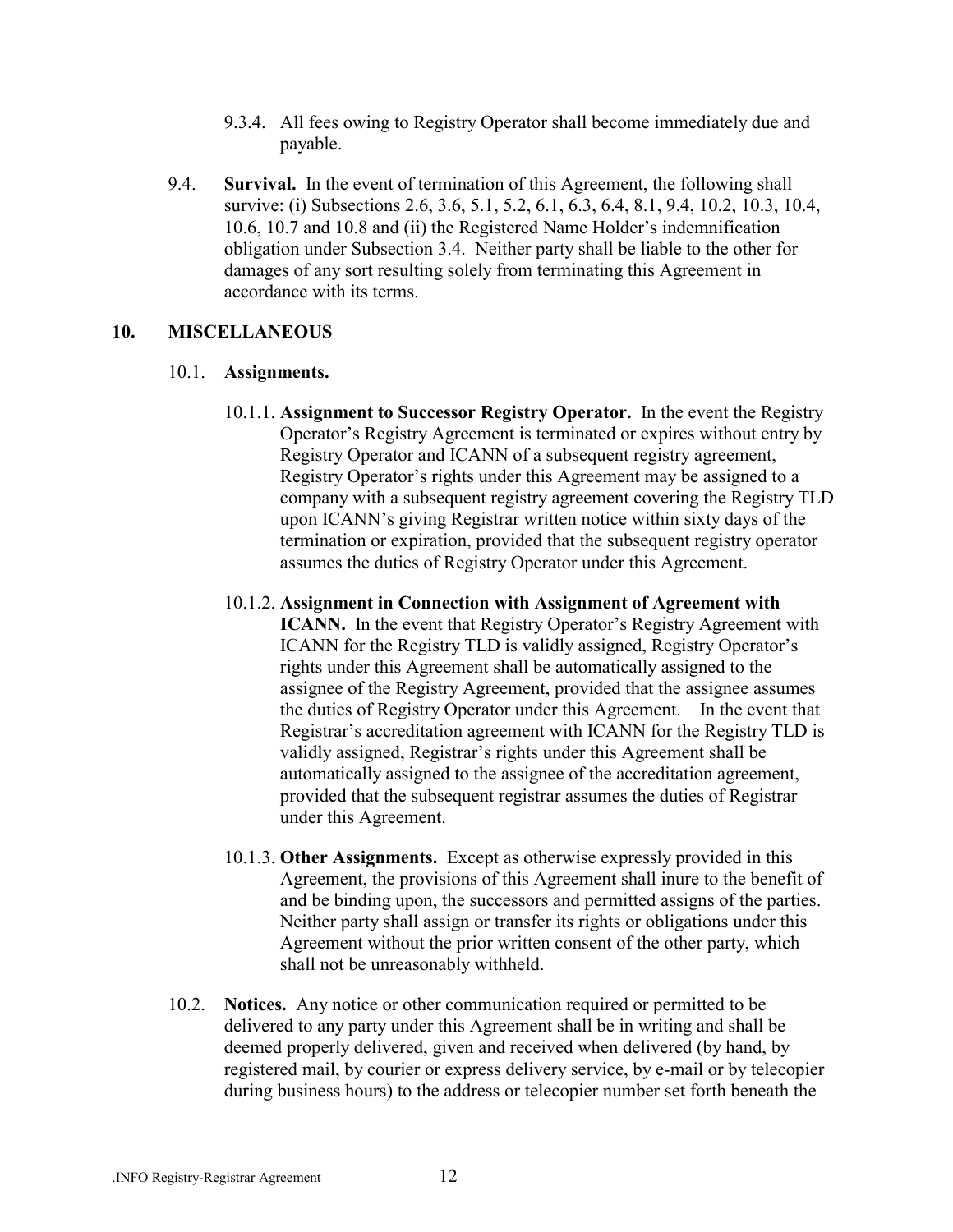name of such party below, unless such party has given a notice of a change of address in writing:

\_\_\_\_\_\_\_\_\_\_\_\_\_\_\_\_\_\_\_\_\_\_\_\_\_\_\_\_\_\_\_\_\_\_\_\_\_\_\_\_\_\_\_\_

\_\_\_\_\_\_\_\_\_\_\_\_\_\_\_\_\_\_\_\_\_\_\_\_\_\_\_\_\_\_\_\_\_\_\_\_\_\_\_\_\_\_\_\_ \_\_\_\_\_\_\_\_\_\_\_\_\_\_\_\_\_\_\_\_\_\_\_\_\_\_\_\_\_\_\_\_\_\_\_\_\_\_\_\_\_\_\_\_

 $\mathcal{L}_\text{max}$  , and the set of the set of the set of the set of the set of the set of the set of the set of the set of the set of the set of the set of the set of the set of the set of the set of the set of the set of the \_\_\_\_\_\_\_\_\_\_\_\_\_\_\_\_\_\_\_\_\_\_\_\_\_\_\_\_\_\_\_\_\_\_\_\_\_\_\_\_\_\_\_\_  $\mathcal{L}_\text{max}$  , and the set of the set of the set of the set of the set of the set of the set of the set of the set of the set of the set of the set of the set of the set of the set of the set of the set of the set of the

 $\mathcal{L}_\mathcal{L} = \mathcal{L}_\mathcal{L} = \mathcal{L}_\mathcal{L} = \mathcal{L}_\mathcal{L} = \mathcal{L}_\mathcal{L} = \mathcal{L}_\mathcal{L} = \mathcal{L}_\mathcal{L} = \mathcal{L}_\mathcal{L} = \mathcal{L}_\mathcal{L} = \mathcal{L}_\mathcal{L} = \mathcal{L}_\mathcal{L} = \mathcal{L}_\mathcal{L} = \mathcal{L}_\mathcal{L} = \mathcal{L}_\mathcal{L} = \mathcal{L}_\mathcal{L} = \mathcal{L}_\mathcal{L} = \mathcal{L}_\mathcal{L}$ 

 $\mathcal{L}_\mathcal{L} = \mathcal{L}_\mathcal{L} = \mathcal{L}_\mathcal{L} = \mathcal{L}_\mathcal{L} = \mathcal{L}_\mathcal{L} = \mathcal{L}_\mathcal{L} = \mathcal{L}_\mathcal{L} = \mathcal{L}_\mathcal{L} = \mathcal{L}_\mathcal{L} = \mathcal{L}_\mathcal{L} = \mathcal{L}_\mathcal{L} = \mathcal{L}_\mathcal{L} = \mathcal{L}_\mathcal{L} = \mathcal{L}_\mathcal{L} = \mathcal{L}_\mathcal{L} = \mathcal{L}_\mathcal{L} = \mathcal{L}_\mathcal{L}$ 

If to Registrar:

with copy to:

If to Registry Operator:

 Ronald A. Berg Afilias Limited 660 Newtown/Yardley Rd. Newtown, PA 18940 phone: (215) 504-4610 fax: (215) 504-1758

with a copy to:

Rita A. Rodin Skadden, Arps, Slate, Meagher & Flom, LLP Four Times Square New York, New York 10036 phone: (212) 735-3000 fax: (212) 735-2000

10.3. **Third-Party Beneficiaries.** The parties expressly agree that ICANN is an intended third-party beneficiary of this Agreement. Otherwise, this Agreement shall not be construed to create any obligation by either party to any non-party to this Agreement, including any holder of a Registered Name. Registrar expressly acknowledges that, notwithstanding anything in this Agreement to the contrary, it is not an intended third-party beneficiary of the Registry Agreement.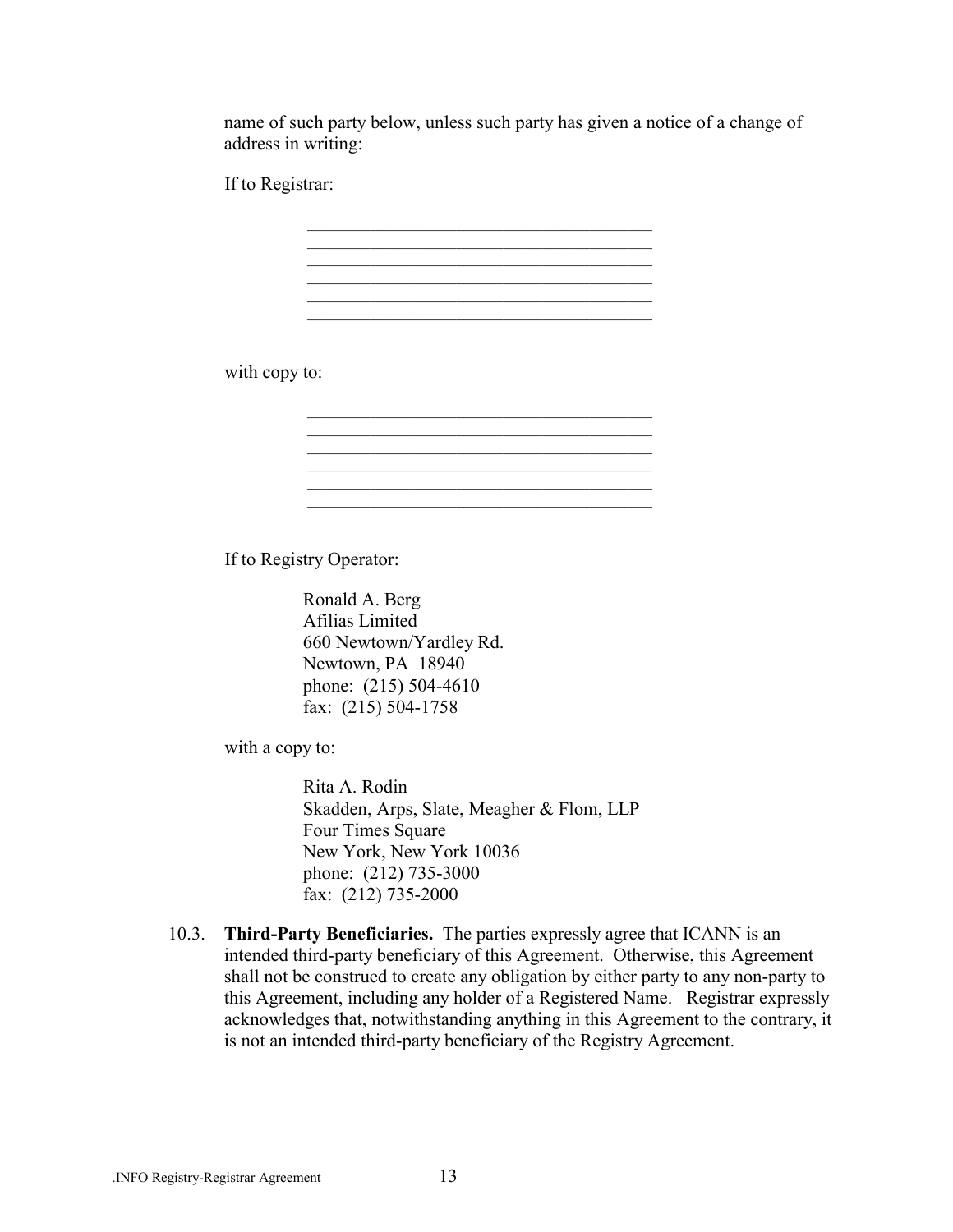- 10.4. **Relationship of the Parties.** Nothing in this Agreement shall be construed as creating an employer-employee or agency relationship, a partnership or a joint venture between the parties.
- 10.5. **Force Majeure.** Neither party shall be liable to the other for any loss or damage resulting from any cause beyond its reasonable control (a "Force Majeure Event") including, but not limited to, insurrection or civil disorder, war or military operations, national or local emergency, acts or omissions of government or other competent authority, compliance with any statutory obligation or executive order, industrial disputes of any kind (whether or not involving either party's employees), fire, lightning, explosion, flood, subsidence, weather of exceptional severity, and acts or omissions of persons for whom neither party is responsible. Upon occurrence of a Force Majeure Event and to the extent such occurrence interferes with either party's performance of this Agreement, such party shall be excused from performance of its obligations (other than payment obligations) during the first six months of such interference, provided that such party uses best efforts to avoid or remove such causes of nonperformance as soon as possible.
- 10.6. **Amendments.** No amendment, supplement, or modification of this Agreement or any provision hereof shall be binding unless executed in writing by both parties.
- 10.7. **Waivers.** No failure on the part of either party to exercise any power, right, privilege or remedy under this Agreement, and no delay on the part of either party in exercising any power, right, privilege or remedy under this Agreement, shall operate as a waiver of such power, right, privilege or remedy; and no single or partial exercise or waiver of any such power, right, privilege or remedy shall preclude any other or further exercise thereof or of any other power, right, privilege or remedy. Neither party shall be deemed to have waived any claim arising out of this Agreement, or any power, right, privilege or remedy under this Agreement, unless the waiver of such claim, power, right, privilege or remedy is expressly set forth in a written instrument duly executed and delivered on behalf of such party; and any such waiver shall not be applicable or have any effect except in the specific instance in which it is given.
- 10.8. **Entire Agreement.** This Agreement (including its exhibits, which form a part of it) constitutes the entire agreement between the parties concerning the subject matter of this Agreement and supersedes any prior agreements, representations, statements, negotiations, understandings, proposals or undertakings, oral or written, with respect to the subject matter expressly set forth herein.
- 10.9. **Counterparts.** All executed copies of this Agreement are duplicate originals, equally admissible as evidence. This Agreement may be executed in counterparts, and such counterparts taken together shall be deemed the Agreement. A facsimile copy of a signature of a party hereto shall have the same effect and validity as an original signature.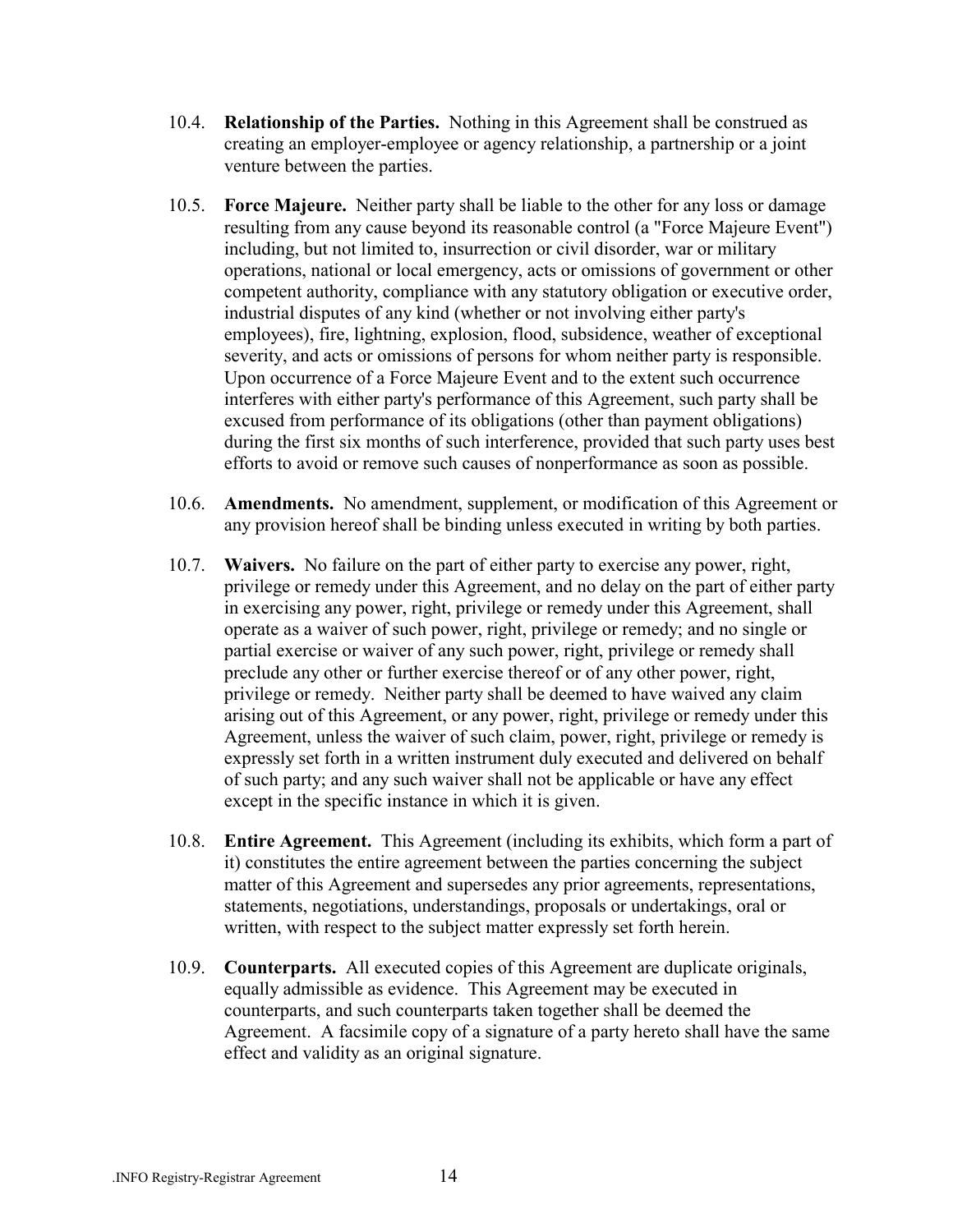IN WITNESS WHEREOF, the parties hereto have executed this Agreement as of the date set forth in the first paragraph hereof.

| Afilias Limited | [Registrar]         |  |  |
|-----------------|---------------------|--|--|
|                 |                     |  |  |
| By:             | By: $\qquad \qquad$ |  |  |
| Name:           | Name:               |  |  |
| Title:          | Title:              |  |  |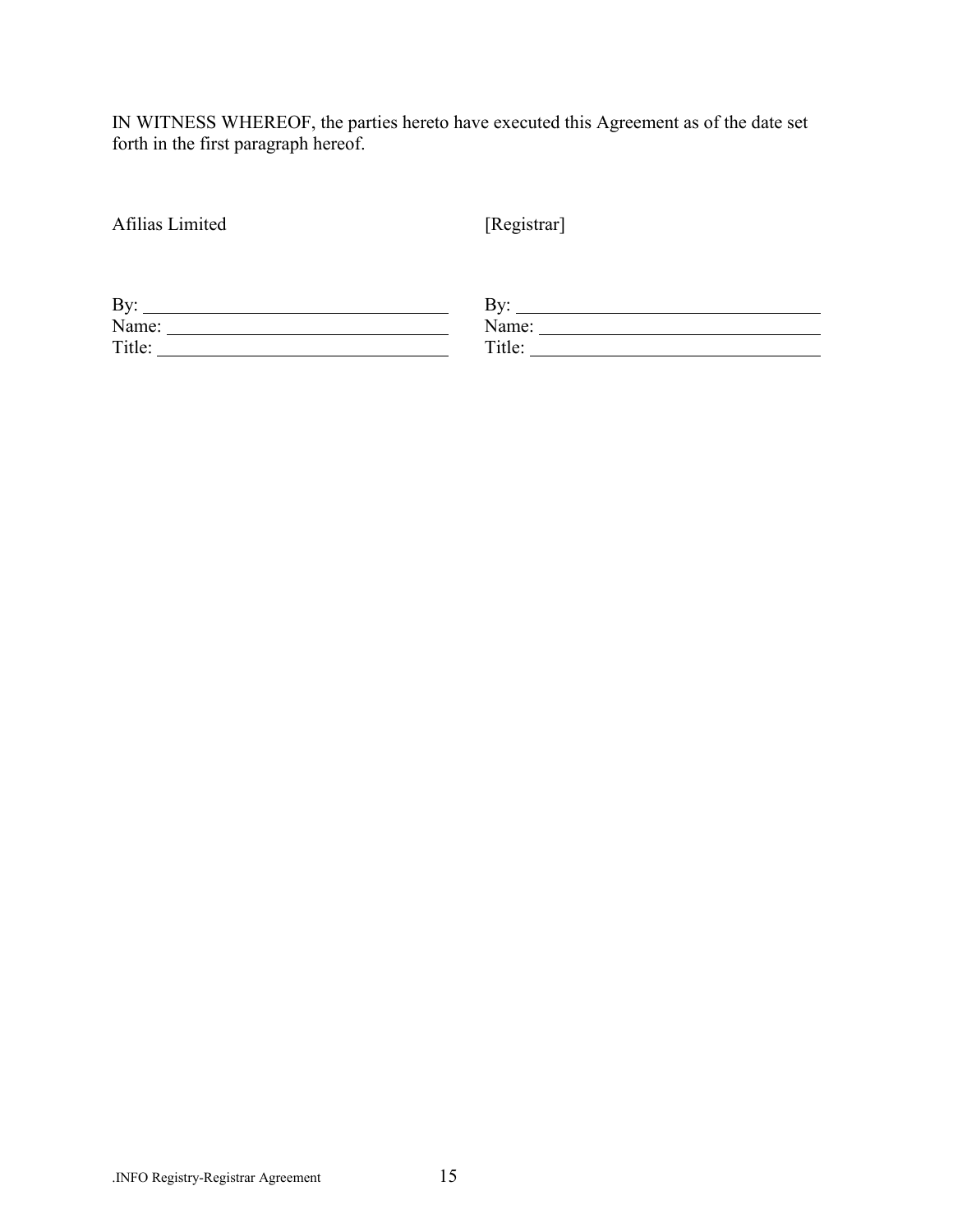#### **Exhibit A**

#### **REGISTRAR TOOL KIT**

The Registrar Tool Kit will consist of a working Java API and samples and C samples that can be used to implement the EPP protocol that is used to communicate between the Registry System and Registrar. The samples will illustrate how XML requests (Registration Events) can be assembled and forwarded to the Registry Operator for processing. The software will provide the Registrar with the basis for a reference implementation that conforms to the Registry-Registrar Protocol. The software component of the Registrar Tool Kit will be based on static XML requests.

The documentation will explain to the Registrar the details of the protocol specification. It will describe the commands that need to be sent to the Registry System in order to support domain registration events, as well as the possible responses that may be returned by the Registry Operator. The precise nature of the sequencing of commands, as well as the payload that must be assembled and transmitted to the Registry Operator, will be defined for each possible registration event.

The documentation will also describe the software that implements the EPP Registry-Registrar protocol. This will consist of a description of the software package hierarchy, and an explanation of the defined objects and methods (including calling parameter lists, and expected response behavior).

The Registrar Tool Kit will be licensed under the GNU Lesser General Public License and this Agreement.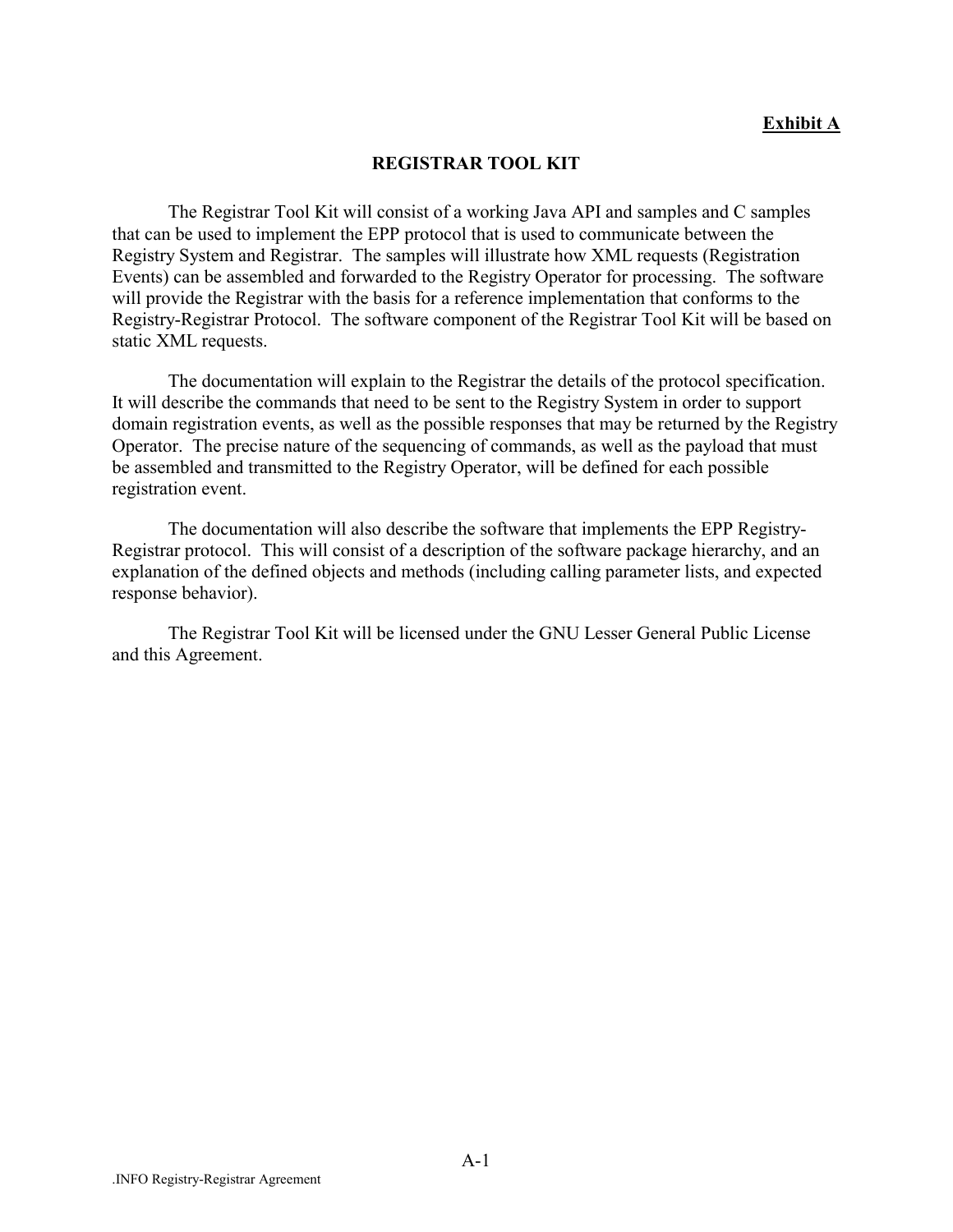### **Exhibit B**

### **ENGINEERING AND CUSTOMER SERVICE SUPPORT**

Registrar will be provided with customer support services by the Registry Operator of three types:

- Front line customer support
- Administrative/billing/financial support
- Technical support

**Front Line Customer Support**. The front line support is the first point of contact for Registrar. Front line support will be available on a 24/7 basis. This operation will be able to answer general registrar questions. When the answer is not available or Registrar is not satisfied with the answer, a service support case is opened and a support ticket is issued. These support tickets are escalated to either the technical support team or the administrative/financial/billing support team depending on the nature of the problem.

Methods of contact that will be supported by customer support will include: telephone, fax, postal mail and e-mail.

**Administrative/Financial/Billing Support**. The administrative/financial/billing support team will deal with Registrar's business, account management, financial and billing issues. Examples that fall into these categories include:

- Registrar account balance inquiries
- Registrar low-balance warning notifications
- Crediting a Registrar's account after payment
- Legal issues related to the registry-registrar agreement
- Administrative issues for the acceptance of new registrars

The support team will have guidelines to ensure a conduit exists for escalation to higher levels of registry management with respect to unresolved administrative/billing/financial issues.

**Technical Support.** The technical support team is responsible for dealing with Registrar's technical issues. Registry Operator shall provide a package of support services through the Technical Support Group (TSG). Overall, the TSG shall attempt to provide around the clock, real time professional support to all registrars that have entered into Registry-Registrar Agreements with Registry Operator, ranging from basic inquiries to high-level operations critical technical support.

Registry Operator's operation staff shall be available 24/7, with required members of the department on call. Escalation procedures shall be in place, ensuring that management is notified of service outages in a timely manner.

**Access to Registry Data**. The TSG shall have access to Registry System data to support Registrar, to the extent that current operating status can be determined, response to specific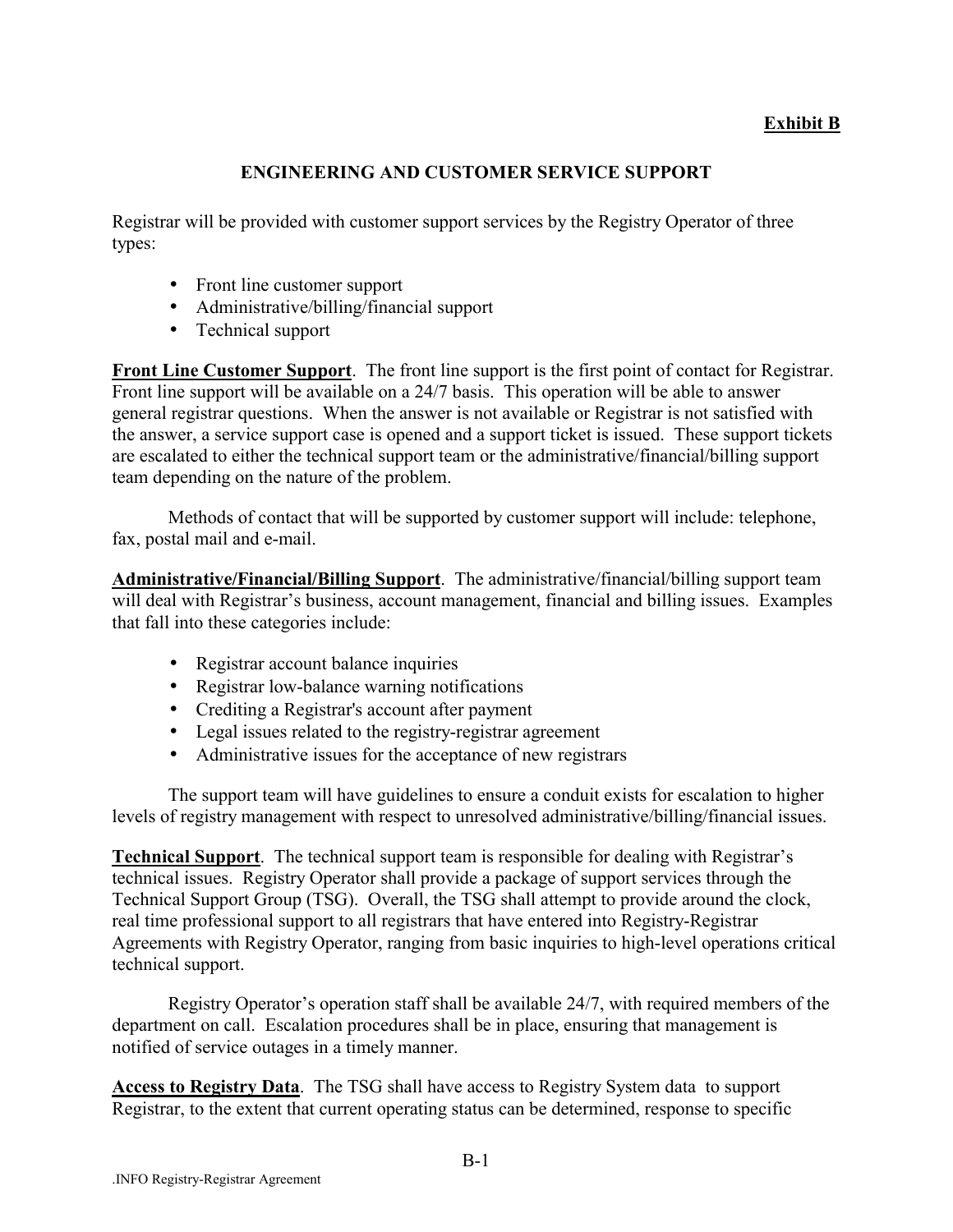Registrar queries about Registrar specific data or specific transactions can be provided. Registry Operator employees shall be required to properly identify the Registrar before providing any Registrar critical data, and shall be prohibited from providing information about other Registrar operations.

**Notifications**. The TSG shall be responsible for notifying Registrar of upcoming maintenance and outages. At a minimum, all planned outages and maintenance shall be announced at least 7 days prior to the scheduled date. Further, the TSG shall be required to provide immediate notice of unplanned or unscheduled outages and maintenance.

**Customer Escalation Process**. The TSG will operate with a customer escalation process. Normally, support calls or other forms of communication shall start with the lowest level of support, and be escalated should the first level of support be insufficient. In cases where higher levels of support are immediately apparent (all levels of support staff will be trained in identifying these) the escalation chain may be jumped. Also, should the time limit expire with no notice, the support level may be escalated. The escalation levels and response requirements are as follows:

**Level 1** - Technical based questions, usually unique to the Registrar that may require support from a Registry System operator or engineer. Requests for information or technical support shall be provided within an hour unless is it deemed to be a Level 2 incident.

**Level 2 -** Registry System outages involving non-critical operations to the registry affecting one or more registrars only, but not the entire system. Response reports shall be provided every 30 minutes, by no less than a qualified Registry System engineer.

Level 3 - Catastrophic outages, or disaster recovery involving critical operations to the Registry System overall. Response reports shall be provided every 15 minutes, by no less than a senior Registry System engineer.

| Level   | <b>Incident</b><br><b>Duration</b> | Severity | <b>Position</b>                   | <b>Name</b> | <i><b>After</b></i><br>hours<br><b>Number</b>         | <b>Business</b><br>hours<br><b>Number</b> |
|---------|------------------------------------|----------|-----------------------------------|-------------|-------------------------------------------------------|-------------------------------------------|
| Level 1 | 1 hour                             | Low      | Customer<br>Support<br>Supervisor | <b>TBH</b>  | <b>TBD</b><br>Cell<br>Phone                           | <b>TBD</b>                                |
| Level 2 | 2 hours                            | Med      | Operations<br>Manager             | <b>TBH</b>  | <b>TBD</b><br>Voice<br>mail<br>connected<br>to pager. | <b>TBD</b>                                |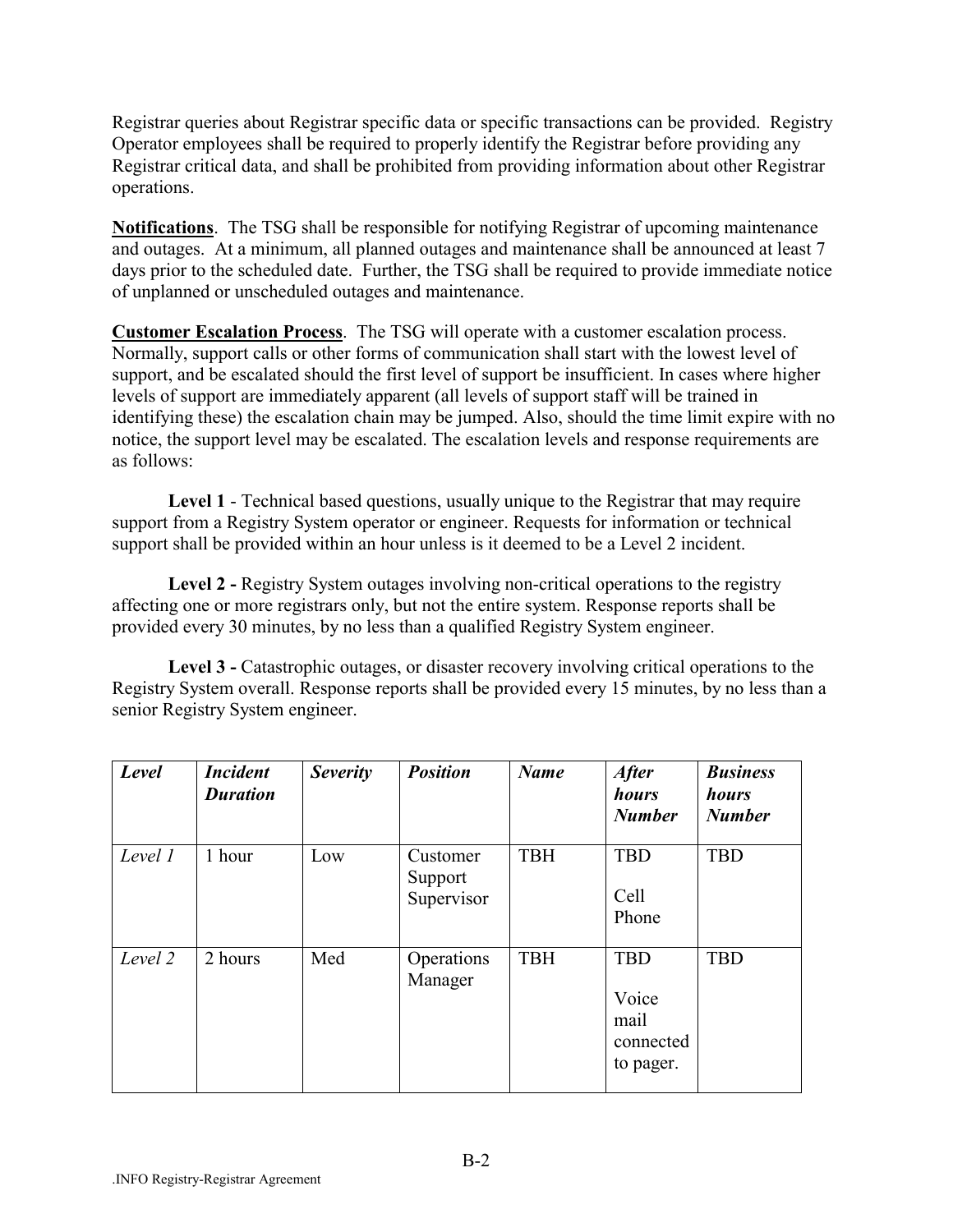| Level 3 | 4 hours | High | General | <b>TBH</b> | <b>TBD</b> | <b>TBD</b> |
|---------|---------|------|---------|------------|------------|------------|
|         |         |      | Manager |            |            |            |
|         |         |      |         |            | Voice      |            |
|         |         |      |         |            | mail       |            |
|         |         |      |         |            | connected  |            |
|         |         |      |         |            | to pager.  |            |
|         |         |      |         |            |            |            |

**Security of Customer Support Service**. Registrar must supply a list of specific individuals (5 to 10 people) that are authorized to contact the Registry Operator. Each individual will also be assigned a pass phrase. Any phone requests made by Registrar to Registry Operator's customer service will have to come from someone on the authorized list, and require the pass phrase to be supplied. In the event that an attempt is made to contact the Registry Operator's customer service on behalf of Registrar, but appropriate authentication is not provided, Registry Operator will make contact with Registrar to inform it of a breach of security protocol.

**Customer Satisfaction Surveys**. In order to fairly judge the quality of its customer services, Registry Operator may hire an outside party to perform customer satisfaction surveys on a regular basis. The result of these surveys will be used to identify and correct problems with the customer service process. Registry Operator will also use these results to measure improvements in customer satisfaction.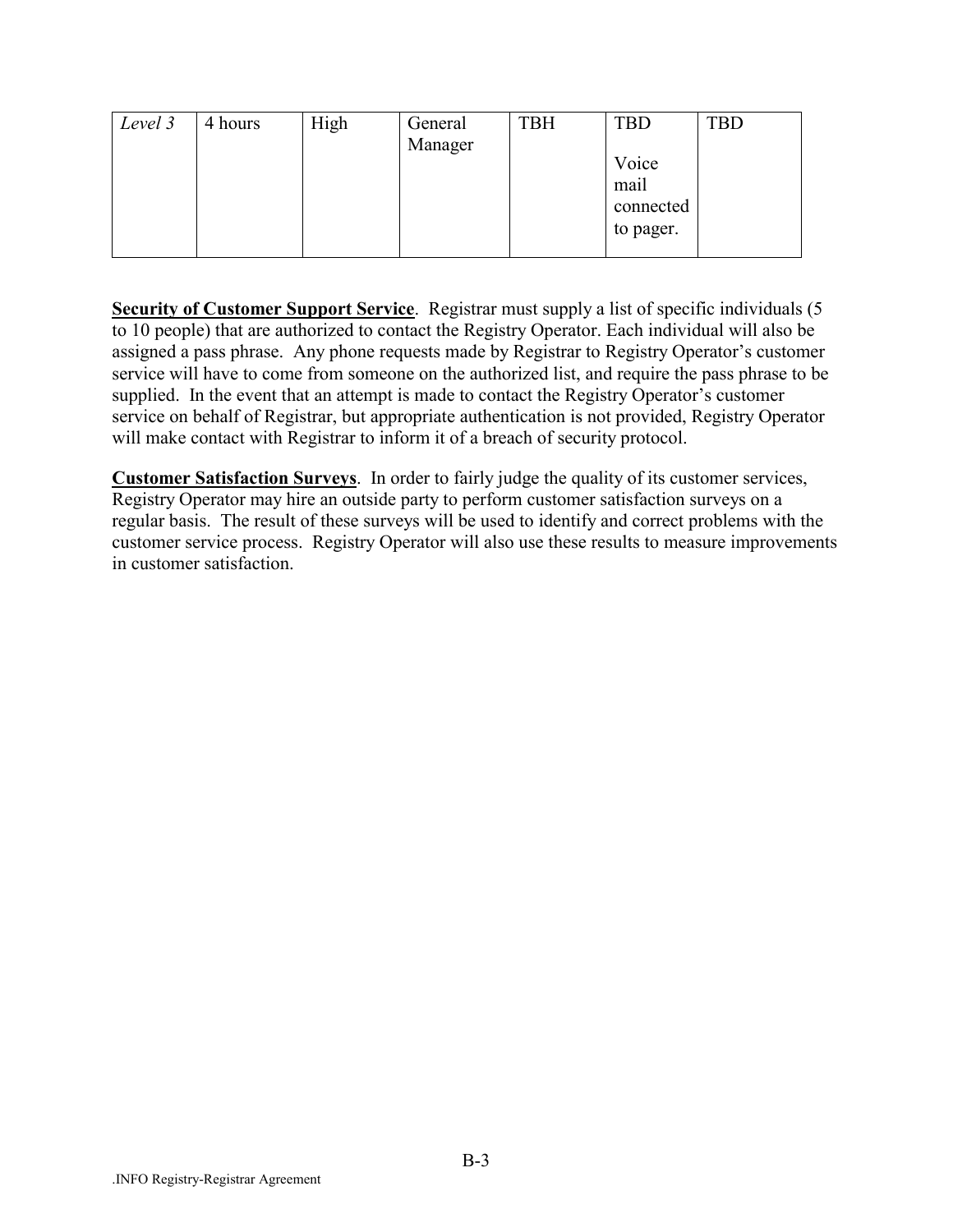# **Exhibit C**

### **REGISTRAR'S REGISTRATION AGREEMENT**

**[To be supplied by Registrar]**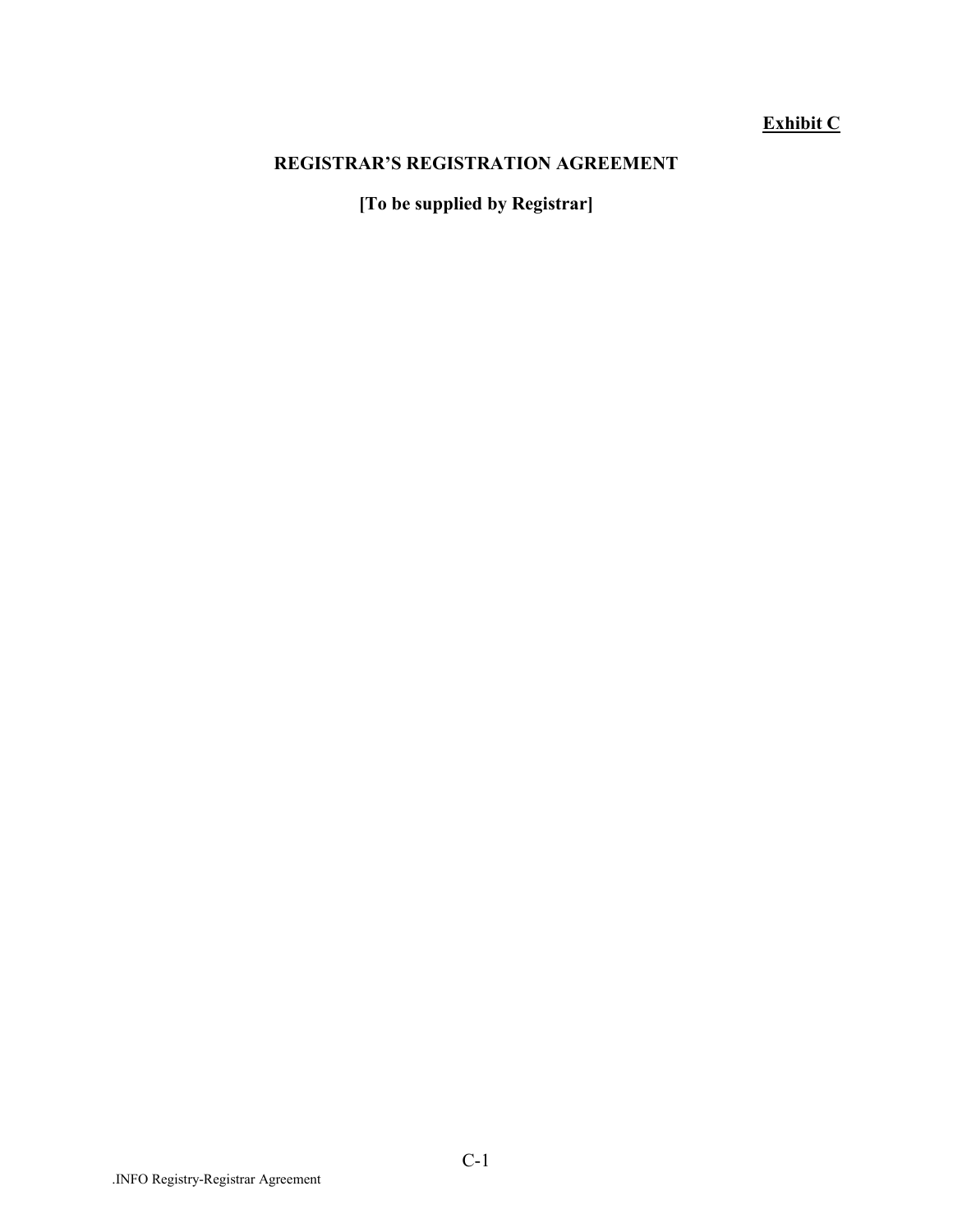### **Exhibit D**

### **POLICY ON TRANSFER OF SPONSORSHIP OF REGISTRATIONS BETWEEN REGISTRARS**

#### **A. Holder-Authorized Transfers.**

#### **Registrar Requirements.**

The registration agreement between each Registrar and its Registered Name Holder shall include a provision explaining that a Registered Name Holder will be prohibited from changing its Registrar during the first 60 days after initial registration of the domain name with the Registrar. Beginning on the 61st day after the initial registration with the Registrar, the procedures for change in sponsoring registrar set forth in this policy shall apply. Enforcement shall be the responsibility of the Registrar sponsoring the domain name registration.

For each instance where a Registered Name Holder wants to change its Registrar for an existing domain name (i.e., a domain name that appears in a particular top-level domain zone file), the gaining Registrar shall:

1) Obtain express authorization from an individual who has the apparent authority to legally bind the Registered Name Holder (as reflected in the database of the losing Registrar).

a) The form of the authorization is at the discretion of each gaining Registrar.

b) The gaining Registrar shall retain a record of reliable evidence of the authorization.

2) In those instances when the Registrar of record is being changed simultaneously with a transfer of a domain name from one party to another, the gaining Registrar shall also obtain appropriate authorization for the transfer. Such authorization shall include, but not be limited to, one of the following:

a) A bilateral agreement between the parties.

b) The final determination of a binding dispute resolution body.

c) A court order.

3) Request, by the transmission of a "transfer" command as specified in the Registrar Tool Kit, that the Registry database be changed to reflect the new Registrar.

a) Transmission of a "transfer" command constitutes a representation on the part of the gaining Registrar that: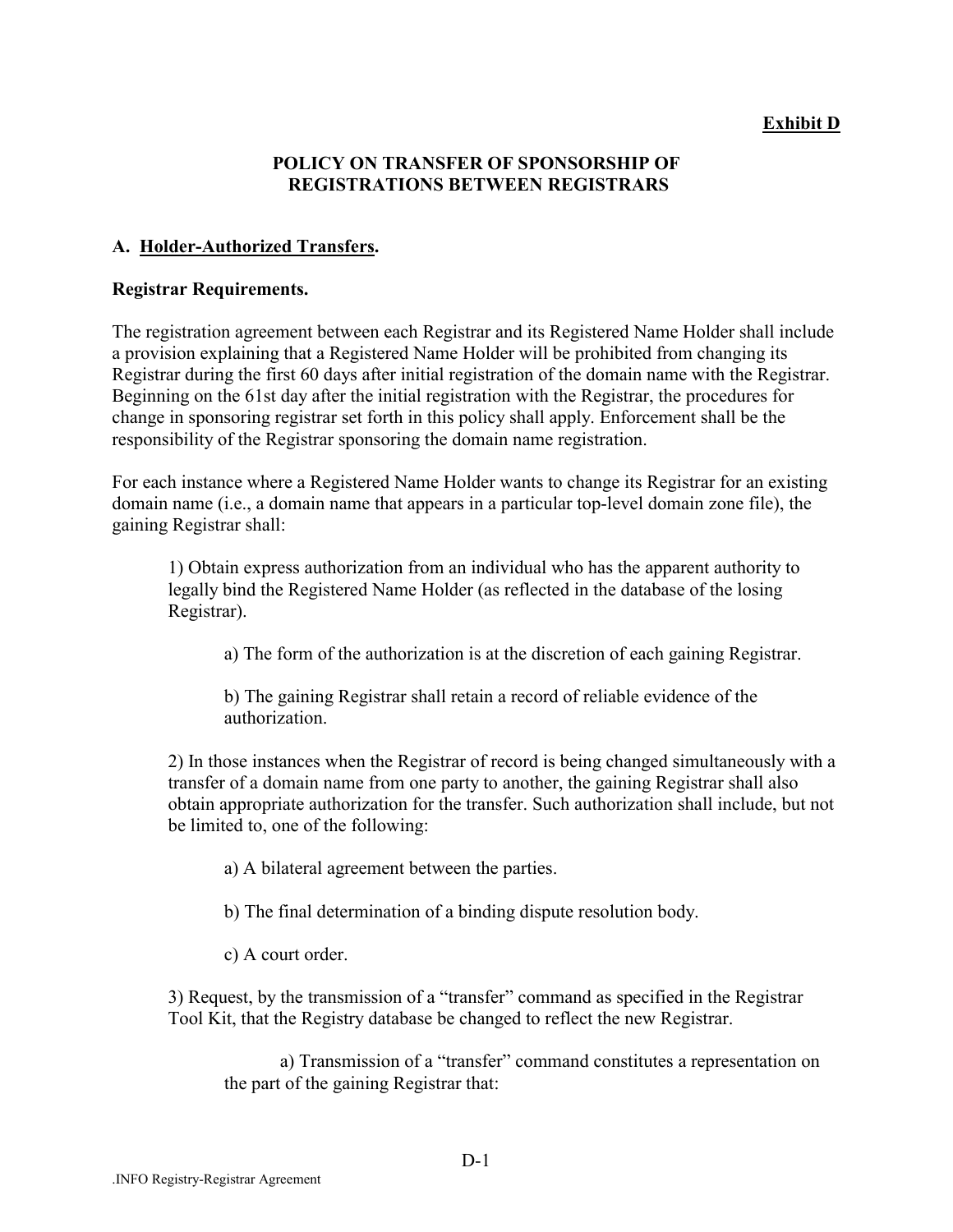(1) the requisite authorization has been obtained from the Registered Name Holder listed in the database of the losing Registrar, and

(2) the losing Registrar will be provided with a copy of the authorization if and when requested.

In those instances when the Registrar of record denies the requested change of Registrar, the Registrar of record shall notify the prospective gaining Registrar that the request was denied and the reason for the denial.

Instances when the requested change of sponsoring Registrar may be denied include, but are not limited to:

1) Situations described in the Domain Name Dispute Resolution Policy

2) A pending bankruptcy of the Registered Name Holder

3) Dispute over the identity of the Registered Name Holder

4) Request to transfer sponsorship occurs within the first 60 days after the initial registration with the Registrar

In all cases, the losing Registrar shall respond to the e-mail notice regarding the "transfer" request within five (5) days. Failure to respond will result in a default "approval" of the "transfer"

#### **Registry Requirements.**

Upon receipt of the "transfer" command from the gaining Registrar, Registry Operator will transmit an e-mail notification to both Registrars.

Registry Operator shall complete the "transfer" if either:

1) the losing Registrar expressly "approves" the request, or

2) Registry Operator does not receive a response from the losing Registrar within five (5) days.

When the Registry's database has been updated to reflect the change to the gaining Registrar, Registry Operator will transmit an email notification to both Registrars.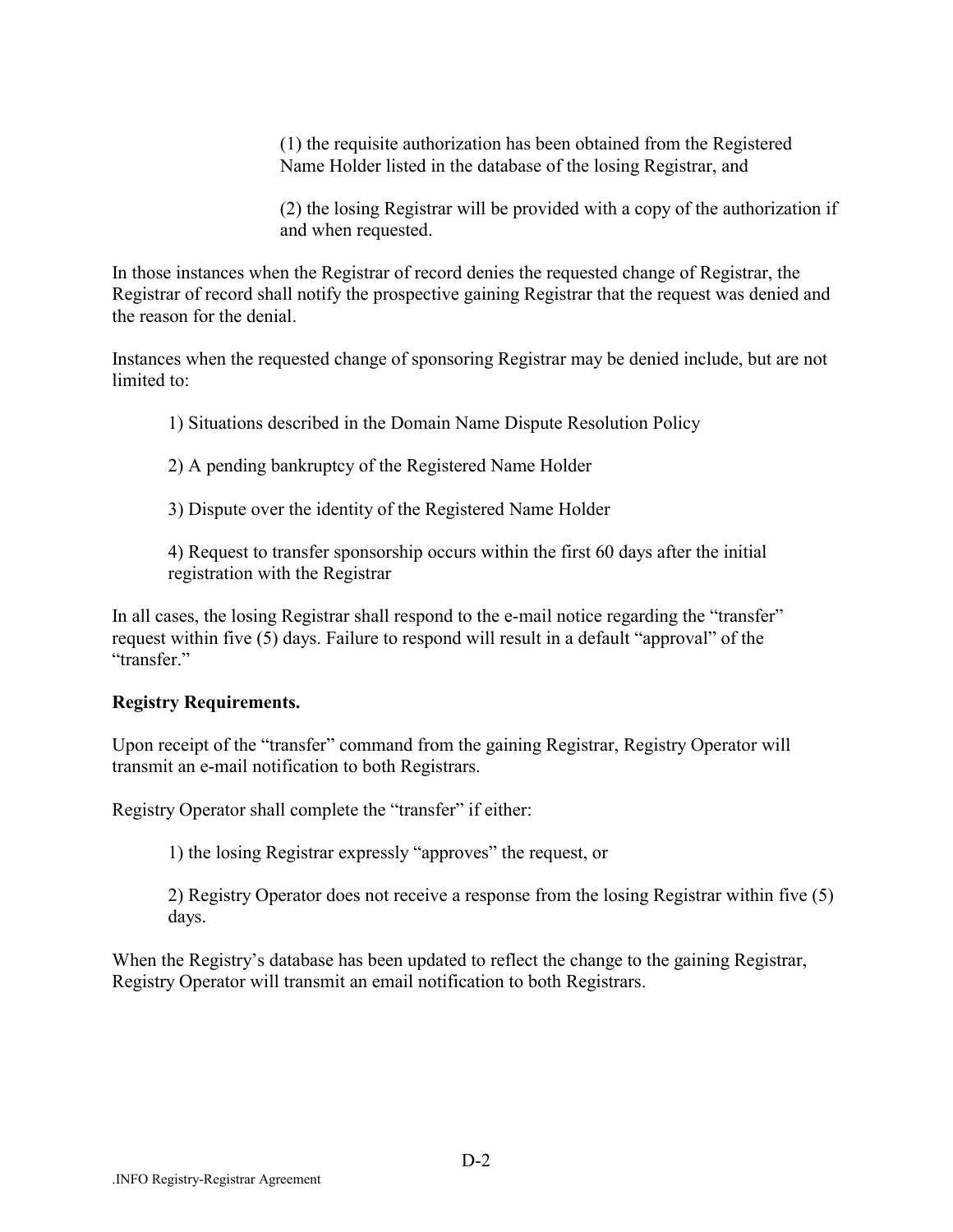### **Records of Registration.**

Each Registered Name Holder shall maintain its own records appropriate to document and prove the initial domain name registration date, regardless of the number of Registrars with which the Registered Name Holder enters into a contract for registration services.

### **Effect on Term of Registration.**

The completion by Registry Operator of a holder-authorized transfer under this Part A shall result in a one-year extension of the existing registration, provided that in no event shall the total unexpired term of a registration exceed ten (10) years.

### **B. ICANN-Approved Transfers.**

Transfer of the sponsorship of all the registrations sponsored by one registrar as the result of acquisition of that Registrar or its assets by another Registrar may be made according to the following procedure:

(a) The gaining Registrar must be accredited by ICANN for the Registry TLD and must have in effect a Registry-Registrar Agreement with Registry Operator for the Registry TLD.

(b) ICANN must certify in writing to Registry Operator that the transfer would promote the community interest, such as the interest in stability that may be threatened by the actual or imminent business failure of a Registrar.

Upon satisfaction of these two conditions, Registry Operator will make the necessary one-time changes in the registry database for no charge, for transfers involving 50,000 name registrations or fewer. If the transfer involves registrations of more than 50,000 names, Registry Operator will charge the gaining registrar a one-time flat fee of US\$ 50,000.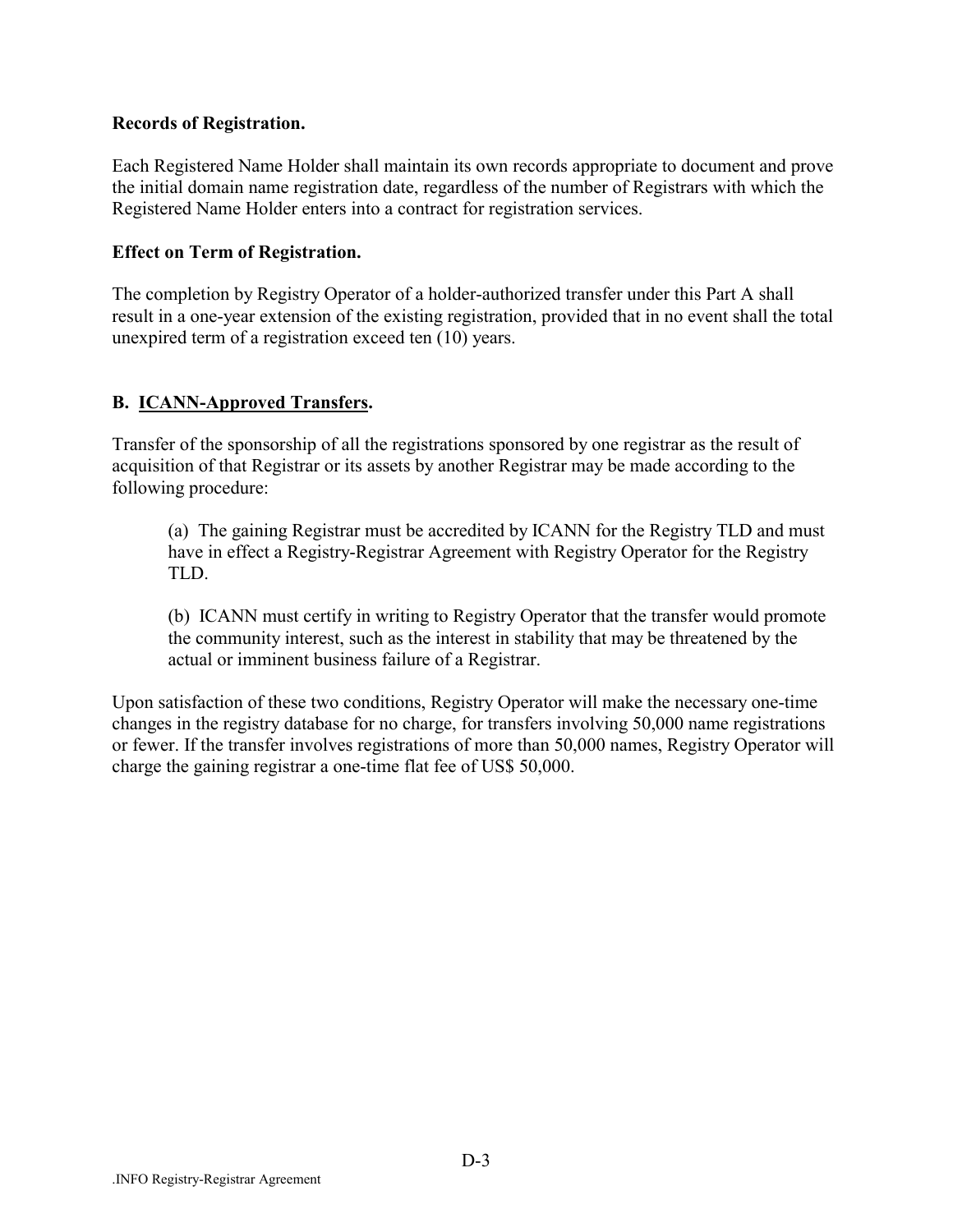### **REGISTRY OPERATORíS OPERATIONAL STANDARDS, POLICIES, PROCEDURES, AND PRACTICES**

**I. Cancellation of Registered Names.** Registry Operator may transfer or cancel any Registered Name (i) for violations of this Agreement and its Exhibits or (ii) to correct mistakes made by Registry Operator or any Registrar in connection with a domain name registration.

**II. Additional Requirements for Registration Agreement.** In addition to the provisions of Subsection 3.4, in its registration agreement with each Registered Name Holder, Registrar shall require such Registered Name Holder to:

(i) consent to the use, copying, distribution, publication, modification and other processing of Registered Name Holder's Personal Data by Registry Operator and its designees and agents in a manner consistent with the purposes specified pursuant to Subsection 2.6;

(ii) submit to proceedings commenced under ICANN's Uniform Domain Name Dispute Resolution Policy ("UDRP") and the Sunrise Dispute Resolution Policy  $("SDRP")$ ;

(iii) immediately correct and update the registration information for the Registered Name during the registration term for the Registered Name; and

(iv) acknowledge that Registry Operator will have no liability of any kind for any loss or liability resulting from the proceedings and processes relating to the Sunrise Period or the Land Rush Period, including, without limitation: (a) the ability or inability of a registrant to obtain a Registered Name during these periods, and (b) the results of any dispute over a Sunrise Registration.

**III. Additional Security.** Each session wherein Registrar accesses the Registry System shall be authenticated and encrypted using two-way secure socket layer ("SSL") protocol. At a minimum, Registrar shall authenticate every client connection with the Registry System using both an X.509 server certificate issued by a commercial certification authority identified by the Registry Operator and its Registrar password. Registrar shall disclose only its Registrar password to its employees with a need to know. Registrar agrees to notify Registry Operator within four hours of learning that its Registrar password has been compromised in any way or if its server certificate has been revoked by the issuing certification authority or compromised in any way.

**IV. Updates to Registration Information**. Registrar shall submit any corrections or updates from a Registered Name Holder relating to the registration information for a Registered Name to Registry Operator in accordance with such timeline and specifications as Registry Operator may develop.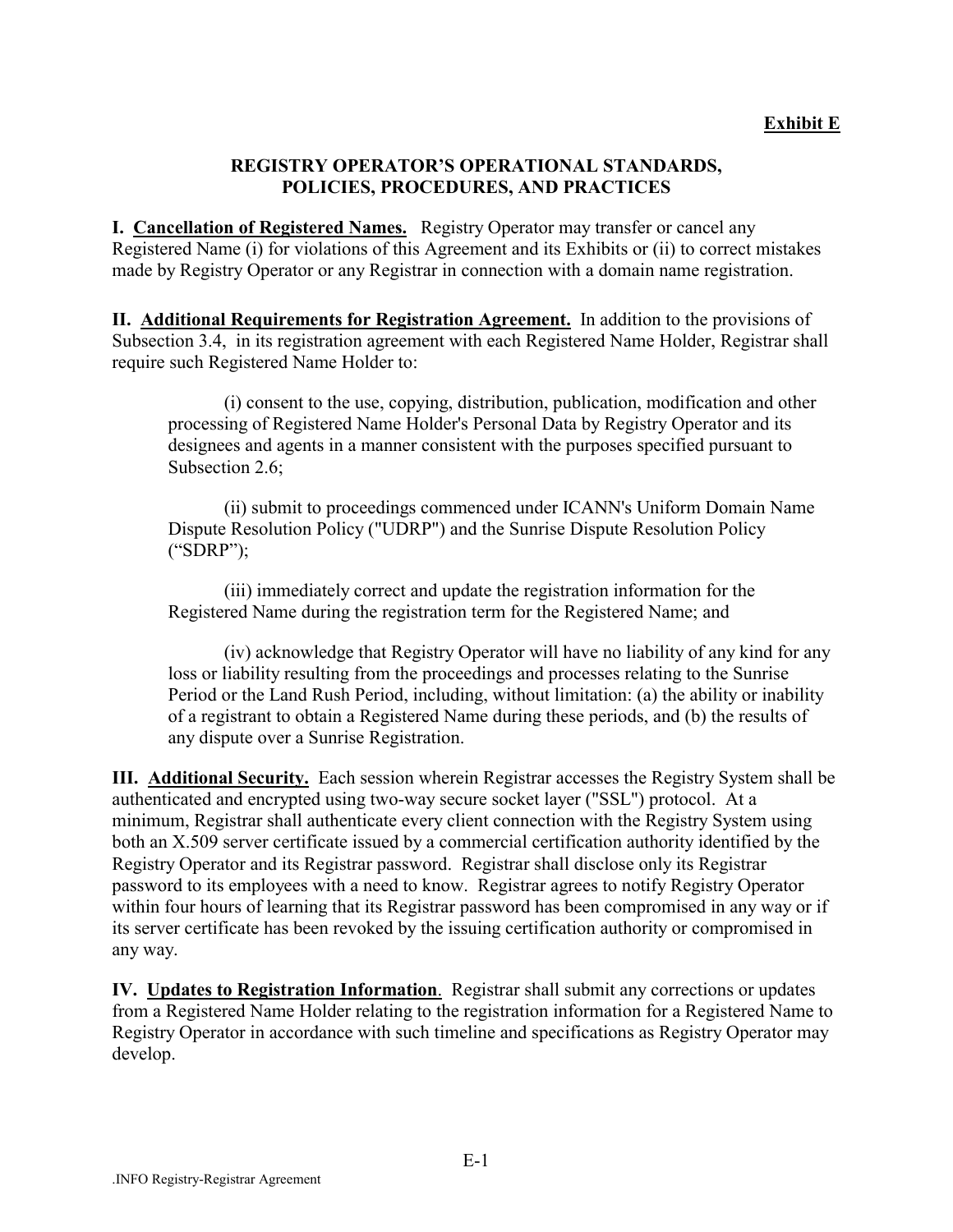#### **V. Start-Up Plan.**

### **1. Logical Queue System**

#### **Submission of registrations:**

On the respective dates on which Registry Operator begins processing Registered Name registrations in the Sunrise and Land Rush Periods (each a "Start Date"), Registry Operator will enable Registrar to submit their registrations into individual logical queue databases. The order of the Registered Name requests in Registrar's queue will then be randomized at the Registry System.

#### **Processing of queued registrations:**

Registry Operator will process Registered Name requests using a round robin mechanism such that no more than one request per round will be processed for Registrar, whether such request is accepted or not, so long as more than any other registrar that is a party to a Registry-Registrar Agreement with Registry Operator (an "Authorized Registrar") has requests remaining in its logical queue. A Registered Name request will be considered successful if: (i) the domain name is available and (ii) Registrar has in place a mechanism to pay the registration fees for such registration, as described in the Agreement. This round robin process will continue until all Registered Name requests in each individual logical queue have been processed.

No real time registrations will be processed during the round robin rotation, so, while these initial logical queues are processed, Registrar may submit new Registered Name registrations to a new database logical queues. Once the initial logical queues have been processed, the Registry System will begin processing the next logical queues and the process will repeat according to the schedule described in the next section.

#### **Projected schedules for rounds of registrations:**

Registry Operator expects there to be 5 rotations of its round robin registration system for the Sunrise and Land Rush Periods, as follows (the number of days specified for processing and monitoring are maximum periods):

First Rotation: The submission period for the first rotation is scheduled to last 7 days. At the end of 7 days, the individual logical queues will be randomized as described above. After the queues are randomized, the Registry System will begin processing Registered Name registrations. This processing is estimated to last 3 days (1 day for processing and 2 days for technical monitoring of the system).

Second Rotation: During the 3 day processing period for the first set of logical queues, Authorized Registrars will submit additional Registered Name registration requests to their individual logical queues. After the third day, Registry Operator will randomize and process the queues as described above. The processing of the second set of logical queues is estimated to last 2 days (1 day for processing and 1 day for technical monitoring of the system).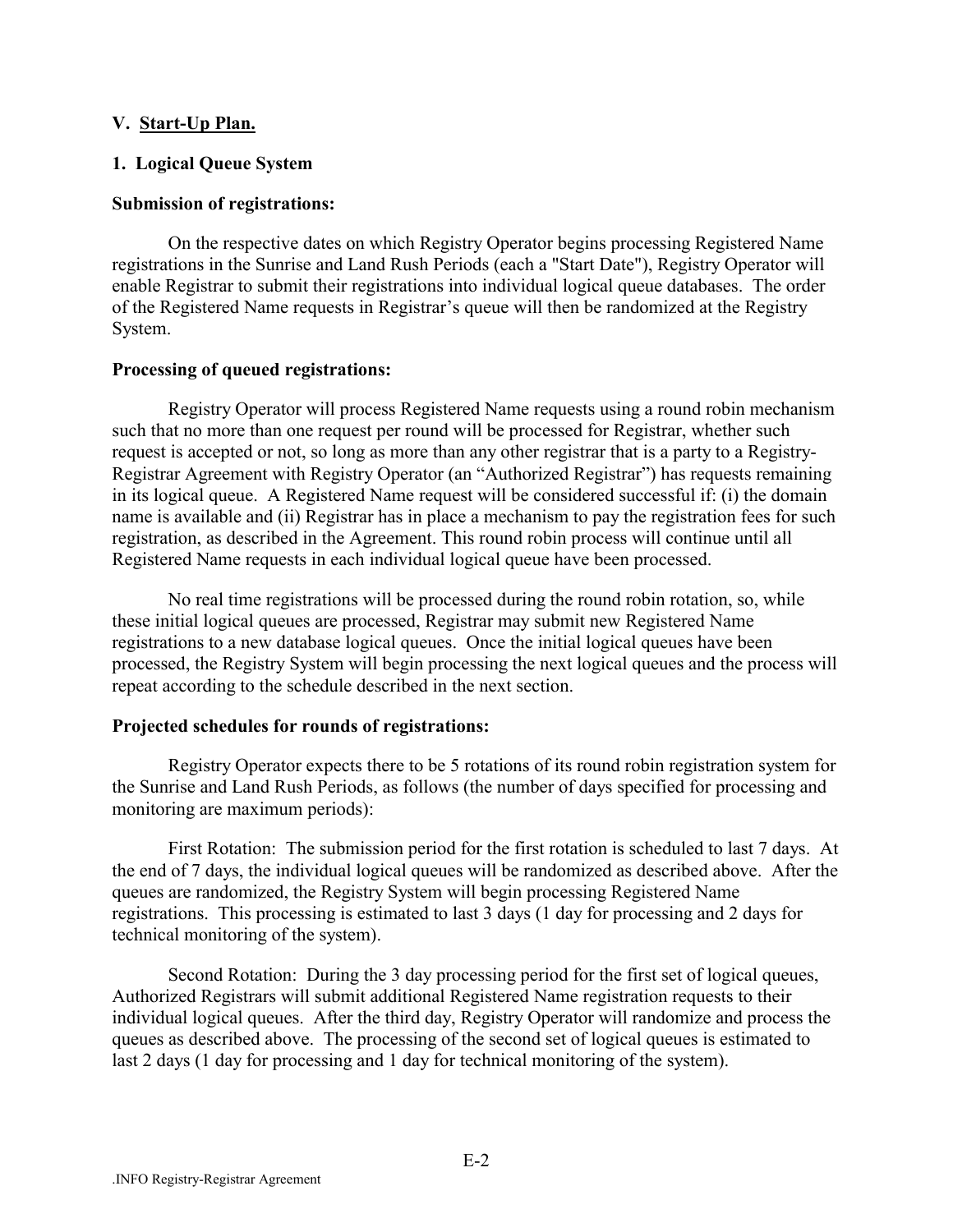Third Rotation: While the second set of logical queues are being processed, Authorized Registrars may submit additional Registered Name registration requests to their individual logical queues, and these requests will be processed in the same manner as the first and second queues. The processing of the third set of logical queues is estimated to last 2 days (1 day for processing and 1 day for technical monitoring of the system).

Fourth and Fifth Rotation: The fourth and fifth sets of logical queues will be collected and processed in the same manner as the third set of logical queues.

After the fifth set of logical queues has been processed, Registry Operator anticipates that the volume of Registered Name requests will allow the Registry System to move to a realtime registration process. Registry Operator reserves the right, in its reasonable discretion to implement additional rotations after the fifth rotation as a result of greater than anticipated volume.

Once the Registry System begins to process the final set of logical queues, Registry Operator will not accept additional Registered Name requests for two days. After such two days, when the final set of logical queues has been processed, Registry Operator will commence processing Registered Name registrations in real time as described in Section 4 below.

Once real-time Registered Name registration processing begins, Registry Operator will implement a policy under which Registrar may, at its discretion, cancel a Registered Name it submitted any time within five days after the registration was submitted to Registry Operator. During both the Sunrise and Land Rush Periods, however, this discretionary cancellation policy will not apply.

### **2. Operational Test & Evaluation**

Before Registrar will be allowed to join the live registration environment, they must first pass Operational Test and Evaluation ("OT&E") certification.

The OT&E process has two main objectives:

- 1. Verifying the correct operation of Registrar's client system, and Registrar's capability to operate the interface with the Registry System; and
- 2. Establishing the contractual and business relationship between Registrar and the Registry, in accordance with the Agreement.

The OT&E certification process will be available to all ICANN-accredited registrars starting from the date described in Section 7 below.

Registrar will be required to pass certain tests to be eligible to go live. All tests performed during OT&E certification must be completed without errors. Registry Operator will provide the certification results in a timely manner and provide feedback if Registrar fails to successfully complete the tests. Registrar may correct its systems and re-schedule for certification. Registrar will not be limited in the number of attempts at OT&E certification. Upon successful OT&E certification, Registrar becomes eligible for operation in the live registration environment.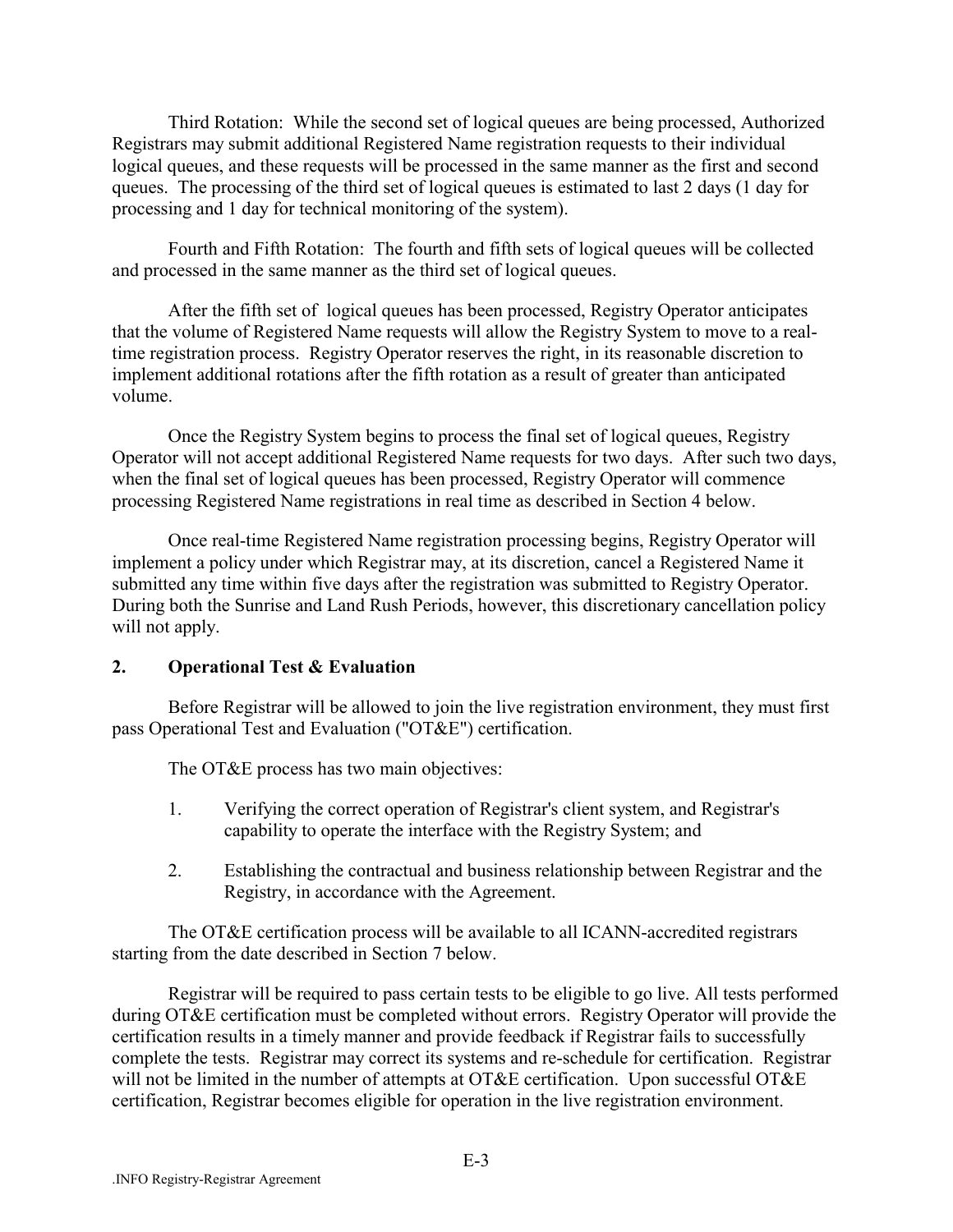#### **3. Sunrise Period**

Prior to opening the Registry System for general registration, Registry Operator will implement a Sunrise Period registration program.

### **Eligible Parties**

During this Sunrise Period, owners of any current (non-expired) trademark or service mark registration having national effect (including, for example, European Community Trademarks (CTMs) but excluding United States state registrations) that issued prior to October 2, 2000 will be eligible to register a domain name that is identical to the textual or word elements of such trademark or service mark, using ASCII characters only, and subject to the same character and formatting restrictions as apply to all domain name registrations in the Registry TLD. Where there is a space between the textual elements of a mark, the Registrant may elect at their discretion to use a hyphen or combine the elements together. For example, the mark "SERVICE MARK" could be registered as servicemark.info or service-mark.info. Trademark or service mark registrations from the supplemental or equivalent registry of any country, or from individual states or provinces of a nation, will not be accepted.

### **Schedule for Sunrise Period**

The Sunrise Period will be conducted as follows:

Announcement Period: At least forty-five to seventy-five (45 - 75) days prior to the commencement of the Land Rush Period, Registry Operator will make a general public announcement that will provide the following information: (i) the estimated Start Date for the Sunrise Period; (ii) the estimated termination date of the Sunrise Period; and (iii) the estimated Start Date for the Land Rush Period.

Sunrise Period: Following a minimum Announcement Period of at least fifteen to thirty (15 - 30) days, the Registry will begin processing Registered Name requests using the logical queue system set forth above. This Sunrise Period is scheduled to last for a minimum of thirty (30) days.

Cooling Off Period: After the conclusion of the Sunrise Period, Registry Operator reserves the right, at its sole discretion, to institute an "evaluation period" of fifteen (15) days. The purpose of such evaluation period is to provide Registry Operator the opportunity to evaluate the operation of the Registry System and round robin systems and to make any necessary modifications prior to the Land Rush Period. Registry Operator reserves the right to increase or decrease the Cooling Off Period in its reasonable discretion.

### **Processing**

In order for trademark and service mark owners to qualify to receive a registration during the Sunrise Period (a "Sunrise Registration"), the following information must be provided to Registry Operator: (i) the ASCII characters name of the trademark or service mark; (ii) the date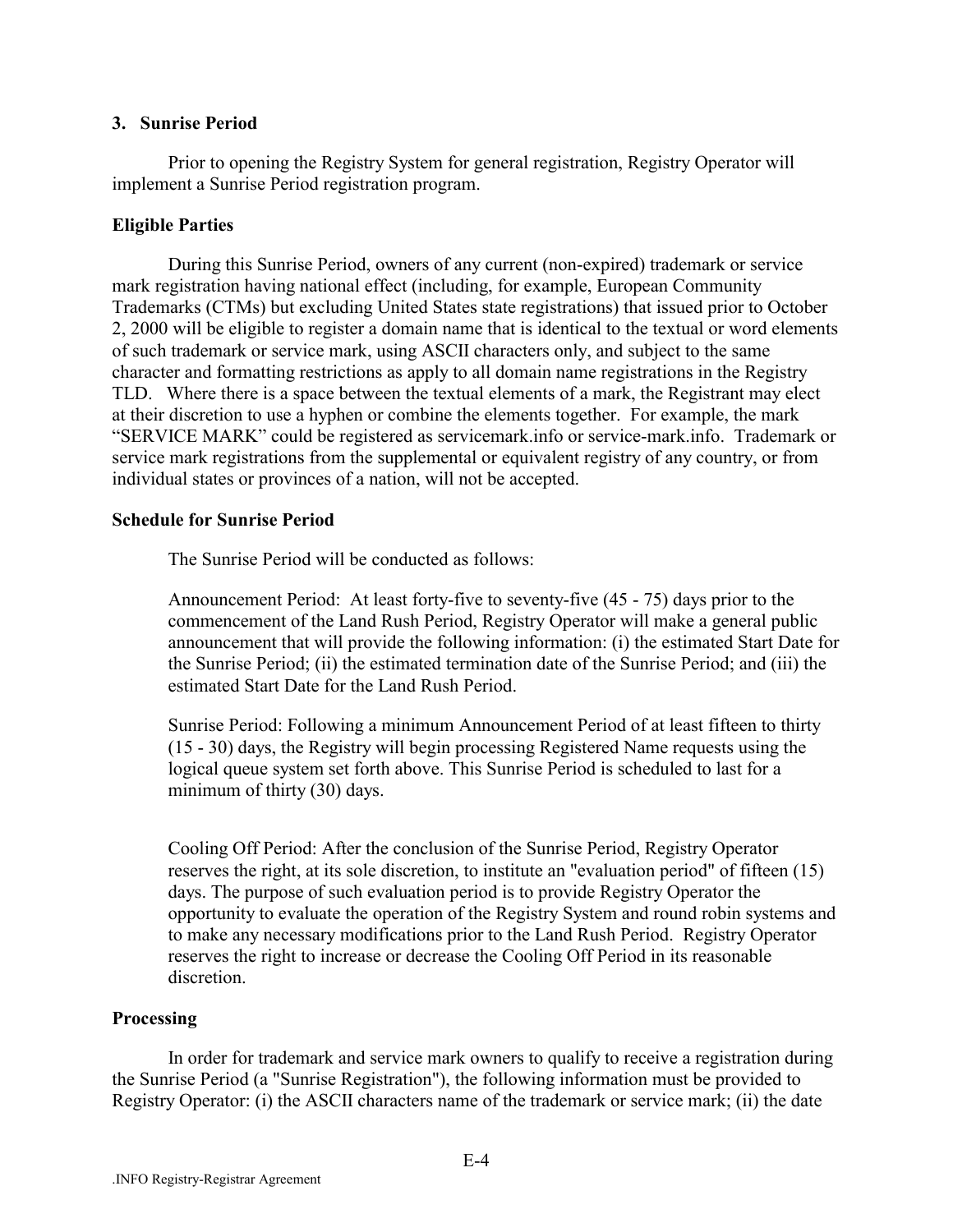the registration issued; (iii) the country of registration; and (iv) the registration number. Registrar shall require this information, in addition to the standard information required of all potential registrants, be provided by potential Sunrise Period registrants. This information shall be included in the Whois informational database to facilitate the resolution of disputes over Sunrise Registrations. The Whois database shall be made available at the commencement of the Sunrise Period. Neither Registry Operator nor Registrar will verify any of this information prior to issuing a Sunrise Registration, but Registry Operator reserves the right to refuse or cancel any Sunrise Registration at any time and to request additional information relating to a Sunrise Registration from the registrant.

In the event that separate applicants submit Registered Name requests for identical trademarks, the first request to be processed by the Registry System that meets the criteria for a Sunrise Registration will be awarded the domain name registration.

Sunrise Registrations will only be accepted for registration terms of at least five years. A Sunrise Registration request will be filled only if Registrar has in place a mechanism to pay the registration fees for such registration, as described in the Agreement.

Registry Operator will prohibit the transfer of all domain names registered during the Sunrise Period for a period of up to six months following the last day of the Sunrise Period, except for transfers made as a result of a successful challenge, a decision in a Uniform Dispute Resolution Policy ("UDRP") administrative proceeding, or an order from any court of competent jurisdiction. In addition, Sunrise Registrations that are subject to one or more pending challenges (see "Sunrise Dispute Resolution Policy" below) may not be transferred until such challenges are resolved.

Sunrise Registrations shall otherwise be subject to the terms of this Agreement.

#### **Sunrise Dispute Resolution Policy**

All Sunrise Period Registered Name registrants will agree to be subject to the Sunrise Dispute Resolution Policy described herein for all disputes arising out of Sunrise Registrations.

A third party may challenge a Sunrise Registration on the following basis: (i) the Registered Name Holder did not own a current (non-expired) trademark or service mark registration; (ii) the trademark or service mark registration was not of national effect; (iii) the second level of the Registered Name is not identical to the trademark or service mark registration; or (iv) the trademark or service mark registration did not issue prior to October 2, 2000. All challenges will be subject to a challenge fee of US \$295 upon assertion of the challenge. Parties may challenge Sunrise Registrations at any time during a period of one hundred twenty (120) days following the conclusion of the Sunrise Period. After such one hundred twenty (120) day period, parties disputing the validity of a Sunrise Registration must utilize the UDRP or available courts of law.

All dispute resolution proceedings involving Sunrise Registration challenges will be conducted in English, and any foreign language certificates submitted by the parties must be accompanied by certified translations. The Registered Name Holder and challenger may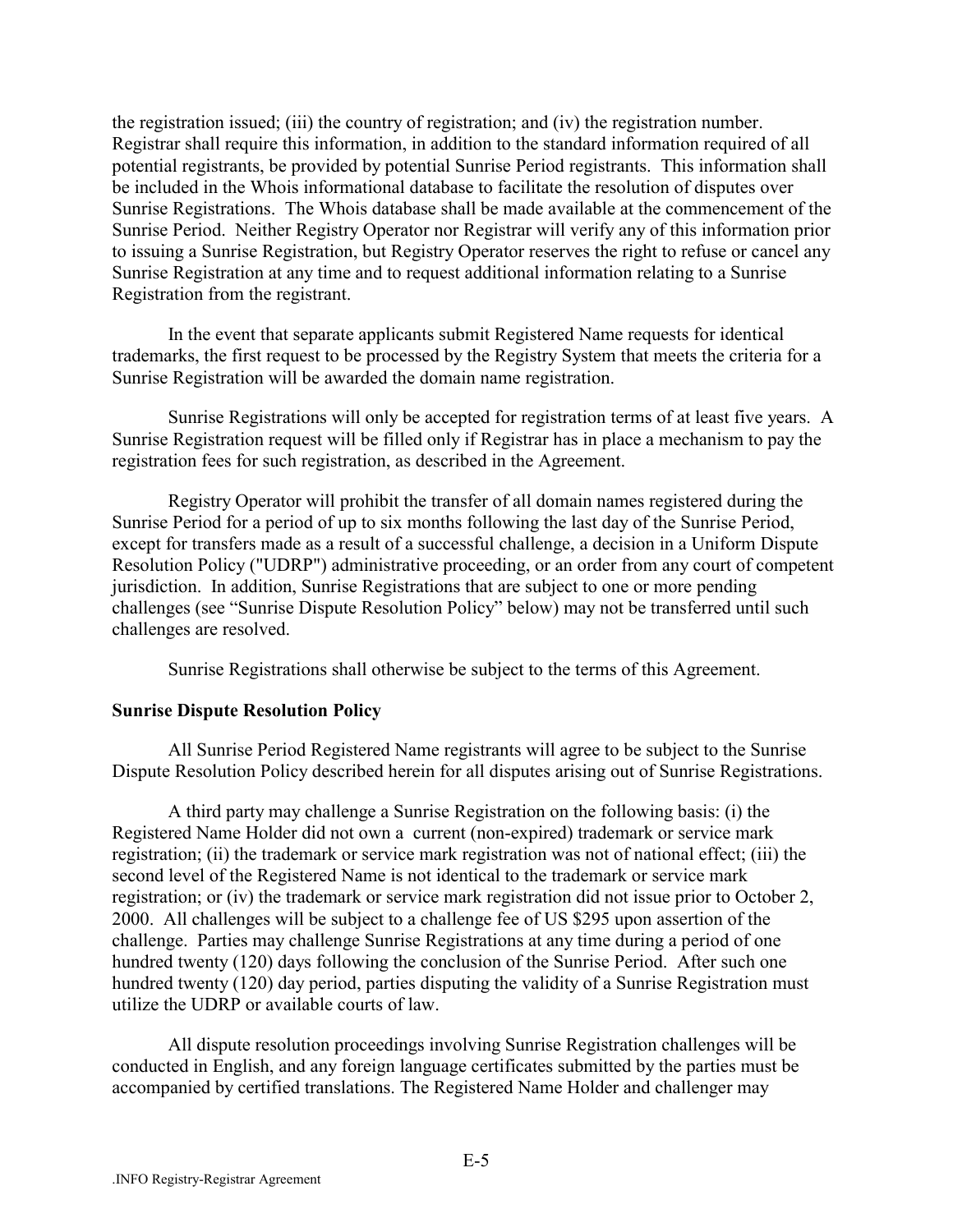represent themselves in these proceeding or may be represented by legal counsel or other representatives.

Registry Operator, or its authorized third party dispute resolution providers, will administer challenges against Sunrise Period registrations as described below:

1. The challenger will electronically submit a notification to Registry Operator, in a form determined by Registry Operator, in which it sets forth the basis of the challenge, specifically identifies the Registered Name Holder by name, assumes a contractual obligation to pay the \$295 challenge fee, arranges for payment terms for the challenge fee and notifies Registry Operator of such terms. Such terms must be agreeable to Registry Operator in its reasonable discretion. Registry Operator will electronically time stamp each request and forward a copy of the challenge to the domain name registrant and the registrar of record. In the case of multiple challenges to a single Sunrise Registration, the first party submitting a complete and accurate challenge will be given priority.

2. If the challenger fails to arrange for payment terms in a manner reasonably agreeable to Registry Operator, the challenge will be dismissed without prejudice, and, if other challenges to the Sunrise Registration remain, Registry Operator will process the next challenge, as shown by the timestamp on its challenge notice, in accordance with these dispute resolution procedures.

3. Upon arranging payment terms with the challenger, Registry Operator will send an electronic notice (email and/or facsimile) to the Registered Name Holder informing them that the challenge has been completed and will proceed. The Registered Name Holder will then have to arrange for payment terms of a \$295 challenge fee and notify Registry Operator of such terms. Such terms must be agreeable to Registry Operator in its reasonable discretion. In addition, the Registered Name Holder shall have sixty (60) days from the date of notification of the completed challenge to submit a certified copy of its corresponding trademark or service mark registration, or other evidence sufficient to establish the existence of such registration, to Registry Operator or its authorized agent, when requested.

4. If the Registered Name Holder fails to arrange for payment terms agreeable to Registry Operator, or is unable to establish the existence of a current trademark or service mark registration within the allotted time, then the registrant will forfeit the domain name registration without refund of any registration or challenge fees.

5. If the domain name registrant arranges for payment terms agreeable to Registry Operator and establishes the existence of a trademark or service mark registration within the allotted time, Registry Operator or its designated agent will use commercially reasonable efforts to determine the merits of the challenge promptly within twenty (20) days of receipt of such terms and such registration information, and will notify the challenger and the Registered Name Holder of its decision promptly after its resolution.

6. If the Registered Name Holder arranges for payment terms agreeable to Registry Operator and the Registered Name Holder's trademark or service mark registration meets the criteria for a Sunrise Registration, then (i) such Registered Name Holder will retain the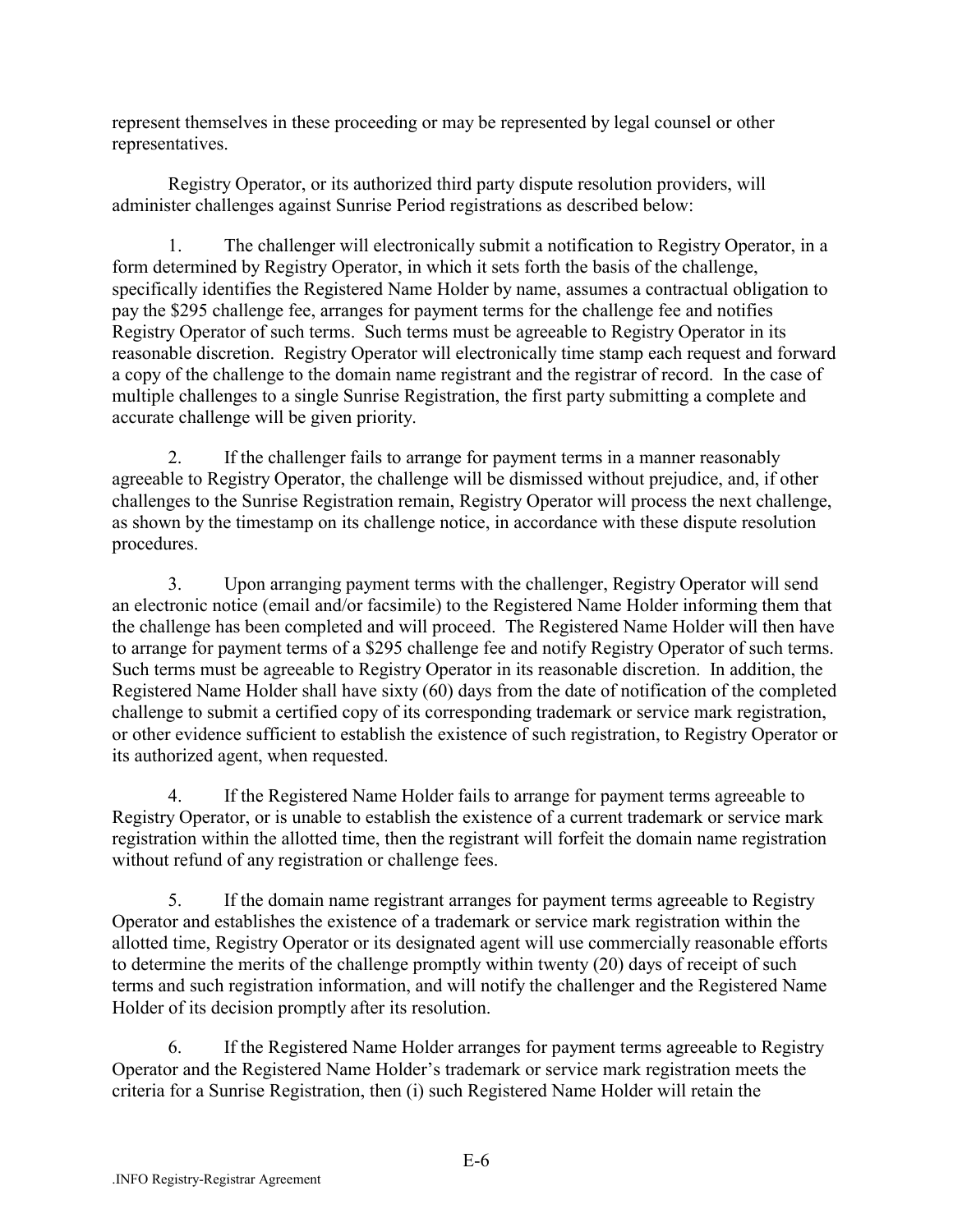Registered Name, and (ii) Registry Operator will refund the Registered Name Holder's entire challenge fee. The unsuccessful challenger will forfeit its entire challenge fee.

7. If the Registered Name Holder arranges for payment terms agreeable to Registry Operator and the Registered Name Holder's trademark or service mark registration does not meet the criteria for a Sunrise Registration, then (i) such Registered Name Holder will forfeit the Registered Name without refund of any registration or challenge fees, and (ii) Registry Operator will place the Registered Name on a ten day hold.

8. During this ten-day hold period, Registry Operator will offer the prevailing challenger the option of registering the disputed domain name on its own behalf, provided that the challenger must provide the same information and agree to the same terms as required for Sunrise Registrations. If the challenger elects such option, the Registry will give it an authorization code to allow registration of the domain name through an Authorized Registrar.

9. If the prevailing challenger does not elect, or is not eligible, to register the domain name on its own behalf within the ten day hold period, then the authorization code and the option to register the domain name will be afforded to the first other challenger that submitted an accurate and complete challenge and arranged for payment terms of the challenge fee within the allotted time. The identification of such challenger will be based on the timestamp on its challenge. If no other such challengers exist, the Registered Name will be returned to the general pool of available domain names in accordance with Registry Operator's procedures for cancelled domain name registrations.

### **Outsourcing**

Registry Operator reserves the right to outsource the dispute resolution procedures described in this Exhibit to a third party that, in Registry Operator's reasonable judgment, is qualified to conduct the dispute resolution process. Registry Operator reserves the right to develop, in consultation with such third party dispute resolution provider, supplemental rules to facilitate the dispute resolution procedure, provided that they are consistent with the policy set forth in this document.

# **4. Land Rush Period**

# **Eligible Parties**

Registry Operator will not impose any restrictions on who may register a domain name during the Land Rush Period, other than those restrictions that apply during the normal operation of the Registry System.

# **Schedule for Land Rush Period**

The Land Rush Period will commence immediately after the conclusion of the Sunrise Period and any Cooling Off portion of the Sunrise Period.

Registry Operator will notify ICANN at least fifteen (15) days prior to the commencement of the Land Rush Period of its anticipated Start Date for the Land Rush Period.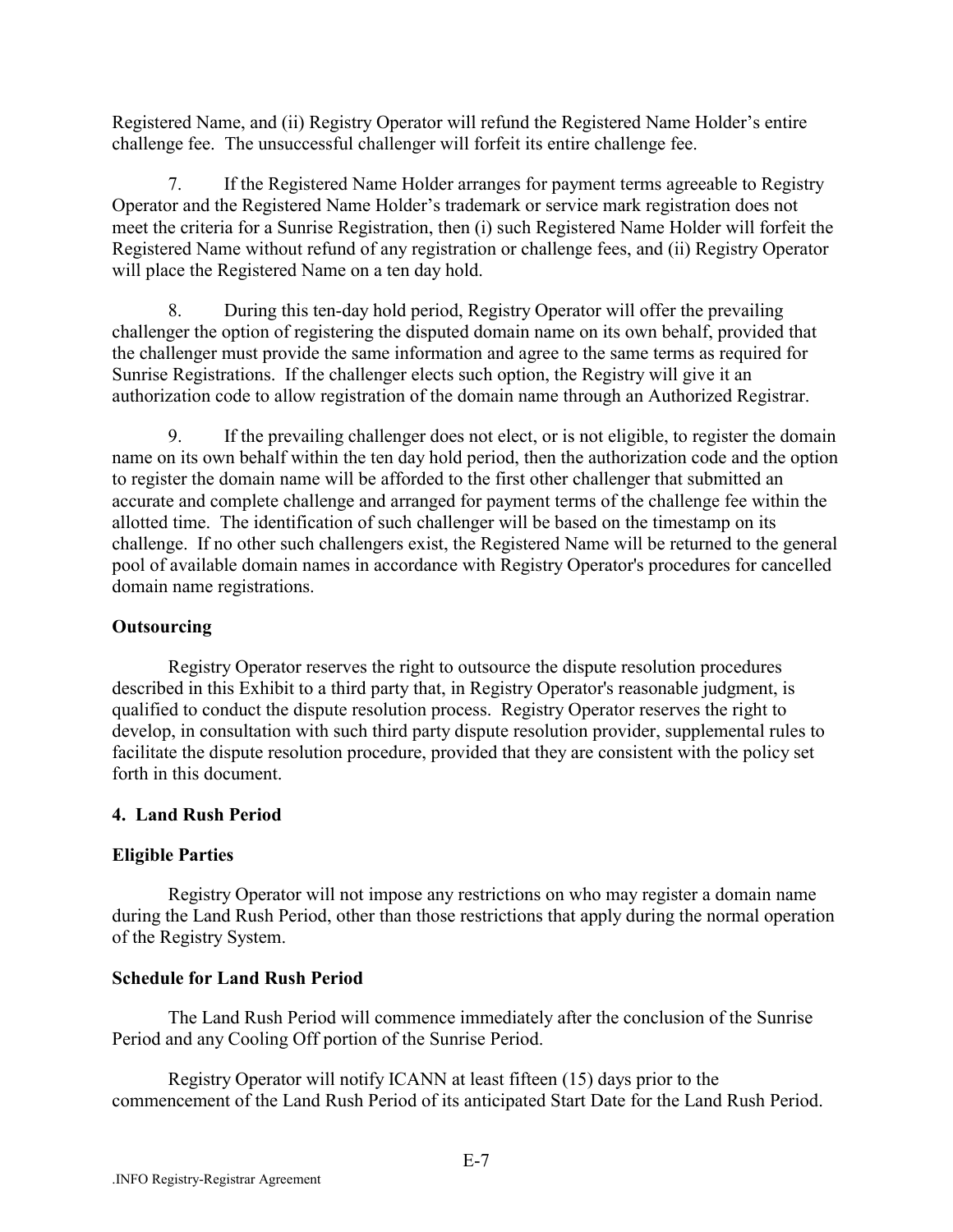Promptly after the receipt of such notice, but in no event later than seven (7) days after the receipt of such notice, ICANN shall delegate the Registry TLD within the Authoritative Root Server System to nameservers designated by Registry Operator.

Registry Operator will provide a general public announcement stating the Start Date for the Land Rush Period at least five (5) days before the commencement of such period. The Land Rush Period will continue so long as necessary for Registry Operator to conclude its processing of queued registrations. Upon the conclusion of the Land Rush Period, Registry Operator will transition to real-time registration as described above.

#### **Processing**

All Registered Name requests received during the Land Rush Period will be processed using the logical queue system described above. These registrations may not be transferred until sixty (60) days after the conclusion of the Land Rush Period, absent a decision in a UDRP administrative proceeding or an order from any court of competent jurisdiction. All Land Rush Registrations will be for a minimum period of two (2) years.

### **Dispute Resolution**

All Land Rush Registered Name registrants will agree to be subject to the UDRP for disputes arising out of Land Rush registrations, and shall be subject to the terms of the Authorized Registrar's Registry-Registrar Agreement with Registry Operator.

#### **5. Register Domain Names**

If the Effective Date of the Agreement was at least ten (10) days prior to the beginning of the Land Rush Period, Registrar shall have the right to register up to ten (10) Registered Names ("Registrar Registrations") in the Registry TLD, provided that the desired Registrar Registration (i) was not reserved or previously registered, (ii) is a trade name, trademark or service mark of the Authorized Registrar, and (iii) is identical to a name registered by the Authorized Registrar in either the .com or .net TLD.

#### **Processing**

Registrar shall submit its list of desired Registrar Registrations to Registry Operator at least ten (10) days prior to the beginning of the Land Rush Period. Registry Operator shall process such Registrar Registrations promptly upon receipt thereof.

Registry Operator shall charge Registrar its standard registration fee for each Registrar Registration.

### **Dispute Resolution**

In the event of a dispute between Authorized Registrars over a desired Registrar Registration, Registry Operator shall grant the Registrar Registration to the Authorized Registrar that first registered the identical name in the .com or .net TLD, as reflected in the records of the registry for the .com and .net TLDs.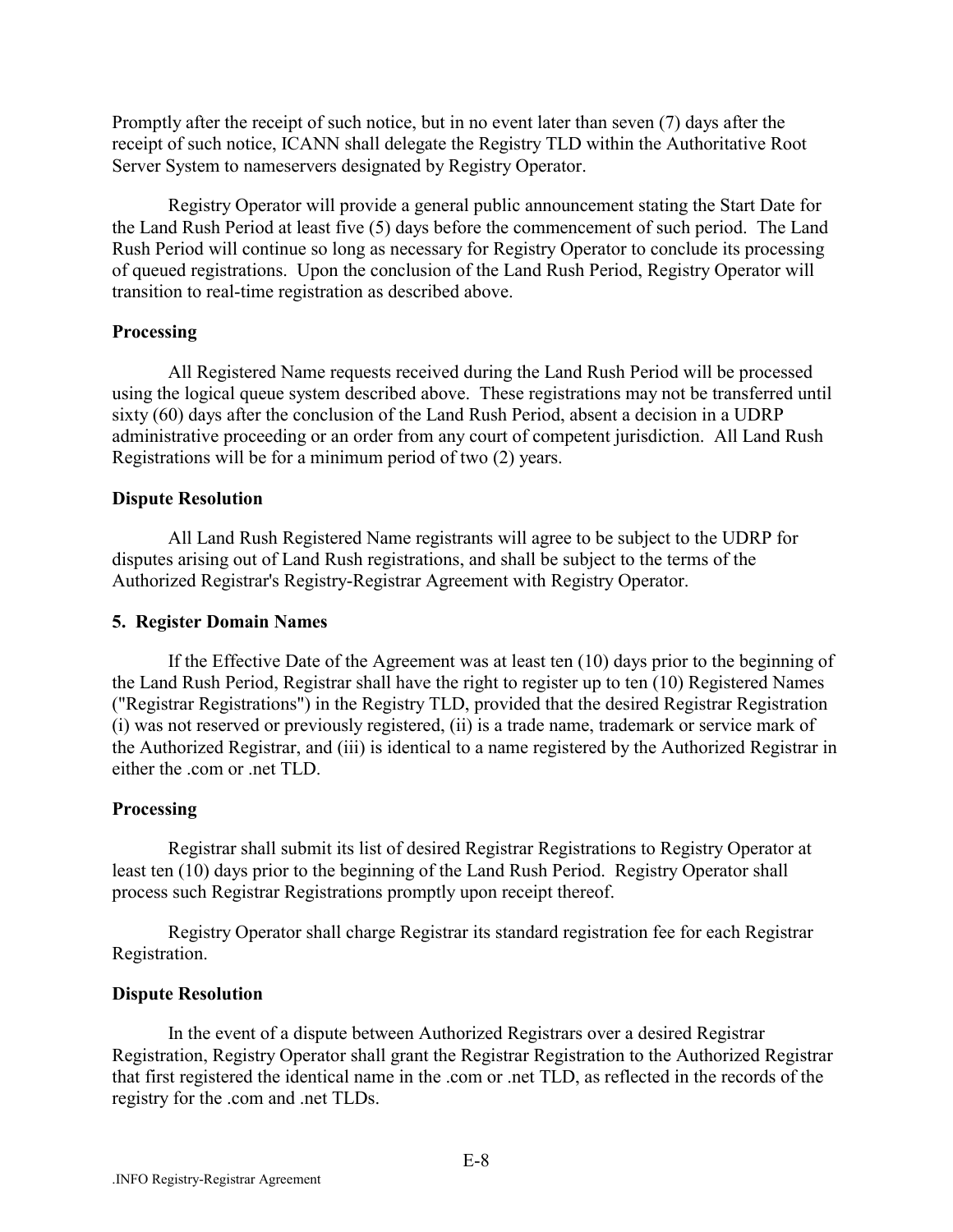Registrars acknowledges that its registration of Registrar Registrations is subject to the UDRP, and shall be subject to the terms of the Agreement.

### **6. Phase-in of Name Resolution**

For Sunrise Registrations and Registrar Registrations, Registered Names will resolve seven (7) days after the beginning of the Land Rush Period.

For Land Rush registrations, Registered Names will resolve within five (5) minutes of their successful processing by the Registry System.

### **7. Public Notification Mechanisms**

Registry Operator will work in conjunction with ICANN, the intellectual property constituency and the Internet community at large to maximize the notification process by using a multitude of mechanisms including: the Registry Operator web site, email announcements; Registrar communiqués; press releases; as well as articles and general advertisements.

Announcements regarding the timing of the Start Date for the Sunrise Period and the Land Rush Period, and of the Sunrise Period and Land Rush Period logical queue rotations will, at a minimum, be available on the Registry Operator web site.

### **8. Summary of Anticipated Schedule**

Registry Operator anticipates that the Sunrise and Land Rush Periods will observe the following schedule.

| Event                                                 | Days Before/After    |
|-------------------------------------------------------|----------------------|
|                                                       | Commencement of Land |
|                                                       | Rush Period          |
| OT&E Estimated Commencement Date                      | $(-45) - (-75)$      |
| <b>Sunrise Announcement Date</b>                      | $(-45)$ - $(-75)$    |
| Sunrise Start Date/Whois Database Available           | $(-30)$ - $(-45)$    |
| <b>First Round Submissions</b>                        | $(-30)$ - $(-45)$    |
| Second Round Submissions/Processing of First Round    | $(-23) - (-38)$      |
| Third Round Submissions/Processing of Second Round    | $(-20)$ - $(-35)$    |
| Fourth Round Submissions/Processing of Third Round    | $(-18)$ - $(-33)$    |
| Fifth Round Submissions/Processing of Fourth Round    | $(-16)$ - $(-31)$    |
| Suspension of Submissions (if no additional           | $(-13) - (-29)$      |
| rounds)/Processing of Fifth Round                     |                      |
| Commencement of Real Time Sunrise Registration (if no | $(-12) - (-27)$      |
| additional rounds)                                    |                      |
| Sunrise End Date/Beginning of Sunrise Dispute         | $(0) - (-15)$        |
| Resolution                                            |                      |
| Cooling Off Period Begins                             | $(0)$ - (-15)        |
| Notice to ICANN of Anticipated Commencement of Land   | $(-15)$              |
| Rush Period                                           |                      |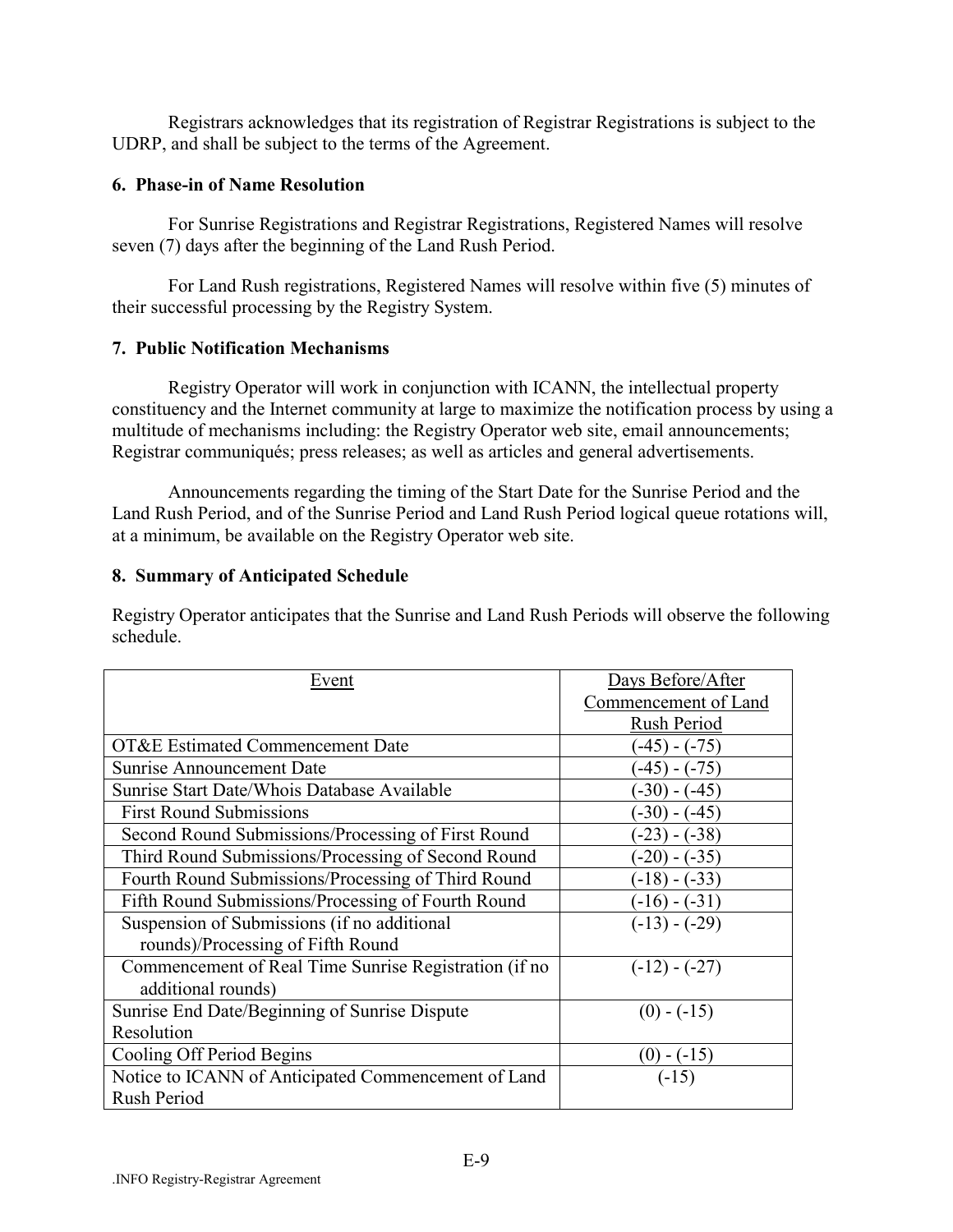| Final Day for Submission of Registrar Names        | $(-10)$        |
|----------------------------------------------------|----------------|
| Delegation of TLD by ICANN to Nameservers          | $(-7)$         |
| Designated by Registry Operator                    |                |
| Announcement of Land Rush Period                   | $(-5)$         |
| Cooling Off Period Ends                            | O              |
| Launch Date/Land Rush Start Date                   | 0              |
| <b>First Round Submissions</b>                     | $\overline{0}$ |
| <b>Sunrise Registrations Resolve</b>               |                |
| Second Round Submissions/Processing of First Round | 7              |
| Third Round Submissions/Processing of Second Round | 10             |
| Fourth Round Submissions/Processing of Third Round | 12             |
| Fifth Round Submissions/Processing of Fourth Round | 14             |
| Suspension of Submissions (if no additional        | 16             |
| rounds)/Processing of Fifth Round                  |                |
| Commencement of Real Time Registration (if no      | 18             |
| additional rounds)                                 |                |
| First Day for Transfers of Land Rush Names         | 78             |
| Last Day to Make Sunrise Challenges                | 120            |
| First Day for Transfers of Sunrise Names           | 6 months       |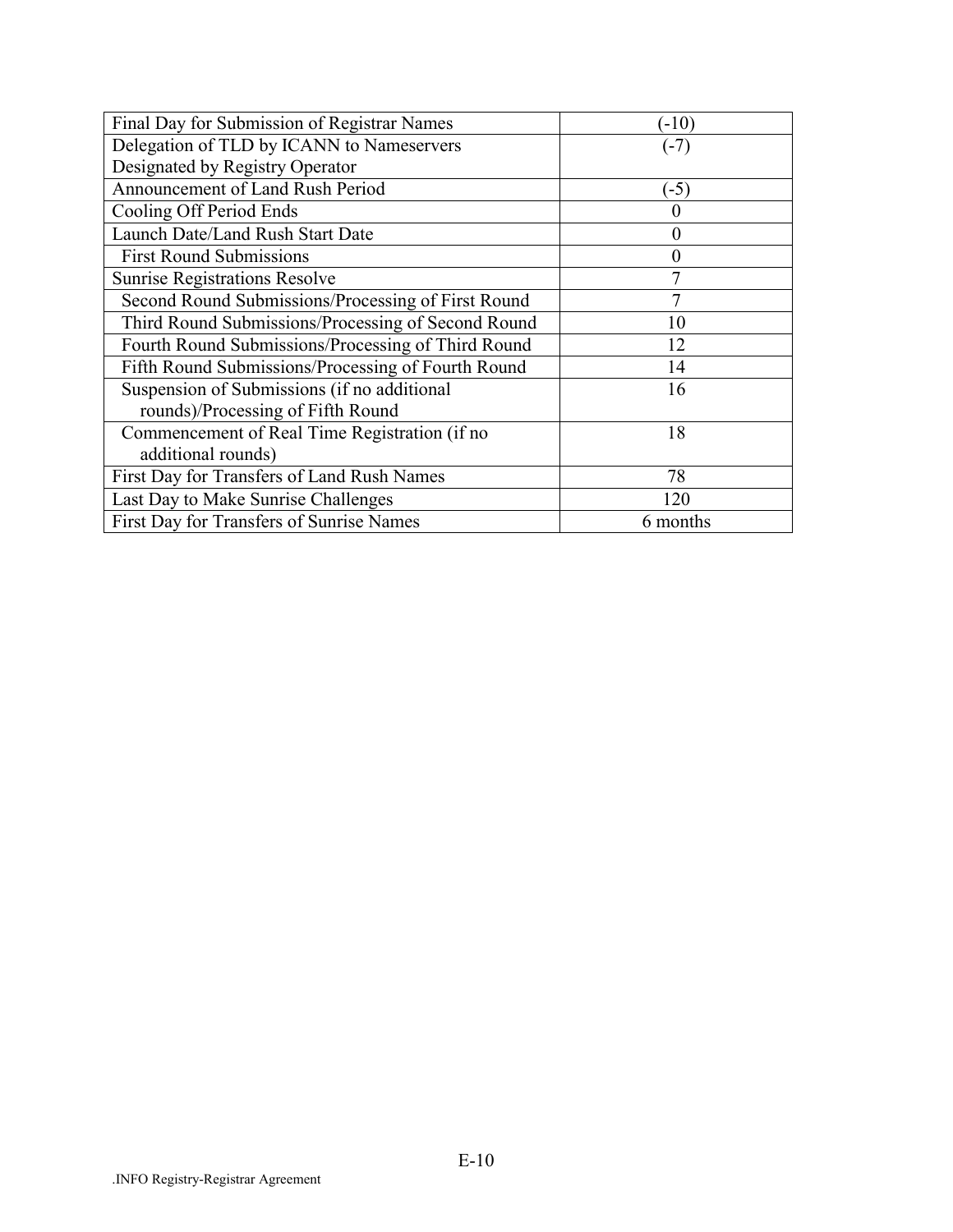### **Exhibit F**

#### **REGISTRATION FEES**

#### **1. Domain-Name Initial Registration Fee**

Registry Operator will charge US \$5.75 per year for each domain name registered (the "Initial Registration Fee") in the Registry TLD. The Initial Registration Fee shall be paid in full by Registrar sponsoring the domain name at the time of registration.

### **2. Domain-Name Renewal Fee**

Registry Operator will charge US \$5.75 per year for each domain name registration renewal (the "Renewal Fee") in the Registry TLD. The Renewal Fee shall be paid in full by Registrar sponsoring the domain name at the time of renewal.

### **3. Fees for Transfers of Sponsorship of Domain-Name Registrations**

Where the sponsorship of a domain name is transferred from one ICANN-Accredited Registrar to another ICANN-Accredited Registrar, Registry Operator will require the registrar receiving the sponsorship to request a renewal of one year for the name. In connection with that extension, Registry Operator will charge a Renewal Fee for the requested extension as provided in item 2 above. The transfer shall result in an extension according to the renewal request, subject to a tenyear maximum on the future term of any domain-name registration. The Renewal Fee shall be paid in full at the time of the transfer by the ICANN-Accredited Registrar receiving sponsorship of the domain name.

### **4. ICANN Variable Fees**

The pricing for initial and renewal registrations set forth above shall be adjusted pursuant to Section 3.14.5 of the Registry Agreement between Registry Operator and ICANN.

### **5. Bulk Transfer Fee**

For a bulk transfer approved by ICANN under Part B of Exhibit D, Registry Operator will charge the gaining registrar US \$0 (for transfer of 50,000 names or fewer) or US \$50,000 (for transfers of more than 50,000 names).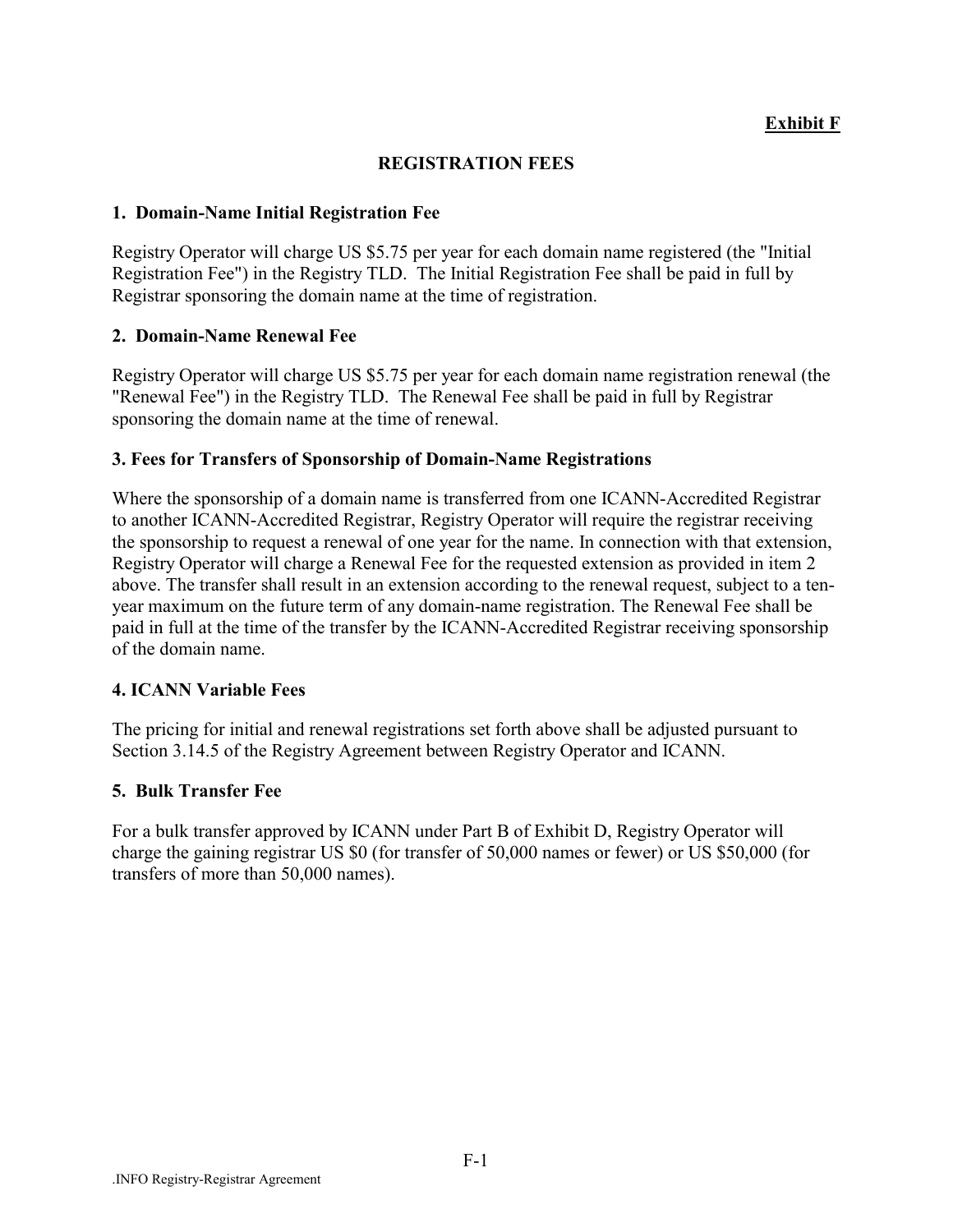### **Exhibit G**

### **SERVICE LEVEL AGREEMENT**

- 1. **Definitions** Capitalized terms used herein and not otherwise defined shall have the meaning ascribed to them in the Registry-Registrar Agreement.
	- 1.1 <sup>•</sup>Current Pricing Level" refers to prices charged for Registry Services as provided in Appendix G of the Registry Agreement as adjusted pursuant to Subsections 3.14.5 and 4.4 of the Registry Agreement.
	- 1.2 <sup>"</sup>C1" means Category 1, a mission critical service.
	- 1.3 <sup>•</sup>C2" means Category 2, a mission important service.
	- 1.4 <sup>•</sup>C3" means Category 3, a mission beneficial service.
	- 1.5 <sup>•</sup>Degraded Performance" means a service not meeting the performance requirement set forth in this document. Round-trip time is used as the basis of this metric for all services except nameservice; for nameservice packet loss and Round-trip time are used as metrics.
	- 1.6 *Wonthly Timeframe*" shall mean each single calendar month beginning and ending at 00:00 Coordinated Universal Time (UTC).
	- 1.7 *i*Monthly Unplanned Outage Time" shall be the sum of minutes of all Unplanned Outage Time during the Monthly Timeframe. Each minute of Unplanned Outage Time subtracts from the available Monthly Planned Outage Time up to four (4) hours.
	- 1.8 <sup>•</sup>Not Responding" means a service will be deemed as "Not Responding" in the event that the Network/Application Monitoring Service responds with a negative or degraded service response.
	- 1.9 <sup>•</sup>Planned Outage" means the periodic pre-announced occurrences when the System will be taken out of service for maintenance or care. Planned Outages will be scheduled only during the following window period of time each week, 01:00 to 09:00 UTC on Sunday (the "Planned Outage Period"). This Planned Outage Period may be changed from time to time by the Registry Operator, in its sole discretion, upon prior notice to each Registrar. Planned Outages will not exceed four (4) hours/per calendar week beginning at 00:00 am UTC Monday nor total more than eight (8) hours/per calendar month. Planned Outage for a nameserver shall not coincide with or overlap Planned Outage for any other nameserver. Notwithstanding the foregoing, in each calendar year Registry Operator may incur one (1) additional Planned Outage of up to eight (8) hrs in duration during the Planned Outage Period for major systems or software upgrades ("Extended"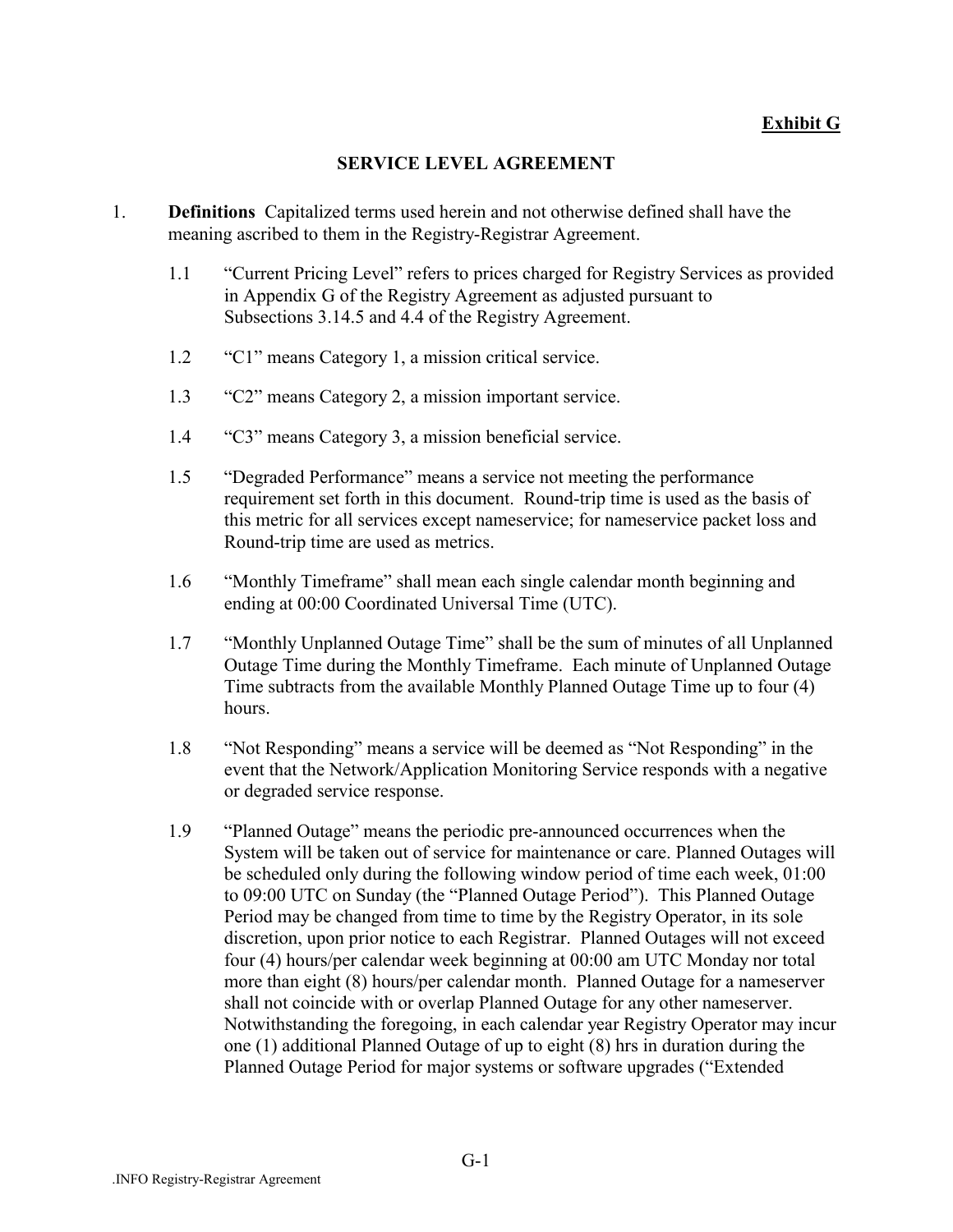Planned Outagesî). This Extended Planned Outage represents the total allowed Planned Outages for the month.

- 1.10 "Round-trip" means the amount of measured time that it takes for a reference query to make a complete trip from the sampling agent, to the system or process being tested and back again. Usually measured in milliseconds.
- 1.11 <sup>\*</sup>Service Availability" means when the System is operational and predictably responding in a commercially reasonable manner. By definition, this does not include Planned Outages or Extended Planned Outages.
- 1.12 "Service Unavailability" means when, as a result of a failure of systems within the Registry Operator's control,
	- 1.12.1 with respect to services other than Whois Service and nameservice, Registrar is unable to establish a session with the System gateway which shall be defined as:
		- 1.12.1.1 successfully complete a TCP session start,
		- 1.12.1.2 successfully complete the SSL authentication handshake, and
		- 1.12.1.3 successfully complete the Extensible Provisioning Protocol  $("EPP")$  <login> command.
	- 1.12.2 With respect to all services, system monitoring tools register three (3) consecutive monitoring failures on any of the components listed in Section 2 - System Services.
- 1.13 "SLA" means this Service Level Agreement between Registry Operator and Registrar.
- 1.14 **SLA Credit** means those credits available to the Registrar pursuant to the SLA.
- 1.15 "System" shall mean the list of components listed in Section 2 System Services.
- 1.16 "Transaction" shall mean chargeable Registry Services, which includes initial and renewal registrations.
- 1.17 "Unplanned Outage Time" shall mean all of the following:
	- 1.17.1 With respect to services other than Whois Service and nameserver resolution, the amount of time recorded between a trouble ticket, as provided in Subsections 5.1 and 5.9 of this Exhibit, first being opened by the Registry Operator in response to a Registrar's claim of Service Unavailability for that Registrar through the time when the Registrar and Registry Operator agree the Service Unavailability has been resolved with a final fix or a temporary work around, and the trouble ticket has been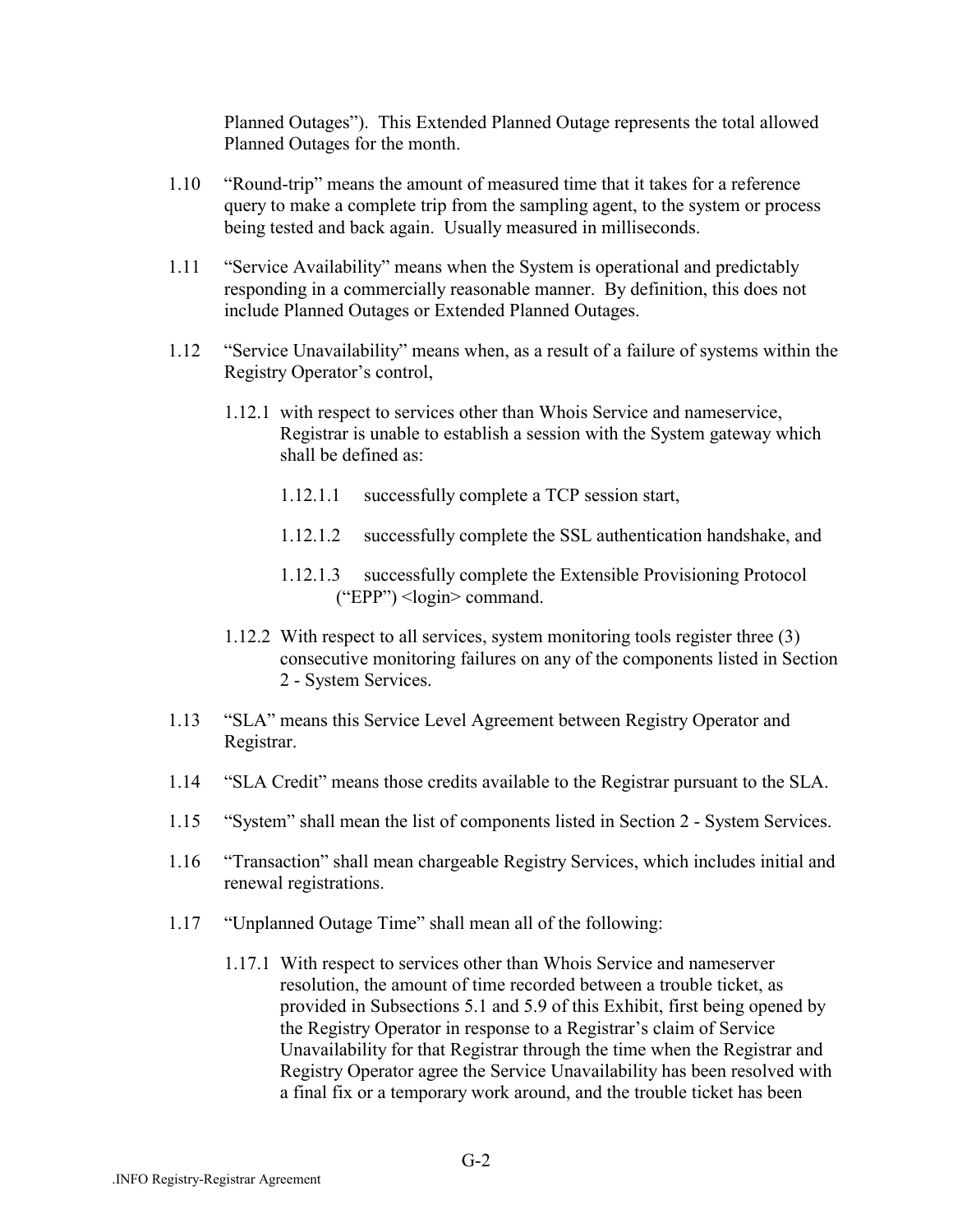closed. This will be considered Service Unavailability only for those individual Registrars impacted by the outage;

- 1.17.2 With respect to services other than Whois Service and nameserver resolution, the amount of time recorded between a trouble ticket first being opened by the Registry Operator in the event of Service Unavailability that affects all Registrars through the time when the Registry Operator resolves the problem with a final fix or a temporary work around, and the trouble ticket has been closed;
- 1.17.3 With respect to all services, the amount of time that Planned Outage time exceeds the limits established in Section 1.10 above; or
- 1.17.4 With respect to all services, the amount of time that Planned Outage time occurs outside the window of time established in Section 1.10 above.
- 1.18 *Whois Service*" means the Registry Operator Whois Services described in Appendix O of the Registry Agreement.

### 2. **System Services**

The following table lists, by category (C1, C2, or C3), the Registry System services for which availability and performance requirements are established. Services shall meet availability requirements according to their category, as listed in the "Cat." column below. In addition, various services must meet the performance requirements listed in the "Perf." column below. These availability and performance requirements are the subject of the SLA between Registry Operator and Registrars.

| <b>Component/Service</b>       | Cat.           | Perf.          |
|--------------------------------|----------------|----------------|
| <b>DNS</b>                     |                |                |
| • AXFR/IXFR Updates            | C <sub>3</sub> | <b>P5</b>      |
| <b>Billing</b>                 |                |                |
| • Account balance check/modify | C <sub>2</sub> |                |
| • Manual balance adjust        | C <sub>3</sub> |                |
| Admin                          |                |                |
| • Update Registrar profile     | C <sub>3</sub> |                |
| • Update Registrar status      | C <sub>3</sub> |                |
| Protocol Interface             |                |                |
| • Add/Renew/Delete/ Update     | C <sub>1</sub> | P <sub>1</sub> |
| • Transfer                     | C <sub>1</sub> | <b>P6</b>      |
| Check                          | C <sub>1</sub> | P <sub>2</sub> |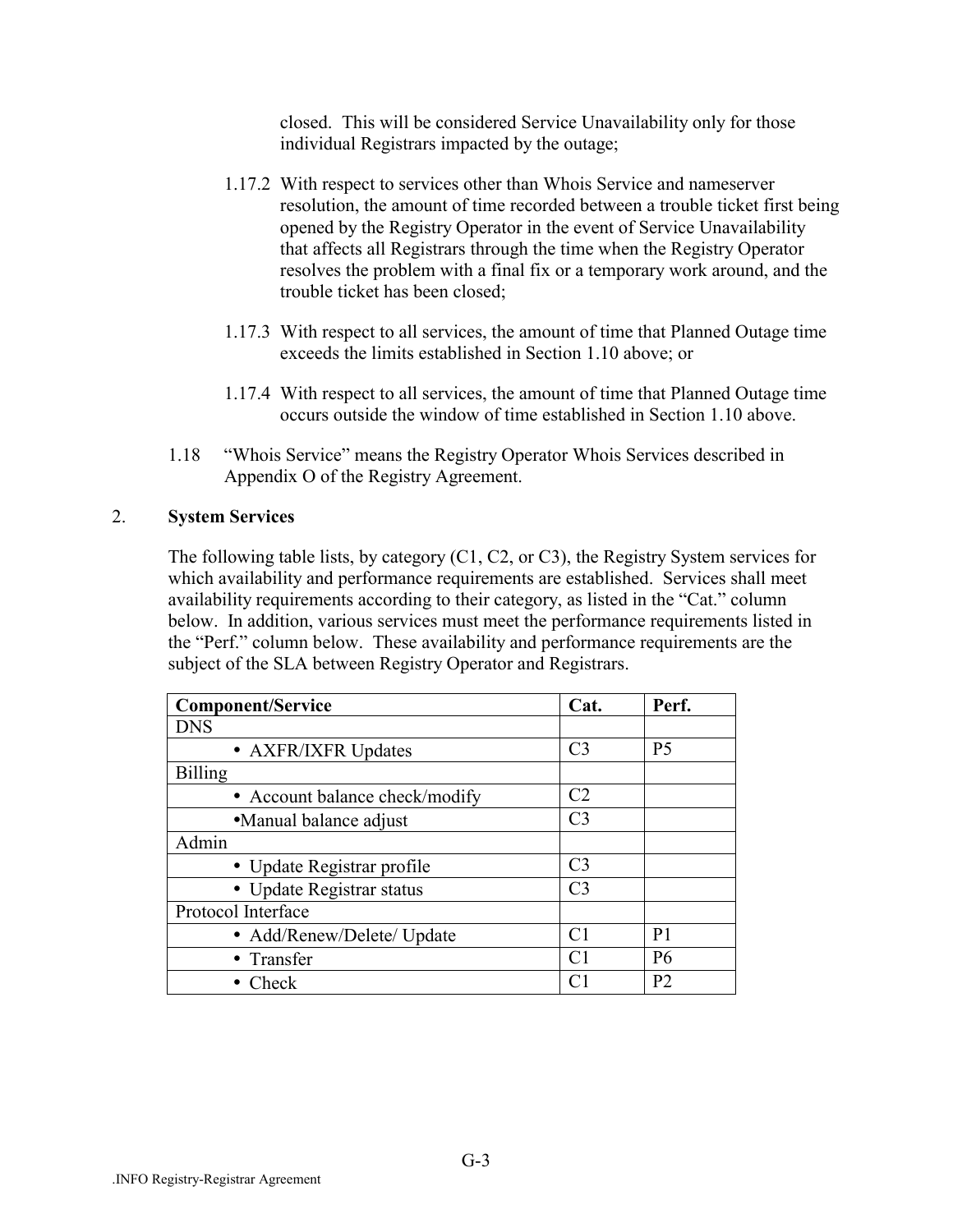# 3. **Service Levels (Availability and Performance)**

| C <sub>1</sub> | Total duration of Unplanned Outage Time of C1 class<br>services must not exceed 30 minutes per Monthly<br>Timeframe. This represents a Service Availability<br>percentage of 99.93%.                                                                                                                                    |
|----------------|-------------------------------------------------------------------------------------------------------------------------------------------------------------------------------------------------------------------------------------------------------------------------------------------------------------------------|
|                | Total duration of Service Unavailability of C1 class<br>services must not exceed 60 minutes per Monthly<br>Timeframe. This represents a Service Availability<br>percentage of 99.86%.                                                                                                                                   |
|                | Total duration of Unplanned Outage Time of C2 class<br>services must not exceed 90 minutes per monthly<br>Timeframe. This represents a Service Availability<br>percentage of 99.79%.                                                                                                                                    |
| C <sub>2</sub> | Total duration of all Service Unavailability of C2 class<br>services must not exceed 180 minutes per Monthly<br>Timeframe. This represents a Service Availability<br>percentage of 99.65%.                                                                                                                              |
| C <sub>3</sub> | Total duration of Unplanned Outage Time of C3 class<br>services must not exceed 300 minutes per Monthly<br>Timeframe. This represents a Service Availability<br>percentage of 99.30%.                                                                                                                                   |
|                | Total duration of all Service Unavailability of C3 class<br>services not to exceed 600 minutes per Monthly<br>Timeframe. This represents a Service Availability<br>percentage of 98.61%.                                                                                                                                |
| P <sub>1</sub> | For a single-entity payload, Round-trip time should not<br>exceed 800ms as measured by the system monitoring tools<br>that simulates a representative registrar. A request with a<br>multiple entity payload should materially perform<br>consistent with the behavior of multiple, single entity<br>payload operation. |
| P <sub>2</sub> | For a single-entity payload, Round-trip time should not<br>exceed 400ms as measured by the system monitoring tools<br>that simulates a representative registrar. A request with a<br>multiple-entity payload should materially perform<br>consistent with the behavior of multiple, single entity<br>payload operation. |
| P <sub>5</sub> | See Subsection 5.14 below.                                                                                                                                                                                                                                                                                              |
|                |                                                                                                                                                                                                                                                                                                                         |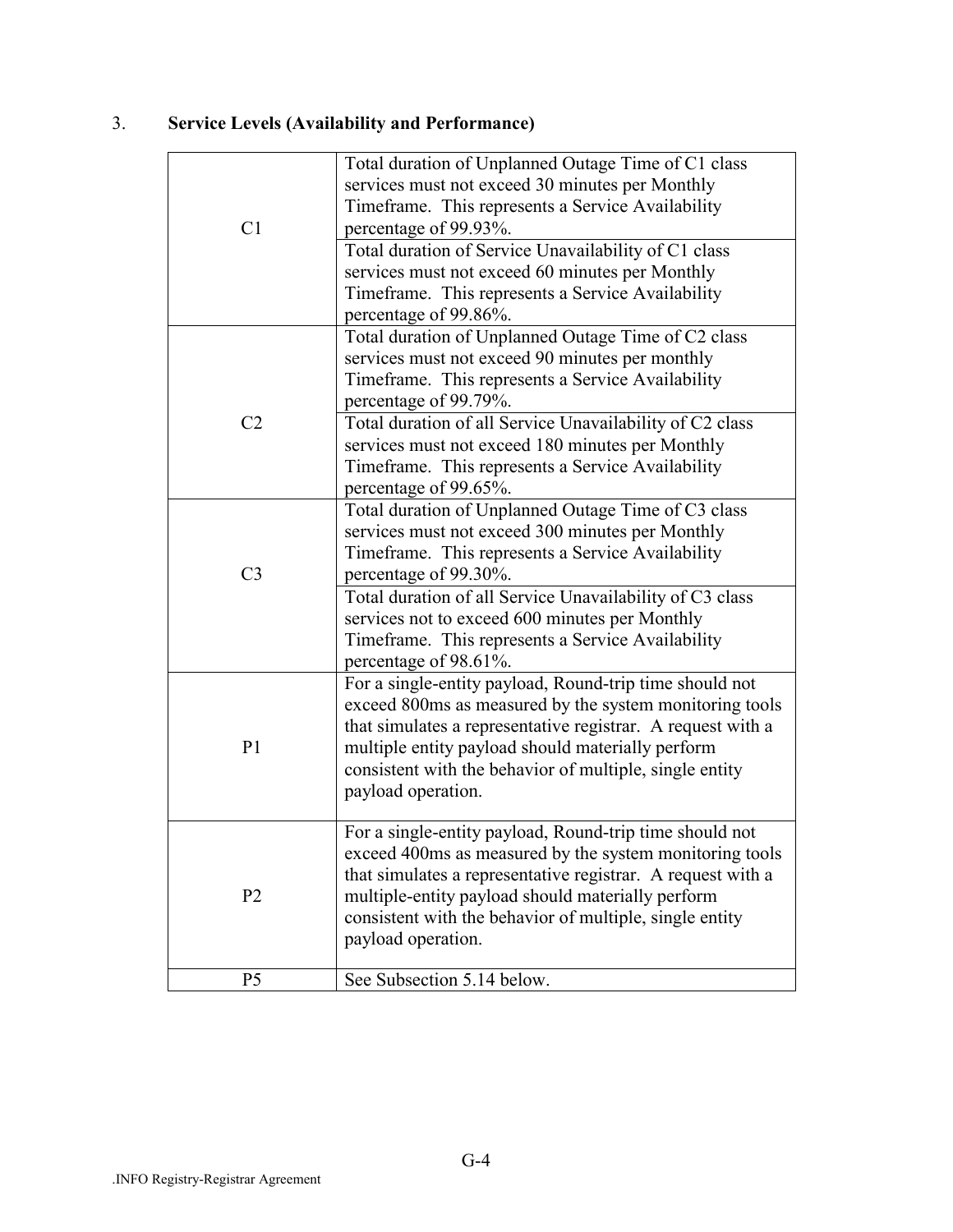|    | For a single-entity payload, Round-trip time should not<br>exceed 1600ms as measured by the system monitoring          |
|----|------------------------------------------------------------------------------------------------------------------------|
| P6 | tools that simulates a representative registrar. A request<br>with a multiple-entity payload should materially perform |
|    | consistent with the behavior of multiple, single entity<br>payload operation.                                          |

### 4. **Credits**

4.1 **C1** - If availability of C1 class services does not meet C1 Service Levels in any given calendar month, Registry Operator will credit Registrar according to this calculation;

$$
C = (amv/t) * sle
$$

Where:

| C       |     | number of Transactions to be credited to Registrar for the    |
|---------|-----|---------------------------------------------------------------|
|         |     | calendar month                                                |
| $amv =$ |     | average month's volume (previous four calendar months total   |
|         |     | Transaction volume/4 months)                                  |
|         | $=$ | time period, number of minutes per month averaged over        |
|         |     | number of days in previous four calendar months (for example, |
|         |     | if previous four months had 30, 31, 30, 31 days, these time   |
|         |     | period = $(30 + 31 + 30 + 31)/4$ * 24 hours * 60 minutes =    |
|         |     | 43,920 minutes)                                               |
| sle     |     | service level exception, the number of Unavailable minutes    |
|         |     | minus the number of SLA acceptable Unavailable minutes        |

Example:

Registry Operator records 15 minutes of service level exception beyond the time periods contemplated by the SLA. The current amv is 30,000 total names registered and time period was 43,920 minutes. As such, Registry Operator will credit Registrar for 10.25 Transactions at the then Current Pricing Level.

4.2 **C2** - If availability of C2 class services does not meet C2 Service Levels in any given calendar month, Registry Operator will credit Registrar according to this calculation;

$$
C = (amv/t * sle) * 60%
$$

Where:

**C** = number of Transactions to be credited to Registrar for the calendar month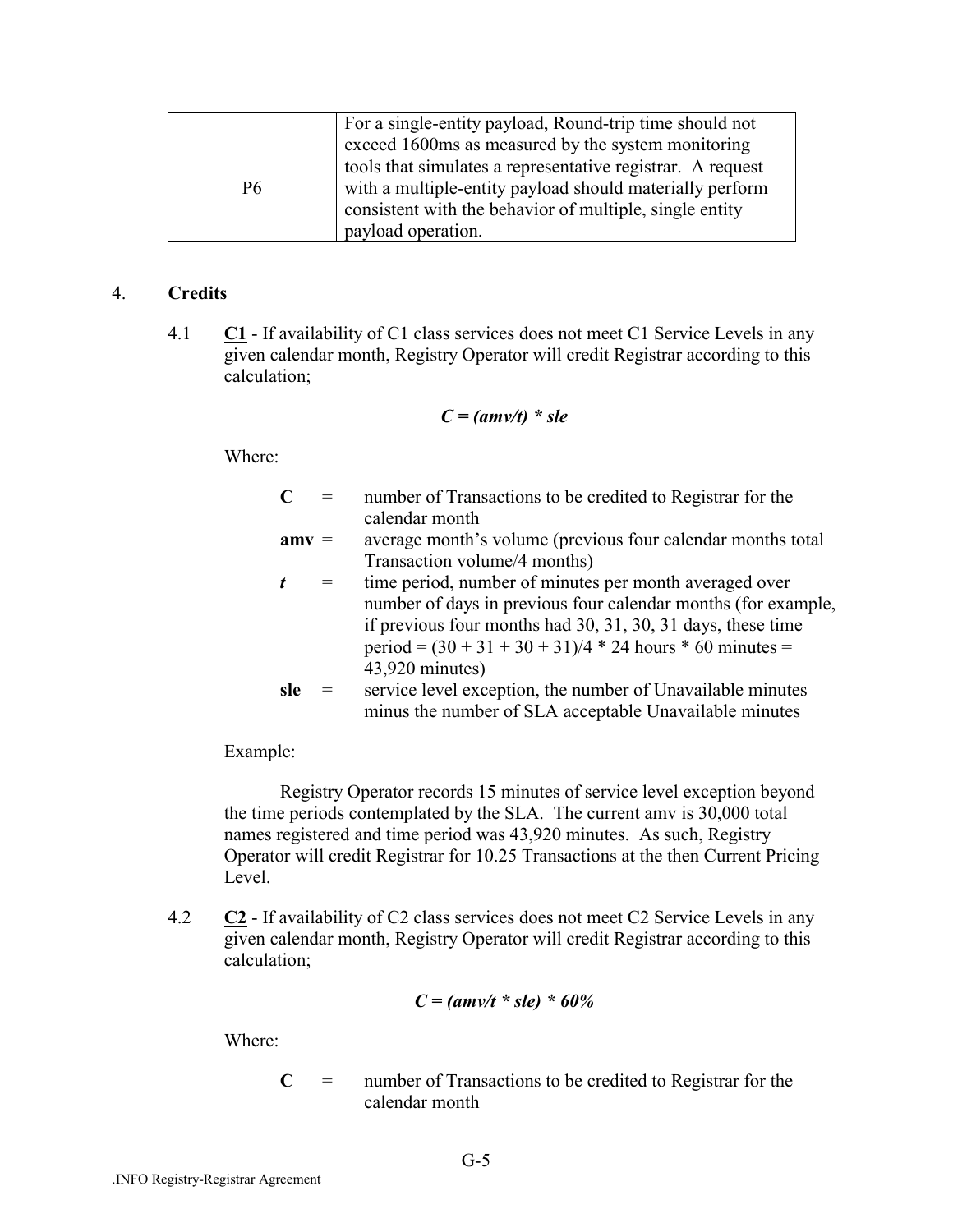| $amv =$ | average months volume (previous four calendar months total |
|---------|------------------------------------------------------------|
|         | Transaction volume/4 months)                               |

- *t* = time period, number of minutes per month averaged over number of days in previous four calendar months (see example in Subsection 4.1)
- **sle** = service level exception, the number of Unavailable minutes minus the number of SLA acceptable Unavailable minutes **60%** = priority adjustment

Example:

Registry Operator records 15 minutes of service level exception beyond the time periods contemplated by the SLA. The current amv is 30,000 total names registered and time period was 43,920 minutes. As such, Registry Operator will credit Registrar for 6.15 Transactions at the then Current Pricing Level.

4.3 **C3** - If availability of C3 services does not meet C3 Service Levels in any given calendar month, Registry Operator will credit Registrar according to this calculation;

$$
C = (amv/t * sle) * 30%
$$

Where:

| $\mathbf C$ | $=$ | number of Transactions to be credited to Registrar for the  |
|-------------|-----|-------------------------------------------------------------|
|             |     | calendar month                                              |
| $amv =$     |     | average months volume (previous four calendar months total) |

- Transaction volume/4 months) *t* = time period, number of minutes per month averaged over number of days in previous four calendar months (see example in Subsection 4.1)
- **sle** = service level exception, the number of Unavailable minutes minus the number of SLA acceptable Unavailable minutes **30%** = priority adjustment

Example:

Registry Operator records 15 minutes of service level exception beyond the time periods contemplated by the SLA. The current amv is 30,000 total names registered and the time period was 43,920 minutes. As such, Registry Operator will credit Registrar for 3.07 Transactions at the then Current Pricing Level.

4.4 **Degraded Performance** - If the performance of the transactive systems (OpenXRS API, Whois) does not meet the performance expectations outlined in Service Levels over the calendar month in question, Registry Operator will credit Registrar according to this calculation;

$$
C = (amv/t * sle) * 7.5%
$$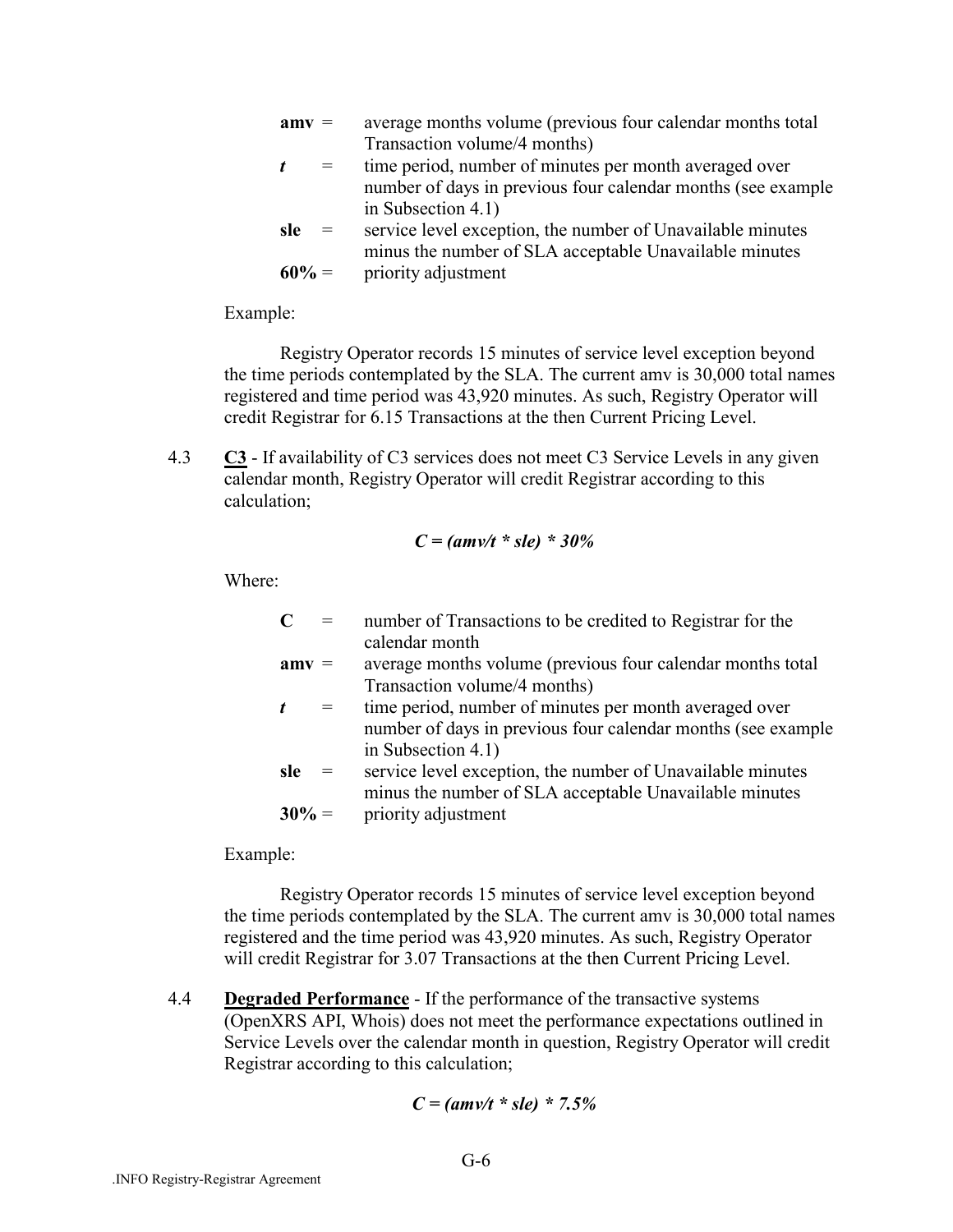Where:

| $\mathbf C$ |     | number of Transactions to be credited to Registrar for the    |
|-------------|-----|---------------------------------------------------------------|
|             |     | calendar month                                                |
| $amv =$     |     | average months volume (previous four calendar months total)   |
|             |     | Transaction volume/4 months)                                  |
| t           | $=$ | time period, number of minutes per month averaged over        |
|             |     | number of days in previous four calendar months (see example) |
|             |     | in Subsection 4.1)                                            |
| sle         | $=$ | service level exception, the number of Degraded Performance   |
|             |     | minutes                                                       |
| $7.5\% =$   |     | priority adjustment                                           |

Example:

Registry Operator records 15 minutes of service level exception beyond the time periods contemplated by the SLA. The current amv is 30,000 total names registered and time period was 43,920 minutes. As such, Registry Operator will credit Registrar for 0.77 Transactions at the then Current Pricing Level.

- 4.5 **Receipt of Credits** In order for registrars to claim credits, the following procedure must be followed:
	- 4.5.1 Issue a Request for SLA Credits.

The claiming registrar must make a request for credits to Registry Operator claiming that it experienced downtime or degraded performance in excess of what is outlined in this Exhibit.

4.5.2 Provide documentation to indicate SLA Violation.

A Registrar may provide documentation in the form of either:

- 4.5.2.1 Registrar initiated notification(s) to the Registry Operator of a down time that exceeded SLA limits, including the trouble ticket number issued by the Registry Operator. The closing ticket(s) should be included as well in order to determine the total downtime (unless the closing ticket includes this); or
- 4.5.2.2 Notification from the Registry Operator (with trouble ticket number attached) of down time or Degraded Performance. The closing ticket(s) should be included as well in order to determine the total downtime (unless the closing ticket includes this).
- 4.5.3 Justification of Volume.

In order to calculate credits, the Registrar should include volume figures for the past four (4) calendar months, and a certification that these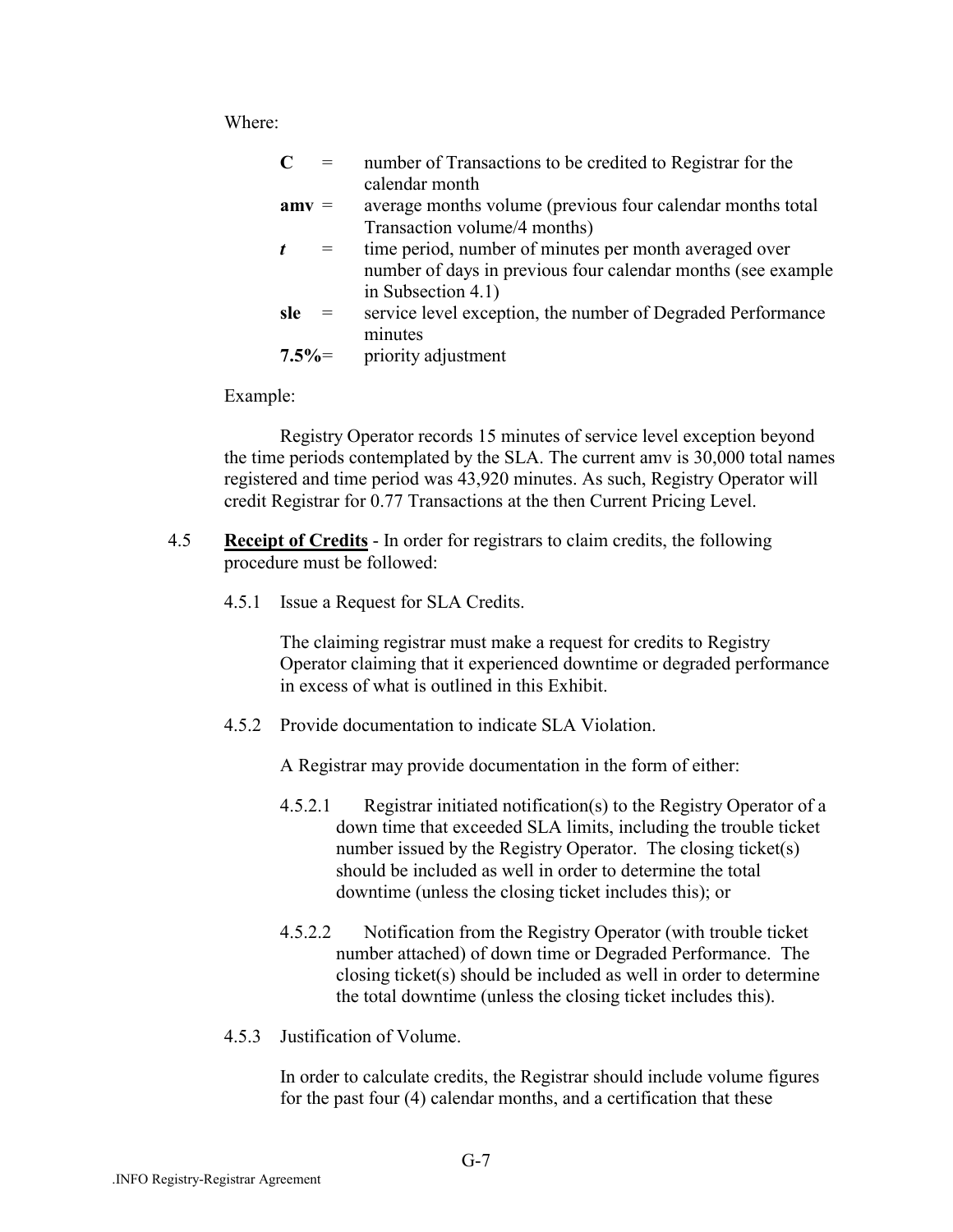numbers accurately reflect the LEAST registration activity that would be covered during the affected SLA outage.

4.5.4 Receipt of Credit.

When the above steps have been completed to the Registry Operator's satisfaction, the Registry Operator shall provide notification of the number of credits that will be entered in the Registrar's account balance and that can be used immediately toward registrations in the Registry.

### 5. **Responsibilities of the Parties**

- 5.1 Registrar will assist Registry Operator by reporting each occurrence of alleged Service Unavailability to Registry Operator customer service help desk in the manner required by Registry Operator (i.g., e-mail, fax or telephone) in order for an occurrence to be treated as Service Unavailability for purposes of this SLA. Registry Operator will treat all system performance problems in order of decreasing severity and fix them within a commercially reasonable period of time. Incidents flagged by the measurement system will also qualify as trouble ticket events and will be classed as Unavailability.
- 5.2 Registry Operator will perform monitoring from internally located systems as a means to verify that the conditions of the SLA are being met.
- 5.3 The SLA will be reconciled on a quarterly basis.
- 5.4 The Registrar will have the option to choose which of the credit calculations described in Subsection 4 of this SLA will apply where service level credit overlaps occurs. There can be several types of credits over the same calendar month, but the Registrar can only claim one type of refund for each event.
- 5.5 Registry Operator will not attempt to discern what discount levels were in effect at the specific time of a service level exception, but rather use the discount level in effect at the time the credits issue. All service level credits will be paid out using the appropriate discounts and rate levels reflected by the then current rate schedule.
- 5.6 The Registrar may, under reasonable terms and conditions, audit the reconciliation records for the purposes of verifying service level performance. The frequency of these audits will be no more than once every six month period during the term of the Registry-Registrar Agreement between Registry Operator and the Registrar.
- 5.7 Registry Operator's obligations under this SLA are waived during the first 120 days after the Commencement-of-Service Date.
- 5.8 Incident trouble tickets must be opened within a commercially reasonable period of time.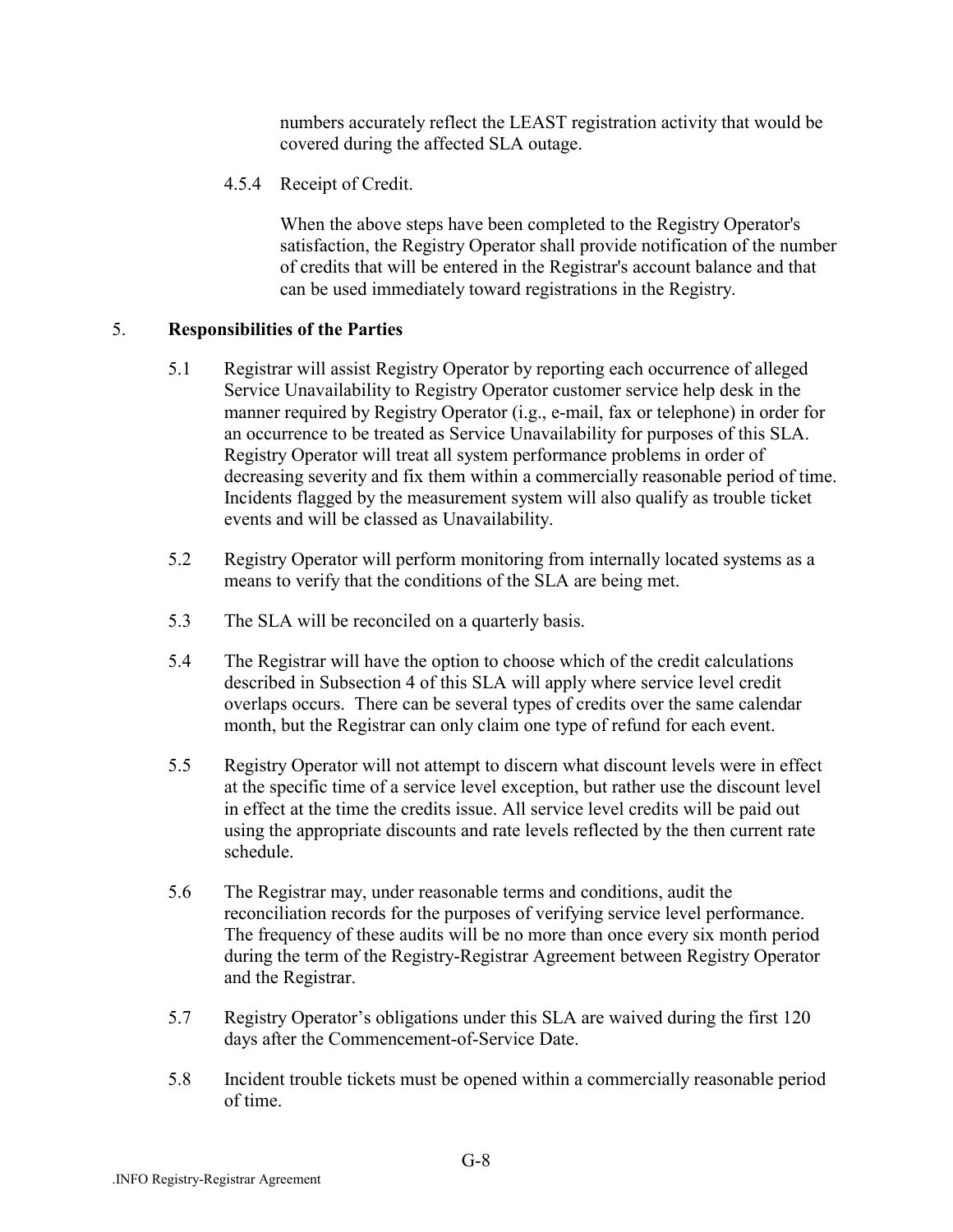- 5.9 In the event that Service Unavailability affects all Registrars, the Registry Operator is responsible for opening a blanket trouble ticket and immediately notifying all Registrars of the trouble ticket number and details.
- 5.10 Both Registrar and the Registry Operator agree to use reasonable commercial good faith efforts to establish the cause of any alleged Service Unavailability. If it is mutually determined to be a Registry Operator problem, the issue will become part of the Unplanned Outage Time.
- 5.11 Registrars must inform the Registry Operator any time their estimated volume of transactions (excluding check domain commands), will exceed their previous calendar month's volume by more than  $25%$ . In the event that a Registrar fails to inform Registry Operator of a forecasted increase of volume of transactions of 25% or more and the Registrar's volume increases 25% or more over the previous month, and should the total volume of transactions added by the Registry Operator for all Registrars for that month exceed the Registry Operator's actual volume of the previous month's transactions by more than 20%, then the Registrar(s) failing to give such notice will not be eligible for any SLA Credits in that Monthly Timeframe. Registrars shall provide their forecasts at least 30 days prior to the first day of the next calendar month. In addition, the Registry Operator agrees to provide monthly transaction summary reports starting no later than 120 days after the Commencement-of-Service Date.
- 5.12 The Registry Operator will notify Registrar of Planned Outages outside the Planned Outage Period at least 7 days in advance of such Planned Outage. In addition, Registry Operator will use reasonable commercial good faith efforts to maintain an accurate 30 day advance schedule of possible upcoming Planned Outages.
- 5.13 The Registry Operator will update the Whois Service on a near real-time basis. During normal operation, all registration and information updates sent from a Registrar to the Registry are stored in the primary database (database A). The information in database A is replicated to a backup database (database B) at regular intervals, normally within five (5) minutes. The Whois service uses database B as its source of information. The time lag in the Whois information update is determined by the database replication interval. The Registry Operator will notify Registrars in advance when changes to the Whois Service update schedule occur.
- 5.14 The Registry Operator will initiate the addition, deletion or other modification of DNS zone information to the master DNS server within 5 minutes of a Transaction. The Registry Operator will notify Registrar in advance when changes to the schedule occur. The Registry Operator will notify Registrars regarding any scheduled maintenance and unavailability of the TLD root-servers.
- 5.15 The Registry Operator will use commercially reasonable efforts to restore the critical systems of the System within 24 hours in the event of a force majeure and